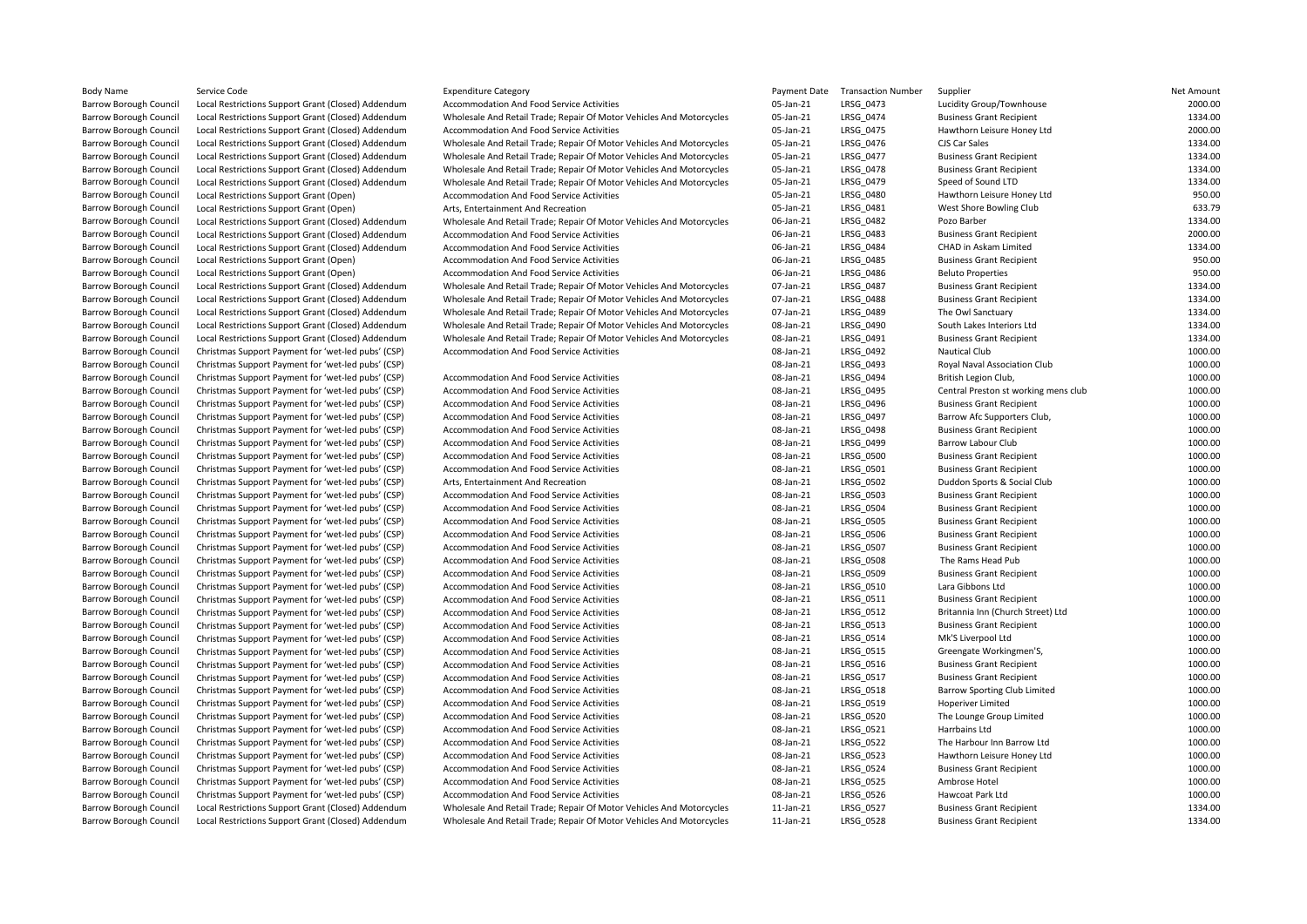| Barrow Borough Council        | Christmas Support Payment for 'wet-led pubs' (CSP)         | Accommodation And Food Service Activities                                                                                                    | $11$ -Jan- $21$ | LRSG 0529              | <b>Business Grant Recipient</b>                           | 1000.00           |
|-------------------------------|------------------------------------------------------------|----------------------------------------------------------------------------------------------------------------------------------------------|-----------------|------------------------|-----------------------------------------------------------|-------------------|
| Barrow Borough Council        | Local Restrictions Support Grant (Sector)                  | Accommodation And Food Service Activities                                                                                                    | 13-Jan-21       | LRSG 0530              | Manhattans Barrow Limited                                 | 285.71            |
| <b>Barrow Borough Council</b> | Local Restrictions Support Grant (Open)                    | Accommodation And Food Service Activities                                                                                                    | 13-Jan-21       | LRSG 0531              | Healeys Bar Ltd                                           | $-633.79$         |
| <b>Barrow Borough Council</b> | Local Restrictions Support Grant (Closed) Addendum         | Accommodation And Food Service Activities                                                                                                    | 14-Jan-21       | LRSG_0532              | Manhattans Barrow Limited                                 | 2000.00           |
| Barrow Borough Council        | Local Restrictions Support Grant (Closed) Addendum         | Accommodation And Food Service Activities                                                                                                    | 14-Jan-21       | LRSG 0533              | Lemmy Barrow Ltd                                          | 2000.00           |
| <b>Barrow Borough Council</b> | Local Restrictions Support Grant (Closed) Addendum         | Wholesale And Retail Trade; Repair Of Motor Vehicles And Motorcycles                                                                         | 14-Jan-21       | LRSG 0534              | <b>Business Grant Recipient</b>                           | 1334.00           |
| <b>Barrow Borough Council</b> | Local Restrictions Support Grant (Open)                    | Accommodation And Food Service Activities                                                                                                    | 14-Jan-21       | LRSG 0535              | <b>Business Grant Recipient</b>                           | 633.79            |
| <b>Barrow Borough Council</b> | Local Restrictions Support Grant (Open)                    | Accommodation And Food Service Activities                                                                                                    | 14-Jan-21       | LRSG 0536              | <b>Business Grant Recipient</b>                           | 950.00            |
| <b>Barrow Borough Council</b> | Christmas Support Payment for 'wet-led pubs' (CSP)         | Accommodation And Food Service Activities                                                                                                    | 15-Jan-21       | LRSG 0537              | Bar 20 Dalton Limited                                     | 1000.00           |
| <b>Barrow Borough Council</b> | Local Restrictions Support Grant (Closed) Addendum         | Wholesale And Retail Trade; Repair Of Motor Vehicles And Motorcycles                                                                         | 15-Jan-21       | LRSG 0538              | Thomas Ellor South Lakes Cars                             | 1334.00           |
| <b>Barrow Borough Council</b> | Local Restrictions Support Grant (Open)                    | Wholesale And Retail Trade; Repair Of Motor Vehicles And Motorcycles                                                                         | 15-Jan-21       | LRSG_0539              | Gold Planner Ltd                                          | 950.00            |
| <b>Barrow Borough Council</b> | Local Restrictions Support Grant (Closed) Addendum: Tier 4 | Wholesale And Retail Trade; Repair Of Motor Vehicles And Motorcycles                                                                         | 15-Jan-21       | LRSG 0540              | Bliss pedispa                                             | 238.21            |
| <b>Barrow Borough Council</b> | Local Restrictions Support Grant (Closed) Addendum: 5      | Wholesale And Retail Trade; Repair Of Motor Vehicles And Motorcycles                                                                         | 15-Jan-21       | LRSG 0541              | Bliss pedispa                                             | 2001.00           |
| <b>Barrow Borough Council</b> | Local Restrictions Support Grant (Closed) Addendum: Tier 4 | Wholesale And Retail Trade; Repair Of Motor Vehicles And Motorcycles                                                                         | 15-Jan-21       | LRSG 0542              | Radiance Beauty                                           | 238.21            |
| <b>Barrow Borough Council</b> | Local Restrictions Support Grant (Closed) Addendum: 5      | Wholesale And Retail Trade; Repair Of Motor Vehicles And Motorcycles                                                                         | 15-Jan-21       | LRSG 0543              | Radiance Beauty                                           | 2001.00           |
| <b>Barrow Borough Council</b> | Local Restrictions Support Grant (Closed) Addendum: Tier 4 | Wholesale And Retail Trade; Repair Of Motor Vehicles And Motorcycles                                                                         | 15-Jan-21       | LRSG 0544              | So Silver                                                 | 238.21            |
| <b>Barrow Borough Council</b> | Local Restrictions Support Grant (Closed) Addendum: 5      | Wholesale And Retail Trade; Repair Of Motor Vehicles And Motorcycles                                                                         | 15-Jan-21       | LRSG 0545              | So Silver                                                 | 2001.00           |
| <b>Barrow Borough Council</b> | Local Restrictions Support Grant (Closed) Addendum: Tier 4 | Wholesale And Retail Trade; Repair Of Motor Vehicles And Motorcycles                                                                         | 15-Jan-21       | LRSG 0546              | <b>Business Grant Recipient</b>                           | 238.21            |
| <b>Barrow Borough Council</b> | Local Restrictions Support Grant (Closed) Addendum: 5      | Wholesale And Retail Trade; Repair Of Motor Vehicles And Motorcycles                                                                         | 15-Jan-21       | LRSG 0547              | <b>Business Grant Recipient</b>                           | 2001.00           |
| <b>Barrow Borough Council</b> | Local Restrictions Support Grant (Closed) Addendum: Tier 4 | Arts, Entertainment And Recreation                                                                                                           | 15-Jan-21       | LRSG 0548              | <b>Business Grant Recipient</b>                           | 238.21            |
| <b>Barrow Borough Council</b> | Local Restrictions Support Grant (Closed) Addendum: 5      | Arts, Entertainment And Recreation                                                                                                           | 15-Jan-21       | LRSG_0549              | <b>Business Grant Recipient</b>                           | 2001.00           |
| <b>Barrow Borough Council</b> | Local Restrictions Support Grant (Closed) Addendum: Tier 4 | Wholesale And Retail Trade; Repair Of Motor Vehicles And Motorcycles                                                                         | 15-Jan-21       | LRSG 0550              | <b>Investacc Pension Trustees Limited</b>                 | 238.21            |
| <b>Barrow Borough Council</b> | Local Restrictions Support Grant (Closed) Addendum: 5      | Wholesale And Retail Trade; Repair Of Motor Vehicles And Motorcycles                                                                         | 15-Jan-21       | LRSG 0551              | Investacc Pension Trustees Limited                        | 2001.00           |
| <b>Barrow Borough Council</b> | Local Restrictions Support Grant (Closed) Addendum: Tier 4 | Wholesale And Retail Trade; Repair Of Motor Vehicles And Motorcycles                                                                         | 15-Jan-21       | LRSG_0552              | Polished Nail and Beauty Training & Cara Tinning Skin Cli | 238.21            |
| <b>Barrow Borough Council</b> | Local Restrictions Support Grant (Closed) Addendum: 5      | Wholesale And Retail Trade; Repair Of Motor Vehicles And Motorcycles                                                                         | 15-Jan-21       | LRSG 0553              | Polished Nail and Beauty Training & Cara Tinning Skin Cli | 2001.00           |
| <b>Barrow Borough Council</b> | Local Restrictions Support Grant (Closed) Addendum: Tier 4 | Wholesale And Retail Trade; Repair Of Motor Vehicles And Motorcycles                                                                         | 15-Jan-21       | LRSG_0554              | <b>Business Grant Recipient</b>                           | 238.21            |
| <b>Barrow Borough Council</b> | Local Restrictions Support Grant (Closed) Addendum: 5      | Wholesale And Retail Trade; Repair Of Motor Vehicles And Motorcycles                                                                         | 15-Jan-21       | LRSG_0555              | <b>Business Grant Recipient</b>                           | 2001.00           |
| <b>Barrow Borough Council</b> | Local Restrictions Support Grant (Closed) Addendum: Tier 4 | Wholesale And Retail Trade; Repair Of Motor Vehicles And Motorcycles                                                                         | 15-Jan-21       | LRSG 0556              | Furness Laptop Repair Limited                             | 238.21            |
| <b>Barrow Borough Council</b> | Local Restrictions Support Grant (Closed) Addendum: 5      | Wholesale And Retail Trade; Repair Of Motor Vehicles And Motorcycles                                                                         | 15-Jan-21       | LRSG 0557              | Furness Laptop Repair Limited                             | 2001.00           |
| <b>Barrow Borough Council</b> | Local Restrictions Support Grant (Closed) Addendum: Tier 4 | Wholesale And Retail Trade; Repair Of Motor Vehicles And Motorcycles                                                                         | 15-Jan-21       | LRSG 0558              | Feel Fabulous Hair and Beauty Ltd                         | 238.21            |
| <b>Barrow Borough Council</b> | Local Restrictions Support Grant (Closed) Addendum: 5      | Wholesale And Retail Trade; Repair Of Motor Vehicles And Motorcycles                                                                         | 15-Jan-21       | LRSG_0559              | Feel Fabulous Hair and Beauty Ltd                         | 2001.00           |
| <b>Barrow Borough Council</b> | Local Restrictions Support Grant (Closed) Addendum: Tier 4 | Wholesale And Retail Trade; Repair Of Motor Vehicles And Motorcycles                                                                         | 15-Jan-21       | LRSG 0560              | <b>Business Grant Recipient</b>                           | 238.21            |
| <b>Barrow Borough Council</b> | Local Restrictions Support Grant (Closed) Addendum: 5      | Wholesale And Retail Trade; Repair Of Motor Vehicles And Motorcycles                                                                         | 15-Jan-21       | LRSG_0561              | <b>Business Grant Recipient</b>                           | 2001.00           |
| <b>Barrow Borough Council</b> | Local Restrictions Support Grant (Closed) Addendum: Tier 4 | Wholesale And Retail Trade; Repair Of Motor Vehicles And Motorcycles                                                                         | 15-Jan-21       | LRSG 0562              | <b>Cutting Edge Dalton Ltd</b>                            | 238.21            |
| <b>Barrow Borough Council</b> | Local Restrictions Support Grant (Closed) Addendum: 5      | Wholesale And Retail Trade; Repair Of Motor Vehicles And Motorcycles                                                                         | 15-Jan-21       | LRSG 0563              | <b>Cutting Edge Dalton Ltd</b>                            | 2001.00           |
| <b>Barrow Borough Council</b> | Local Restrictions Support Grant (Closed) Addendum: Tier 4 | Wholesale And Retail Trade; Repair Of Motor Vehicles And Motorcycles                                                                         | 15-Jan-21       | LRSG_0564              | <b>Business Grant Recipient</b>                           | 238.21            |
| <b>Barrow Borough Council</b> | Local Restrictions Support Grant (Closed) Addendum: 5      | Wholesale And Retail Trade; Repair Of Motor Vehicles And Motorcycles                                                                         | 15-Jan-21       | LRSG 0565              | <b>Business Grant Recipient</b>                           | 2001.00           |
| <b>Barrow Borough Council</b> | Local Restrictions Support Grant (Closed) Addendum: Tier 4 | Wholesale And Retail Trade; Repair Of Motor Vehicles And Motorcycles                                                                         | 15-Jan-21       | LRSG_0566              | <b>Business Grant Recipient</b>                           | 238.21            |
| <b>Barrow Borough Council</b> | Local Restrictions Support Grant (Closed) Addendum: 5      | Wholesale And Retail Trade; Repair Of Motor Vehicles And Motorcycles                                                                         | 15-Jan-21       | LRSG 0567              | <b>Business Grant Recipient</b>                           | 2001.00           |
| <b>Barrow Borough Council</b> | Local Restrictions Support Grant (Closed) Addendum: Tier 4 | Wholesale And Retail Trade; Repair Of Motor Vehicles And Motorcycles                                                                         | 15-Jan-21       | LRSG 0568              | <b>Business Grant Recipient</b>                           | 238.21            |
| <b>Barrow Borough Council</b> |                                                            |                                                                                                                                              | 15-Jan-21       | LRSG 0569              | <b>Business Grant Recipient</b>                           | 2001.00           |
| <b>Barrow Borough Council</b> | Local Restrictions Support Grant (Closed) Addendum: 5      | Wholesale And Retail Trade; Repair Of Motor Vehicles And Motorcycles<br>Wholesale And Retail Trade; Repair Of Motor Vehicles And Motorcycles | 15-Jan-21       |                        | <b>Business Grant Recipient</b>                           | 238.21            |
| <b>Barrow Borough Council</b> | Local Restrictions Support Grant (Closed) Addendum: Tier 4 | Wholesale And Retail Trade; Repair Of Motor Vehicles And Motorcycles                                                                         | 15-Jan-21       | LRSG_0570<br>LRSG 0571 | <b>Business Grant Recipient</b>                           | 2001.00           |
|                               | Local Restrictions Support Grant (Closed) Addendum: 5      |                                                                                                                                              |                 |                        |                                                           | 238.21            |
| <b>Barrow Borough Council</b> | Local Restrictions Support Grant (Closed) Addendum: Tier 4 | Wholesale And Retail Trade; Repair Of Motor Vehicles And Motorcycles                                                                         | 15-Jan-21       | LRSG 0572              | <b>Business Grant Recipient</b>                           |                   |
| <b>Barrow Borough Council</b> | Local Restrictions Support Grant (Closed) Addendum: 5      | Wholesale And Retail Trade; Repair Of Motor Vehicles And Motorcycles                                                                         | 15-Jan-21       | LRSG 0573              | <b>Business Grant Recipient</b>                           | 2001.00<br>238.21 |
| <b>Barrow Borough Council</b> | Local Restrictions Support Grant (Closed) Addendum: Tier 4 | Wholesale And Retail Trade; Repair Of Motor Vehicles And Motorcycles                                                                         | 15-Jan-21       | LRSG 0574              | <b>Business Grant Recipient</b>                           |                   |
| <b>Barrow Borough Council</b> | Local Restrictions Support Grant (Closed) Addendum: 5      | Wholesale And Retail Trade; Repair Of Motor Vehicles And Motorcycles                                                                         | 15-Jan-21       | LRSG 0575              | <b>Business Grant Recipient</b>                           | 2001.00           |
| <b>Barrow Borough Council</b> | Local Restrictions Support Grant (Closed) Addendum: Tier 4 | Wholesale And Retail Trade; Repair Of Motor Vehicles And Motorcycles                                                                         | 15-Jan-21       | LRSG_0576              | G Richardson Gentry                                       | 238.21            |
| <b>Barrow Borough Council</b> | Local Restrictions Support Grant (Closed) Addendum: 5      | Wholesale And Retail Trade; Repair Of Motor Vehicles And Motorcycles                                                                         | 15-Jan-21       | LRSG 0577              | G Richardson Gentry                                       | 2001.00<br>238.21 |
| <b>Barrow Borough Council</b> | Local Restrictions Support Grant (Closed) Addendum: Tier 4 | Wholesale And Retail Trade; Repair Of Motor Vehicles And Motorcycles                                                                         | 15-Jan-21       | LRSG 0578              | <b>Business Grant Recipient</b>                           |                   |
| <b>Barrow Borough Council</b> | Local Restrictions Support Grant (Closed) Addendum: 5      | Wholesale And Retail Trade; Repair Of Motor Vehicles And Motorcycles                                                                         | 15-Jan-21       | LRSG 0579              | <b>Business Grant Recipient</b>                           | 2001.00           |
| <b>Barrow Borough Council</b> | Local Restrictions Support Grant (Closed) Addendum: Tier 4 | Wholesale And Retail Trade; Repair Of Motor Vehicles And Motorcycles                                                                         | 15-Jan-21       | LRSG 0580              | 17sport                                                   | 238.21            |
| <b>Barrow Borough Council</b> | Local Restrictions Support Grant (Closed) Addendum: 5      | Wholesale And Retail Trade; Repair Of Motor Vehicles And Motorcycles                                                                         | 15-Jan-21       | LRSG_0581              | 17sport                                                   | 2001.00           |
| <b>Barrow Borough Council</b> | Local Restrictions Support Grant (Closed) Addendum: Tier 4 | Wholesale And Retail Trade; Repair Of Motor Vehicles And Motorcycles                                                                         | 15-Jan-21       | LRSG 0582              | <b>Business Grant Recipient</b>                           | 238.21            |
| <b>Barrow Borough Council</b> | Local Restrictions Support Grant (Closed) Addendum: 5      | Wholesale And Retail Trade; Repair Of Motor Vehicles And Motorcycles                                                                         | 15-Jan-21       | LRSG 0583              | <b>Business Grant Recipient</b>                           | 2001.00           |
| <b>Barrow Borough Council</b> | Local Restrictions Support Grant (Closed) Addendum: Tier 4 | Accommodation And Food Service Activities                                                                                                    | 15-Jan-21       | LRSG 0584              | <b>Business Grant Recipient</b>                           | 238.21            |
| <b>Barrow Borough Council</b> | Local Restrictions Support Grant (Closed) Addendum: 5      | Accommodation And Food Service Activities                                                                                                    | 15-Jan-21       | LRSG 0585              | <b>Business Grant Recipient</b>                           | 2001.00           |
|                               |                                                            |                                                                                                                                              |                 |                        |                                                           |                   |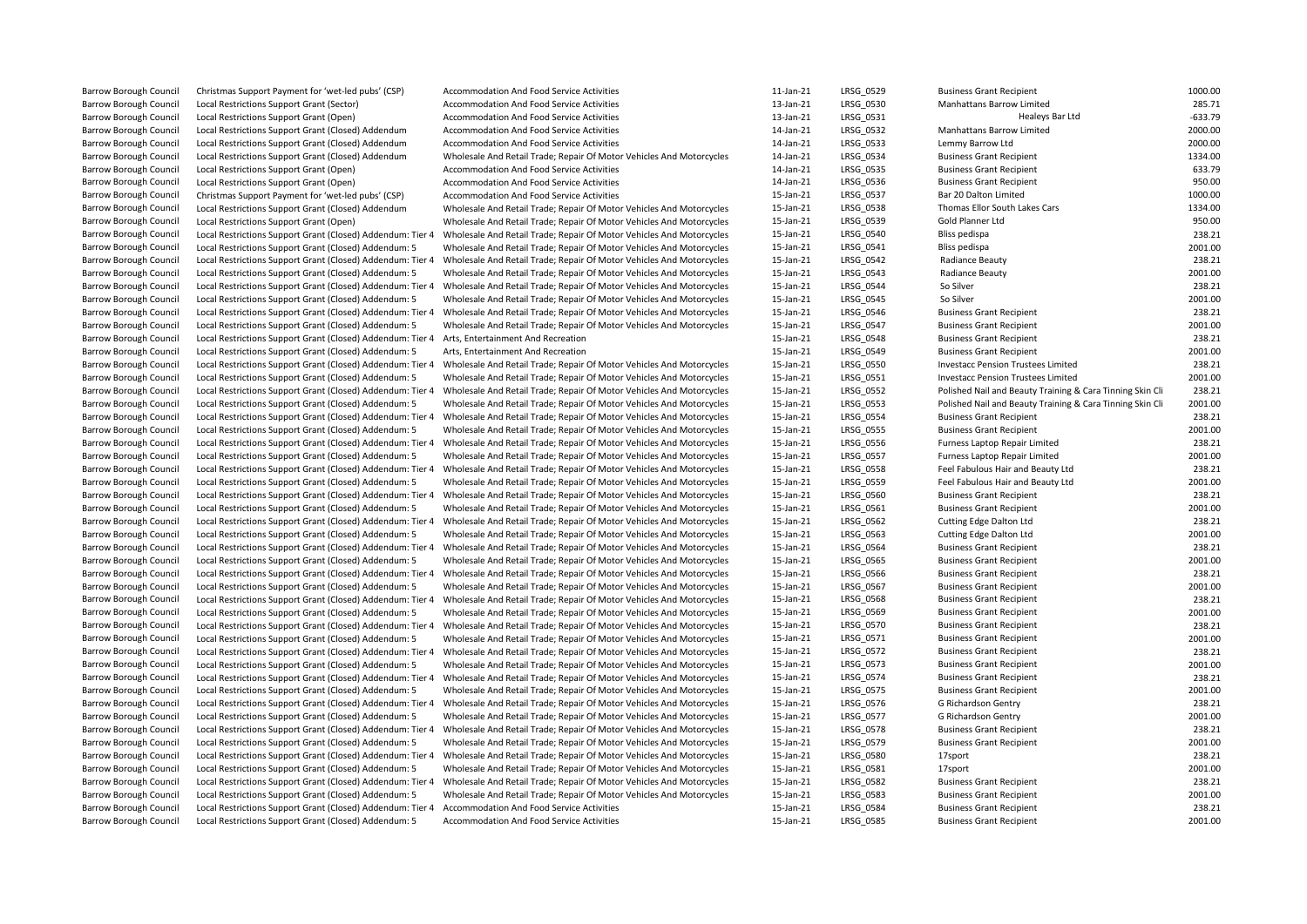Barrow Borough Council Local Restrictions Support Grant (Closed) Addendum: Tier 4 Wholesale And Retail Trade; Repair Of Motor Vehicles And Motorcycles 15-Jan-21 LRSG\_0586 RWE Tanning Ltd, T/A The Sun Shack 238.21 2001.00<br>B Barrow Borough Council Local Restrictions Support Grant (Closed) Addendum: 5 Wholesale And Retail Trade; Repair Of Motor Vehicles And Motorcycles 15-Jan-21 LRSG\_0587 RWE Tanning Ltd, T/A The Support Grant (Closed) Addendum Barrow Borough Council Local Restrictions Support Grant (Closed) Addendum: Tier 4 Wholesale And Retail Trade; Repair Of Motor Vehicles And Motorcycles 15-Jan-21 LRSG\_0588 Business Grant Recipient 238.21 238.21 DRSG DRSG DR Barrow Borough Council Crante: Grant Council Council and Support (Closed) And Motor Cycles And Retail Trade; Repair Of Motor Vehicles And Motor Cycles Barrow Borough Council Local Restrictions Support Grant (Closed) Addendum: Tier 4 Wholesale And Retail Trade; Repair Of Motor Vehicles And Motorcycles 15-Jan-21 LRSG\_0590 Abbey Rd car sale Itd 238.21 238.21 238.21 2001.00 Barrow Borough Council Local Restrictions Support Grant (Closed) Addendum: 5 Wholesale And Retail Trade; Repair Of Motor Vehicles And Motorcycles 15-Jan-21 LRSG\_0591 Abbey Rd car sale Itd 2001.00<br>Barrow Borough Council Loc Barrow Borough Council Local Restrictions Support Grant (Closed) Addendum: Tier 4 Wholesale And Retail Trade; Repair Of Motor Vehicles And Motorcycles 15-Jan-21 LRSG\_0592 Business Grant Recipient 238.21 238.21 2001.00<br>Barr Barrow Borough Council Crant (Closed) And Retail Trade; Repair Of Motor Vehicles And Motorcycles Barrow Borough Council Local Restrictions Support Grant (Closed) Addendum: Tier 4 Wholesale And Retail Trade; Repair Of Motor Vehicles And Motorcycles 15-Jan-21 LRSG 0594 Business Grant Recipient 238.21 238.21 Barrow Borough Council Local Restrictions Support Grant (Closed) Addendum: 5 Wholesale And Retail Trade; Repair Of Motor Vehicles And Motorcycles 15-Jan-21 LRSG 0595 Business Grant Recipient 2001.00 Barrow Borough Council Local Restrictions Support Grant (Closed) Addendum: Tier 4 Wholesale And Retail Trade; Repair Of Motor Vehicles And Motorcycles 15-Jan-21 LRSG\_0596 Business Grant Recipient 238.21 238.21 Database Com Barrow Borough Council Local Restrictions Support Grant (Closed) Addendum: 5 Wholesale And Retail Trade; Repair Of Motor Vehicles And Motorcycles 15-Jan-21 LRSG\_0597 Business Grant Recipient 2001. The Rarrow Rugby Football Exal Restrictions Support Grant (Closed) Addendum: Tier 4 Accommodation And Food Service Activities 15-Jan-21 LRSG\_0598 The Barrow Rugby Football Club Ltd 238.21 238.21 238.21 LRSG\_0598 The Barrow Rugby Football Club Ltd 2 Barrow Borough Council Local Restrictions Support Grant (Closed) Addendum: 5 Accommodation And Food Service Activities 15-Jan-21 LRSG\_0599 The Barrow Rugby Football Club Ltd 15-Jan-21 LRSG\_0599 The Barrow Rugby Football Cl Barrow Borough Council Local Restrictions Support Grant (Closed) Addendum: Tier 4 Wholesale And Retail Trade; Repair Of Motor Vehicles And Motorcycles 15-Jan-21 LRSG\_0600 Salon One Highfield Limited 238.21 Barrow Borough Council Local Restrictions Support Grant (Closed) Addendum: 5 Wholesale And Retail Trade; Repair Of Motor Vehicles And Motorcycles 15-Jan-21 LRSG\_0601 Salon One Highfield Limited 2001.00<br>Barrow Borough Counc Barrow Borough Council Local Restrictions Support Grant (Closed) Addendum: Tier 4 Wholesale And Retail Trade; Repair Of Motor Vehicles And Motorcycles 15-Jan-21 LRSG\_0602 Sweetie Pies 238.21 238.21 238.21 2001.00 Barrow Borough Council Local Restrictions Support Grant (Closed) Addendum: 5 Wholesale And Retail Trade; Repair Of Motor Vehicles And Motorcycles 15-Jan-21 LRSG\_0603 Sweetie Pies 2001.00<br>Barrow Borough Council Local Restri Barrow Borough Council Local Restrictions Support Grant (Closed) Addendum: Tier 4 Wholesale And Retail Trade: Repair Of Motor Vehicles And Motorcycles 15-Jan-21 LRSG 0604 Business Grant Recipient Barrow Borough Council Local Restrictions Support Grant (Closed) Addendum: 5 Wholesale And Retail Trade; Repair Of Motor Vehicles And Motorcycles 15-Jan-21 LRSG 0605 Business Grant Recipient 2001.00 Barrow Borough Council Local Restrictions Support Grant (Closed) Addendum: Tier 4 Wholesale And Retail Trade; Repair Of Motor Vehicles And Motorcycles 15-Jan-21 LRSG\_0606 Business Grant Recipient 238.21 2001 001 001 001 00 Barrow Barrow Borough Council Council Council Council Council Local Restrictions Support Grant (Closed) Addendum: 5 Wholesale And Retail Trade; Repair Of Motor Vehicles And Motorcycles 15-Jan-21 LRSG\_0607 Business Crant Re Barrow Borough Council Local Restrictions Support Grant (Closed) Addendum: Tier 4 Other Service Activities 238.21 238.21 LRSG 0608 Love Yoga Love Yoga Love Yoga 238.21 Barrow Borough Council Local Restrictions Support Grant (Closed) Addendum: 5 Other Service Activities 2001.00 Council and the Service Activities 15-Jan-21 LRSG 0609 Love Yoga Love Yoga 2001.00 Barrow Borough Council Local Restrictions Support Grant (Closed) Addendum: Tier 4 Wholesale And Retail Trade; Repair Of Motor Vehicles And Motorcycles 15-Jan-21 LRSG\_0610 Autoimage Cars LTD 238.21 LRSG\_0610 Autoimage Cars Barrow Borough Council Local Restrictions Support Grant (Closed) Addendum: 5 Wholesale And Retail Trade; Repair Of Motor Vehicles And Motorcycles Barrow Borough Council Local Restrictions Support Grant (Closed) Addendum: Tier 4 Wholesale And Retail Trade; Repair Of Motor Vehicles And Motorcycles 15-Jan-21 LRSG 0612 Maiquez Limited Maiguez Limited 357.14 Barrow Borough Council Local Restrictions Support Grant (Closed) Addendum: 5 Wholesale And Retail Trade; Repair Of Motor Vehicles And Motorcycles 15-Jan-21 LRSG\_0613 Maiquez Limited 3000.00<br>Barrow Borough Council Local Res Barrow Borough Council Local Restrictions Support Grant (Closed) Addendum: Tier 4 Other Service Activities 15-Jan-21 LRSG\_0614 Business Grant Recipient 15-Jan-21 LRSG\_0614 Business Grant Recipient 238.21 2001.00<br>15-Jan-21 Local Restrictions Support Grant (Closed) Addendum: 5 Barrow Borough Council Local Restrictions Support Grant (Closed) Addendum: Tier 4 Wholesale And Retail Trade; Repair Of Motor Vehicles And Motorcycles 15-Jan-21 LRSG\_0616 Efflorescence Ltd 208.21 LRSG\_0617 LRSG\_0617 Efflor Barrow Borough Council Local Restrictions Support Grant (Closed) Addendum: 5 Wholesale And Retail Trade; Repair Of Motor Vehicles And Motorcycles 15-Jan-21 LRSG\_0617 Efflorescence Ltd Encepted: 1001.00<br>Barrow Borough Counc Barrow Borough Council Local Restrictions Support Grant (Closed) Addendum: Tier 4 Wholesale And Retail Trade; Repair Of Motor Vehicles And Motorcycles 15-Jan-21 LRSG\_0618 Business Grant Recipient 238.21 238.21 DRSG DRSG DR Barrow Borough Council Restrictions Support Grant (Closed) Addendum: Support Grant (Closed) Addensitions Suppo<br>Support Council Trade; Repair Of Motor Vehicles And Motorcycles 15-Jan-21 LRSG\_0620 Business C Barrow Borough Council Local Restrictions Support Grant (Closed) Addendum: Tier 4 Wholesale And Retail Trade; Repair Of Motor Vehicles And Motorcycles 15-Jan-21 LRSG\_0620 HH77 LTD 357.14 1870000 1357.14 1870000 137.14 Barrow Borough Council Local Restrictions Support Grant (Closed) Addendum: 5 Wholesale And Retail Trade; Repair Of Motor Vehicles And Motorcycles 15-Jan-21 Barrow Borough Council Local Restrictions Support Grant (Closed) Addendum: Tier 4 Wholesale And Retail Trade; Repair Of Motor Vehicles And Motorcycles 15-Jan-21 LRSG\_0622 Business Grant Recipient 238.21 238.21 2001.00<br>Barr Barrow Barrow Borough Council Council Council Council Local Council Local Restrictions Support Grant (Closed) A<br>15-Jan-21 LRSG\_0623 Business Grant Recipient 15-Jan-21 LRSG\_0624 Business Grant Recipient 2001.00<br>238.21 Unive Barrow Borough Council Local Restrictions Support Grant (Closed) Addendum: Tier 4 Wholesale And Retail Trade; Repair Of Motor Vehicles And Motorcycles 15-Jan-21 LRSG\_0624 Business Grant Recipient 238.21 238.21 2001.00<br>Barr Barrow Borough Council Local Restrictions Support Grant (Closed) Addendum: 5 Wholesale And Retail Trade; Repair Of Motor Vehicles And Motorcycles 15-Jan-21 LRSG\_0625 Business Grant Recipient Barrow Borough Council Local Restrictions Support Grant (Closed) Addendum: Tier 4 Wholesale And Retail Trade; Repair Of Motor Vehicles And Motorcycles 15-Jan-21 LRSG 0626 Kutz Barrow 238.21 238.21 Barrow Borough Council Local Restrictions Support Grant (Closed) Addendum: 5 Wholesale And Retail Trade; Repair Of Motor Vehicles And Motorcycles 15-Jan-21 LRSG\_0627 Kutz Barrow Lads and Dads Clothing Ltd Council Local Res Barrow Borough Council Local Restrictions Support Grant (Closed) Addendum: Tier 4 Wholesale And Retail Trade; Repair Of Motor Vehicles And Motorcycles 15-Jan-21 LRSG\_0628 Lads and Dads Clothing Ltd 238.21 238.21 LRSG Dads Barrow Borough Council Local Restrictions Support Grant (Closed) Addendum: 5 Wholesale And Retail Trade; Repair Of Motor Vehicles And Motorcycles 15-Jan-21 LRSG 0629 Lads and Dads Clothing Ltd Barrow Borough Council Local Restrictions Support Grant (Closed) Addendum: Tier 4 Wholesale And Retail Trade; Repair Of Motor Vehicles And Motorcycles 15-Jan-21 LRSG\_0630 Weird or Wonderful Ltd 238.21 Barrow Borough Council Local Restrictions Support Grant (Closed) Addendum: 5 Wholesale And Retail Trade; Repair Of Motor Vehicles And Motorcycles 15-Jan-21 LRSG\_0631 Weird or Wonderful Ltd 2001.00<br>Barrow Borough Council Lo Barrow Borough Council Local Restrictions Support Grant (Closed) Addendum: Tier 4 Wholesale And Retail Trade; Repair Of Motor Vehicles And Motorcycles 15-Jan-21 LRSG 0632 Business Grant Recipient 238.21 238.21 Barrow Borough Council Local Restrictions Support Grant (Closed) Addendum: 5 Wholesale And Retail Trade; Repair Of Motor Vehicles And Motorcycles 15-Jan-21 LRSG\_0633 Business Grant Recipient 2001.00 Barrow Borough Council Local Restrictions Support Grant (Closed) Addendum: Tier 4 Wholesale And Retail Trade; Repair Of Motor Vehicles And Motorcycles 15-Jan-21 LRSG\_0634 Searle Audio Ltd Searle Audio Ltd 238.21 Barrow Borough Council Local Restrictions Support Grant (Closed) Addendum: 5 Wholesale And Retail Trade; Repair Of Motor Vehicles And Motorcycles 15-Jan-21 LRSG\_0635 Searle Audio Ltd 2001.00<br>Barrow Borough Council Local Re Barrow Borough Council Local Restrictions Support Grant (Closed) Addendum: Tier 4 Wholesale And Retail Trade: Repair Of Motor Vehicles And Motorcycles 15-Jan-21 LRSG\_0636 Business Grant Recipient Barrow Borough Council Local Restrictions Support Grant (Closed) Addendum: 5 Wholesale And Retail Trade; Repair Of Motor Vehicles And Motorcycles 15-Jan-21 LRSG 0637 Business Grant Recipient 2001.00 Barrow Borough Council Local Restrictions Support Grant (Closed) Addendum: Tier 4 Wholesale And Retail Trade; Repair Of Motor Vehicles And Motorcycles 15-Jan-21 LRSG 0638 Business Grant Recipient 238.21 238.21 Barrow Borough Council Local Restrictions Support Grant (Closed) Addendum: 5 Wholesale And Retail Trade; Repair Of Motor Vehicles And Motorcycles 15-Jan-21 LRSG\_0639 Business Grant Recipient 2001.00<br>Barrow Borough Council Barrow Borough Council Local Restrictions Support Grant (Closed) Addendum: Tier 4 Wholesale And Retail Trade; Repair Of Motor Vehicles And Motorcycles 15-Jan-21 Barrow Borough Council Local Restrictions Support Grant (Closed) Addendum: 5 Wholesale And Retail Trade; Repair Of Motor Vehicles And Motorcycles 15-Jan-21 LRSG 0641 Business Grant Recipient 2001.00 Barrow Borough Council Local Restrictions Support Grant (Closed) Addendum: Tier 4 Wholesale And Retail Trade: Repair Of Motor Vehicles And Motorcycles 15-Jan-21 LRSG 0642 Business Grant Recipient 238.21 238.21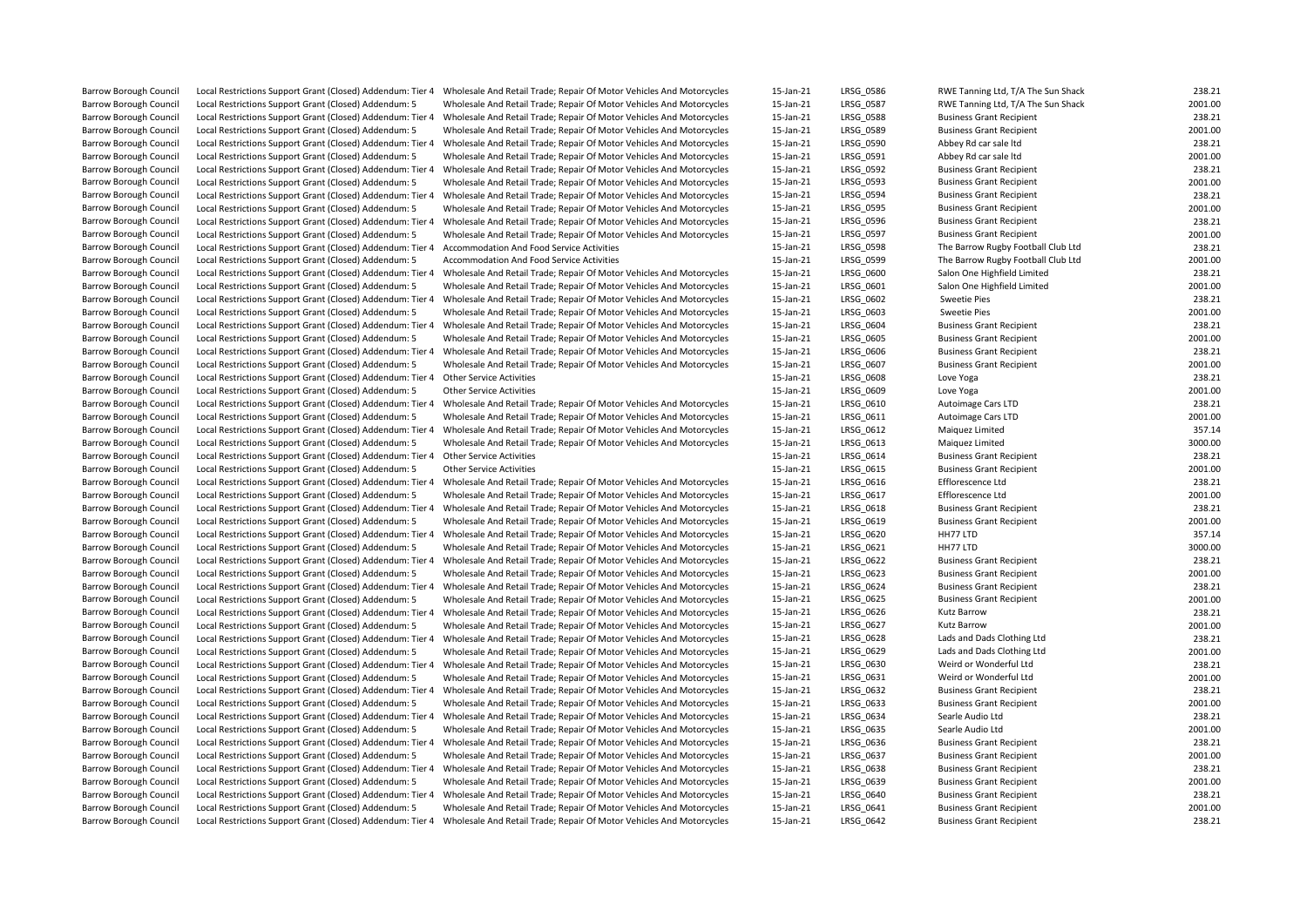| <b>Barrow Borough Council</b> | Local Restrictions Support Grant (Closed) Addendum: 5      | Wholesale And Retail Trade; Repair Of Motor Vehicles And Motorcycles | 15-Jan-21 | LRSG 0643        | <b>Business Grant Recipient</b>       | 2001.00 |
|-------------------------------|------------------------------------------------------------|----------------------------------------------------------------------|-----------|------------------|---------------------------------------|---------|
| <b>Barrow Borough Council</b> | Local Restrictions Support Grant (Closed) Addendum: Tier 4 | Wholesale And Retail Trade; Repair Of Motor Vehicles And Motorcycles | 15-Jan-21 | LRSG 0644        | <b>Business Grant Recipient</b>       | 238.21  |
| <b>Barrow Borough Council</b> | Local Restrictions Support Grant (Closed) Addendum: 5      | Wholesale And Retail Trade; Repair Of Motor Vehicles And Motorcycles | 15-Jan-21 | LRSG 0645        | <b>Business Grant Recipient</b>       | 2001.00 |
| Barrow Borough Council        | Local Restrictions Support Grant (Closed) Addendum: Tier 4 | Wholesale And Retail Trade; Repair Of Motor Vehicles And Motorcycles | 15-Jan-21 | LRSG 0646        | <b>Business Grant Recipient</b>       | 238.21  |
| <b>Barrow Borough Council</b> | Local Restrictions Support Grant (Closed) Addendum: 5      | Wholesale And Retail Trade; Repair Of Motor Vehicles And Motorcycles | 15-Jan-21 | LRSG 0647        | <b>Business Grant Recipient</b>       | 2001.00 |
| <b>Barrow Borough Council</b> | Local Restrictions Support Grant (Closed) Addendum: Tier 4 | Arts, Entertainment And Recreation                                   | 15-Jan-21 | LRSG 0648        | Graves (Cumberland) Ltd               | 535.71  |
|                               |                                                            |                                                                      |           |                  |                                       |         |
| Barrow Borough Council        | Local Restrictions Support Grant (Closed) Addendum: 5      | Arts, Entertainment And Recreation                                   | 15-Jan-21 | LRSG_0649        | Graves (Cumberland) Ltd               | 4500.00 |
| <b>Barrow Borough Council</b> | Local Restrictions Support Grant (Closed) Addendum: Tier 4 | Wholesale And Retail Trade; Repair Of Motor Vehicles And Motorcycles | 15-Jan-21 | LRSG 0650        | <b>Business Grant Recipient</b>       | 357.14  |
| Barrow Borough Council        | Local Restrictions Support Grant (Closed) Addendum: 5      | Wholesale And Retail Trade; Repair Of Motor Vehicles And Motorcycles | 15-Jan-21 | LRSG 0651        | <b>Business Grant Recipient</b>       | 3000.00 |
| Barrow Borough Council        | Local Restrictions Support Grant (Closed) Addendum: Tier 4 | Wholesale And Retail Trade; Repair Of Motor Vehicles And Motorcycles | 15-Jan-21 | LRSG_0652        | J T Vehicles South Lakes Ltd          | 238.21  |
| <b>Barrow Borough Council</b> | Local Restrictions Support Grant (Closed) Addendum: 5      | Wholesale And Retail Trade; Repair Of Motor Vehicles And Motorcycles | 15-Jan-21 | LRSG 0653        | J T Vehicles South Lakes Ltd          | 2001.00 |
| Barrow Borough Council        | Local Restrictions Support Grant (Closed) Addendum: Tier 4 | Arts, Entertainment And Recreation                                   | 15-Jan-21 | LRSG_0654        | Lobo BJJ Ltd                          | 238.21  |
| <b>Barrow Borough Council</b> | Local Restrictions Support Grant (Closed) Addendum: 5      | Arts, Entertainment And Recreation                                   | 15-Jan-21 | LRSG 0655        | Lobo BJJ Ltd                          | 2001.00 |
| <b>Barrow Borough Council</b> | Local Restrictions Support Grant (Closed) Addendum: Tier 4 | <b>Accommodation And Food Service Activities</b>                     | 15-Jan-21 | LRSG 0656        | Crooklands Casuals Football Club      | 238.21  |
| <b>Barrow Borough Council</b> | Local Restrictions Support Grant (Closed) Addendum: 5      | Accommodation And Food Service Activities                            | 15-Jan-21 | LRSG 0657        | Crooklands Casuals Football Club      | 2001.00 |
| <b>Barrow Borough Council</b> | Local Restrictions Support Grant (Closed) Addendum: Tier 4 | Wholesale And Retail Trade; Repair Of Motor Vehicles And Motorcycles | 15-Jan-21 | LRSG 0658        | Mr Mister Ltd                         | 238.21  |
| <b>Barrow Borough Council</b> | Local Restrictions Support Grant (Closed) Addendum: 5      | Wholesale And Retail Trade; Repair Of Motor Vehicles And Motorcycles | 15-Jan-21 | LRSG 0659        | Mr Mister Ltd                         | 2001.00 |
| Barrow Borough Council        | Local Restrictions Support Grant (Closed) Addendum: Tier 4 | Wholesale And Retail Trade; Repair Of Motor Vehicles And Motorcycles | 15-Jan-21 | LRSG_0660        | <b>Business Grant Recipient</b>       | 238.21  |
| <b>Barrow Borough Council</b> | Local Restrictions Support Grant (Closed) Addendum: 5      | Wholesale And Retail Trade; Repair Of Motor Vehicles And Motorcycles | 15-Jan-21 | LRSG_0661        | <b>Business Grant Recipient</b>       | 2001.00 |
| Barrow Borough Council        | Local Restrictions Support Grant (Closed) Addendum: Tier 4 | Wholesale And Retail Trade; Repair Of Motor Vehicles And Motorcycles | 15-Jan-21 | LRSG 0662        | <b>Business Grant Recipient</b>       | 238.21  |
| Barrow Borough Council        | Local Restrictions Support Grant (Closed) Addendum: 5      | Wholesale And Retail Trade; Repair Of Motor Vehicles And Motorcycles | 15-Jan-21 | LRSG 0663        | <b>Business Grant Recipient</b>       | 2001.00 |
| <b>Barrow Borough Council</b> | Local Restrictions Support Grant (Closed) Addendum: Tier 4 | Wholesale And Retail Trade; Repair Of Motor Vehicles And Motorcycles | 15-Jan-21 | LRSG 0664        | Special Occasions                     | 238.21  |
| <b>Barrow Borough Council</b> | Local Restrictions Support Grant (Closed) Addendum: 5      | Wholesale And Retail Trade; Repair Of Motor Vehicles And Motorcycles | 15-Jan-21 | LRSG 0665        | Special Occasions                     | 2001.00 |
| <b>Barrow Borough Council</b> | Local Restrictions Support Grant (Closed) Addendum: Tier 4 | Wholesale And Retail Trade; Repair Of Motor Vehicles And Motorcycles | 15-Jan-21 | LRSG 0666        | HALO ENTERPRISES LIMITED              | 238.21  |
| <b>Barrow Borough Council</b> | Local Restrictions Support Grant (Closed) Addendum: 5      | Wholesale And Retail Trade; Repair Of Motor Vehicles And Motorcycles | 15-Jan-21 | LRSG 0667        | HALO ENTERPRISES LIMITED              | 2001.00 |
| <b>Barrow Borough Council</b> |                                                            |                                                                      | 15-Jan-21 | LRSG 0668        | <b>Business Grant Recipient</b>       | 238.21  |
|                               | Local Restrictions Support Grant (Closed) Addendum: Tier 4 | Wholesale And Retail Trade; Repair Of Motor Vehicles And Motorcycles |           |                  |                                       |         |
| <b>Barrow Borough Council</b> | Local Restrictions Support Grant (Closed) Addendum: 5      | Wholesale And Retail Trade; Repair Of Motor Vehicles And Motorcycles | 15-Jan-21 | LRSG 0669        | <b>Business Grant Recipient</b>       | 2001.00 |
| <b>Barrow Borough Council</b> | Local Restrictions Support Grant (Closed) Addendum: Tier 4 | Wholesale And Retail Trade; Repair Of Motor Vehicles And Motorcycles | 15-Jan-21 | LRSG 0670        | <b>Furness Furniture</b>              | 238.21  |
| Barrow Borough Council        | Local Restrictions Support Grant (Closed) Addendum: 5      | Wholesale And Retail Trade; Repair Of Motor Vehicles And Motorcycles | 15-Jan-21 | LRSG_0671        | <b>Furness Furniture</b>              | 2001.00 |
| <b>Barrow Borough Council</b> | Local Restrictions Support Grant (Closed) Addendum: Tier 4 | Professional, Scientific And Technical Activities                    | 15-Jan-21 | LRSG 0672        | <b>Business Grant Recipient</b>       | 238.21  |
| <b>Barrow Borough Council</b> | Local Restrictions Support Grant (Closed) Addendum: 5      | Professional, Scientific And Technical Activities                    | 15-Jan-21 | LRSG 0673        | <b>Business Grant Recipient</b>       | 2001.00 |
| <b>Barrow Borough Council</b> | Local Restrictions Support Grant (Closed) Addendum: Tier 4 | Wholesale And Retail Trade; Repair Of Motor Vehicles And Motorcycles | 15-Jan-21 | LRSG 0674        | <b>Business Grant Recipient</b>       | 238.21  |
| <b>Barrow Borough Council</b> | Local Restrictions Support Grant (Closed) Addendum: 5      | Wholesale And Retail Trade; Repair Of Motor Vehicles And Motorcycles | 15-Jan-21 | LRSG_0675        | <b>Business Grant Recipient</b>       | 2001.00 |
| Barrow Borough Council        | Local Restrictions Support Grant (Closed) Addendum: Tier 4 | Arts, Entertainment And Recreation                                   | 15-Jan-21 | LRSG 0676        | SW Lakes District Scouts              | 238.21  |
| <b>Barrow Borough Council</b> | Local Restrictions Support Grant (Closed) Addendum: 5      | Arts, Entertainment And Recreation                                   | 15-Jan-21 | LRSG 0677        | SW Lakes District Scouts              | 2001.00 |
| <b>Barrow Borough Council</b> | Local Restrictions Support Grant (Closed) Addendum: Tier 4 | Wholesale And Retail Trade; Repair Of Motor Vehicles And Motorcycles | 15-Jan-21 | LRSG 0678        | <b>Business Grant Recipient</b>       | 238.21  |
| Barrow Borough Council        | Local Restrictions Support Grant (Closed) Addendum: 5      | Wholesale And Retail Trade; Repair Of Motor Vehicles And Motorcycles | 15-Jan-21 | LRSG 0679        | <b>Business Grant Recipient</b>       | 2001.00 |
| Barrow Borough Council        | Local Restrictions Support Grant (Closed) Addendum: Tier 4 | Wholesale And Retail Trade; Repair Of Motor Vehicles And Motorcycles | 15-Jan-21 | LRSG_0680        | Cumbria Embroidery & Print            | 238.21  |
| <b>Barrow Borough Council</b> | Local Restrictions Support Grant (Closed) Addendum: 5      | Wholesale And Retail Trade; Repair Of Motor Vehicles And Motorcycles | 15-Jan-21 | LRSG 0681        | Cumbria Embroidery & Print            | 2001.00 |
| <b>Barrow Borough Council</b> | Local Restrictions Support Grant (Closed) Addendum: Tier 4 | Wholesale And Retail Trade; Repair Of Motor Vehicles And Motorcycles | 15-Jan-21 | LRSG 0682        | Cumbria Sewing & Craft Centre Limited | 357.14  |
| Barrow Borough Council        | Local Restrictions Support Grant (Closed) Addendum: 5      | Wholesale And Retail Trade; Repair Of Motor Vehicles And Motorcycles | 15-Jan-21 | LRSG_0683        | Cumbria Sewing & Craft Centre Limited | 3000.00 |
| <b>Barrow Borough Council</b> | Local Restrictions Support Grant (Closed) Addendum: Tier 4 | Wholesale And Retail Trade; Repair Of Motor Vehicles And Motorcycles | 15-Jan-21 | LRSG 0684        | Gold Planner Ltd                      | 357.14  |
| <b>Barrow Borough Council</b> | Local Restrictions Support Grant (Closed) Addendum: 5      | Wholesale And Retail Trade; Repair Of Motor Vehicles And Motorcycles | 15-Jan-21 | LRSG 0685        | Gold Planner Ltd                      | 3000.00 |
| <b>Barrow Borough Council</b> | Local Restrictions Support Grant (Closed) Addendum: Tier 4 | Wholesale And Retail Trade; Repair Of Motor Vehicles And Motorcycles | 15-Jan-21 | LRSG 0686        | <b>Business Grant Recipient</b>       | 238.21  |
| <b>Barrow Borough Council</b> | Local Restrictions Support Grant (Closed) Addendum: 5      | Wholesale And Retail Trade; Repair Of Motor Vehicles And Motorcycles | 15-Jan-21 | LRSG 0687        | <b>Business Grant Recipient</b>       | 2001.00 |
| <b>Barrow Borough Council</b> | Local Restrictions Support Grant (Closed) Addendum         | <b>Accommodation And Food Service Activities</b>                     | 18-Jan-21 | <b>LRSG 0688</b> | Izgara Barrow Limited                 | 1334.00 |
| <b>Barrow Borough Council</b> | Local Restrictions Support Grant (Closed) Addendum         | Wholesale And Retail Trade; Repair Of Motor Vehicles And Motorcycles | 18-Jan-21 | LRSG 0689        | <b>Business Grant Recipient</b>       | 1334.00 |
| <b>Barrow Borough Council</b> |                                                            | Accommodation And Food Service Activities                            | 18-Jan-21 | LRSG 0690        | Dalton Cricket Club                   | 1000.00 |
|                               | Christmas Support Payment for 'wet-led pubs' (CSP)         |                                                                      |           |                  |                                       |         |
| <b>Barrow Borough Council</b> | Christmas Support Payment for 'wet-led pubs' (CSP)         | Arts, Entertainment And Recreation                                   | 18-Jan-21 | LRSG_0691        | Furness Golf Club                     | 1000.00 |
| <b>Barrow Borough Council</b> | Local Restrictions Support Grant (Closed) Addendum         | Wholesale And Retail Trade; Repair Of Motor Vehicles And Motorcycles | 19-Jan-21 | LRSG 0692        | <b>Business Grant Recipient</b>       | 1334.00 |
| Barrow Borough Council        | Local Restrictions Support Grant (Closed) Addendum         | Wholesale And Retail Trade; Repair Of Motor Vehicles And Motorcycles | 19-Jan-21 | LRSG 0693        | <b>Business Grant Recipient</b>       | 1334.00 |
| Barrow Borough Council        | Local Restrictions Support Grant (Closed) Addendum         | Wholesale And Retail Trade; Repair Of Motor Vehicles And Motorcycles | 19-Jan-21 | LRSG_0694        | maiquez Limited                       | 2000.00 |
| Barrow Borough Council        | Local Restrictions Support Grant (Closed) Addendum         | Wholesale And Retail Trade; Repair Of Motor Vehicles And Motorcycles | 19-Jan-21 | LRSG 0695        | Pye Motors Ltd                        | 2000.00 |
| <b>Barrow Borough Council</b> | Local Restrictions Support Grant (Open)                    | Accommodation And Food Service Activities                            | 19-Jan-21 | LRSG 0696        | The Barrow Rugby Football Club Ltd    | 633.79  |
| <b>Barrow Borough Council</b> | Local Restrictions Support Grant (Closed) Addendum: Tier 4 | Wholesale And Retail Trade; Repair Of Motor Vehicles And Motorcycles | 19-Jan-21 | LRSG_0697        | <b>Business Grant Recipient</b>       | 238.21  |
| <b>Barrow Borough Council</b> | Local Restrictions Support Grant (Closed) Addendum: 5      | Wholesale And Retail Trade; Repair Of Motor Vehicles And Motorcycles | 19-Jan-21 | LRSG 0698        | <b>Business Grant Recipient</b>       | 2001.00 |
| <b>Barrow Borough Council</b> | Local Restrictions Support Grant (Closed) Addendum: Tier 4 | Wholesale And Retail Trade; Repair Of Motor Vehicles And Motorcycles | 19-Jan-21 | LRSG 0699        | All that glitters                     | 238.21  |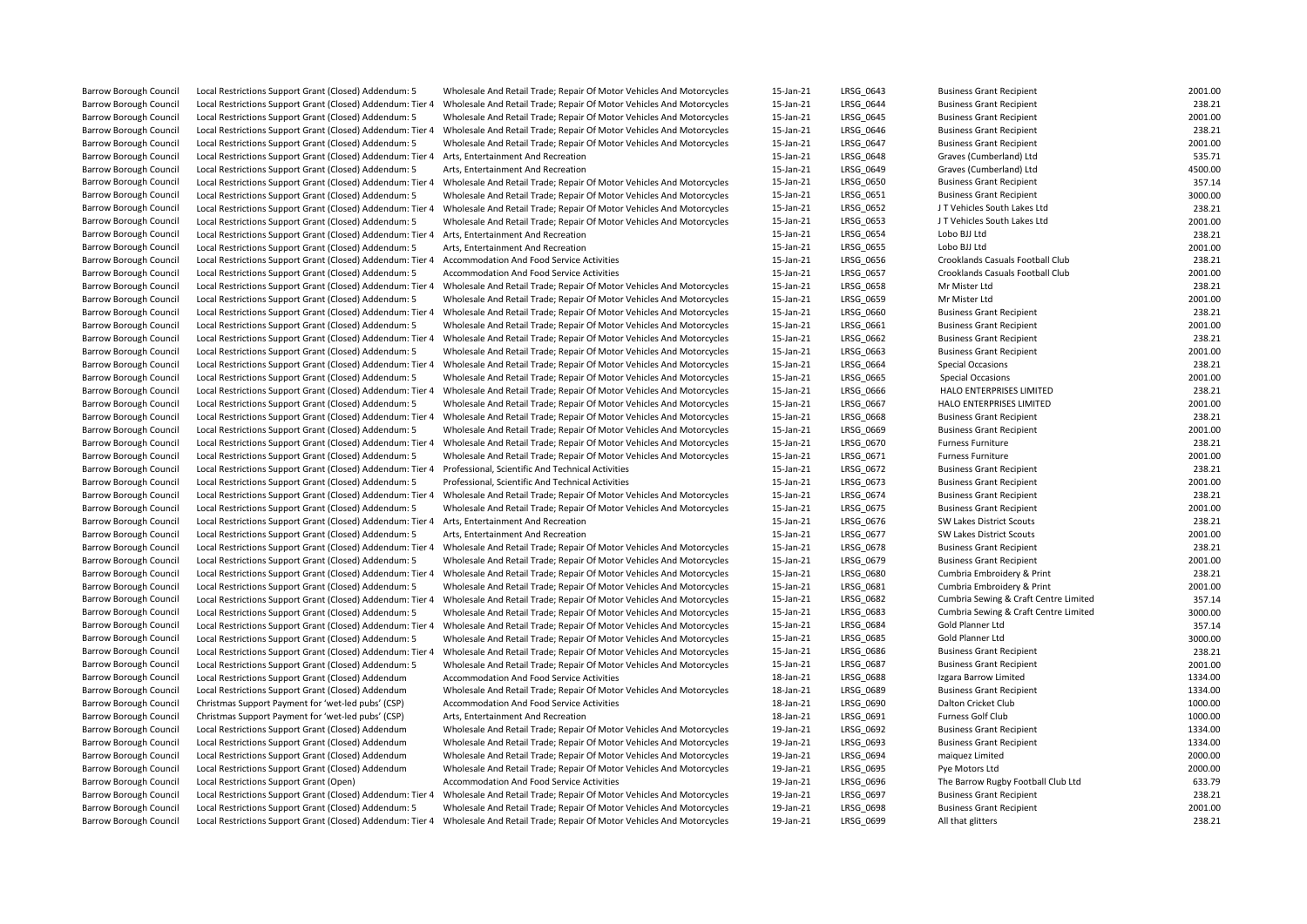| <b>Barrow Borough Council</b> | Local Restrictions Support Grant (Closed) Addendum: 5                                         | Wholesale And Retail Trade; Repair Of Motor Vehicles And Motorcycles                                                            | 19-Jan-21 | LRSG 0700        | All that glitters                               | 2001.00 |
|-------------------------------|-----------------------------------------------------------------------------------------------|---------------------------------------------------------------------------------------------------------------------------------|-----------|------------------|-------------------------------------------------|---------|
| <b>Barrow Borough Council</b> | Local Restrictions Support Grant (Closed) Addendum: Tier 4                                    | Wholesale And Retail Trade; Repair Of Motor Vehicles And Motorcycles                                                            | 19-Jan-21 | LRSG 0701        | LA CHIC                                         | 238.21  |
| <b>Barrow Borough Council</b> | Local Restrictions Support Grant (Closed) Addendum: 5                                         | Wholesale And Retail Trade; Repair Of Motor Vehicles And Motorcycles                                                            | 19-Jan-21 | LRSG 0702        | LA CHIC                                         | 2001.00 |
| <b>Barrow Borough Council</b> | Local Restrictions Support Grant (Closed) Addendum: Tier 4                                    | Wholesale And Retail Trade; Repair Of Motor Vehicles And Motorcycles                                                            | 19-Jan-21 | LRSG 0703        | Posh Flowers Ltd                                | 238.21  |
| <b>Barrow Borough Council</b> | Local Restrictions Support Grant (Closed) Addendum: 5                                         | Wholesale And Retail Trade; Repair Of Motor Vehicles And Motorcycles                                                            | 19-Jan-21 | LRSG 0704        | Posh Flowers Ltd                                | 2001.00 |
| <b>Barrow Borough Council</b> | Local Restrictions Support Grant (Closed) Addendum: Tier 4                                    | Wholesale And Retail Trade; Repair Of Motor Vehicles And Motorcycles                                                            | 19-Jan-21 | <b>LRSG 0705</b> | <b>Business Grant Recipient</b>                 | 238.21  |
| Barrow Borough Council        | Local Restrictions Support Grant (Closed) Addendum: 5                                         | Wholesale And Retail Trade; Repair Of Motor Vehicles And Motorcycles                                                            | 19-Jan-21 | LRSG_0706        | <b>Business Grant Recipient</b>                 | 2001.00 |
| <b>Barrow Borough Council</b> | Local Restrictions Support Grant (Closed) Addendum: Tier 4                                    | Arts, Entertainment And Recreation                                                                                              | 19-Jan-21 | LRSG 0707        | Dalton United Football Club                     | 238.21  |
| <b>Barrow Borough Council</b> |                                                                                               | Arts. Entertainment And Recreation                                                                                              | 19-Jan-21 | <b>LRSG 0708</b> | Dalton United Football Club                     | 2001.00 |
|                               | Local Restrictions Support Grant (Closed) Addendum: 5                                         |                                                                                                                                 |           |                  |                                                 |         |
| <b>Barrow Borough Council</b> | Local Restrictions Support Grant (Closed) Addendum: Tier 4                                    | Wholesale And Retail Trade; Repair Of Motor Vehicles And Motorcycles                                                            | 19-Jan-21 | LRSG 0709        | <b>Business Grant Recipient</b>                 | 238.21  |
| Barrow Borough Council        | Local Restrictions Support Grant (Closed) Addendum: 5                                         | Wholesale And Retail Trade; Repair Of Motor Vehicles And Motorcycles                                                            | 19-Jan-21 | LRSG 0710        | <b>Business Grant Recipient</b>                 | 2001.00 |
| <b>Barrow Borough Council</b> | Local Restrictions Support Grant (Closed) Addendum: Tier 4                                    | Wholesale And Retail Trade; Repair Of Motor Vehicles And Motorcycles                                                            | 19-Jan-21 | LRSG_0711        | Pets Paradise                                   | 238.21  |
| <b>Barrow Borough Council</b> | Local Restrictions Support Grant (Closed) Addendum: 5                                         | Wholesale And Retail Trade; Repair Of Motor Vehicles And Motorcycles                                                            | 19-Jan-21 | LRSG 0712        | Pets Paradise                                   | 2001.00 |
| <b>Barrow Borough Council</b> | Local Restrictions Support Grant (Closed) Addendum: Tier 4                                    | Wholesale And Retail Trade; Repair Of Motor Vehicles And Motorcycles                                                            | 19-Jan-21 | LRSG 0713        | The Little Flower Company                       | 238.21  |
| <b>Barrow Borough Council</b> | Local Restrictions Support Grant (Closed) Addendum: 5                                         | Wholesale And Retail Trade; Repair Of Motor Vehicles And Motorcycles                                                            | 19-Jan-21 | LRSG 0714        | The Little Flower Company                       | 2001.00 |
| <b>Barrow Borough Council</b> | Local Restrictions Support Grant (Closed) Addendum: Tier 4                                    | Wholesale And Retail Trade; Repair Of Motor Vehicles And Motorcycles                                                            | 19-Jan-21 | LRSG 0715        | <b>Business Grant Recipient</b>                 | 238.21  |
| <b>Barrow Borough Council</b> | Local Restrictions Support Grant (Closed) Addendum: 5                                         | Wholesale And Retail Trade; Repair Of Motor Vehicles And Motorcycles                                                            | 19-Jan-21 | LRSG 0716        | <b>Business Grant Recipient</b>                 | 2001.00 |
| <b>Barrow Borough Council</b> | Local Restrictions Support Grant (Closed) Addendum: Tier 4                                    | Accommodation And Food Service Activities                                                                                       | 19-Jan-21 | LRSG 0717        | <b>Business Grant Recipient</b>                 | 238.21  |
| <b>Barrow Borough Council</b> | Local Restrictions Support Grant (Closed) Addendum: 5                                         | Accommodation And Food Service Activities                                                                                       | 19-Jan-21 | LRSG 0718        | <b>Business Grant Recipient</b>                 | 2001.00 |
| Barrow Borough Council        | Local Restrictions Support Grant (Closed) Addendum: Tier 4                                    | Wholesale And Retail Trade; Repair Of Motor Vehicles And Motorcycles                                                            | 19-Jan-21 | LRSG 0719        | <b>Business Grant Recipient</b>                 | 238.21  |
| <b>Barrow Borough Council</b> | Local Restrictions Support Grant (Closed) Addendum: 5                                         | Wholesale And Retail Trade; Repair Of Motor Vehicles And Motorcycles                                                            | 19-Jan-21 | LRSG 0720        | <b>Business Grant Recipient</b>                 | 2001.00 |
| <b>Barrow Borough Council</b> | Local Restrictions Support Grant (Closed) Addendum: Tier 4                                    | <b>Accommodation And Food Service Activities</b>                                                                                | 19-Jan-21 | LRSG 0721        | <b>Business Grant Recipient</b>                 | 238.21  |
| <b>Barrow Borough Council</b> | Local Restrictions Support Grant (Closed) Addendum: 5                                         | <b>Accommodation And Food Service Activities</b>                                                                                | 19-Jan-21 | <b>LRSG 0722</b> | <b>Business Grant Recipient</b>                 | 2001.00 |
| <b>Barrow Borough Council</b> | Local Restrictions Support Grant (Closed) Addendum: Tier 4                                    | Wholesale And Retail Trade; Repair Of Motor Vehicles And Motorcycles                                                            | 19-Jan-21 | LRSG 0723        | Raggz                                           | 238.21  |
| <b>Barrow Borough Council</b> | Local Restrictions Support Grant (Closed) Addendum: 5                                         | Wholesale And Retail Trade; Repair Of Motor Vehicles And Motorcycles                                                            | 19-Jan-21 | LRSG 0724        | Raggz                                           | 2001.00 |
| <b>Barrow Borough Council</b> |                                                                                               | Local Restrictions Support Grant (Closed) Addendum: Tier 4 Wholesale And Retail Trade; Repair Of Motor Vehicles And Motorcycles | 19-Jan-21 | LRSG 0725        | Got It Covered Ltd                              | 238.21  |
| <b>Barrow Borough Council</b> | Local Restrictions Support Grant (Closed) Addendum: 5                                         | Wholesale And Retail Trade; Repair Of Motor Vehicles And Motorcycles                                                            | 19-Jan-21 | LRSG 0726        | Got It Covered Ltd                              | 2001.00 |
| <b>Barrow Borough Council</b> | Local Restrictions Support Grant (Closed) Addendum: Tier 4                                    | Wholesale And Retail Trade; Repair Of Motor Vehicles And Motorcycles                                                            | 19-Jan-21 | <b>LRSG 0727</b> | <b>Business Grant Recipient</b>                 | 238.21  |
| Barrow Borough Council        | Local Restrictions Support Grant (Closed) Addendum: 5                                         | Wholesale And Retail Trade; Repair Of Motor Vehicles And Motorcycles                                                            | 19-Jan-21 | LRSG_0728        | <b>Business Grant Recipient</b>                 | 2001.00 |
| <b>Barrow Borough Council</b> | Local Restrictions Support Grant (Closed) Addendum: Tier 4                                    | Wholesale And Retail Trade; Repair Of Motor Vehicles And Motorcycles                                                            | 19-Jan-21 | LRSG 0729        | The Mane Man                                    | 238.21  |
| <b>Barrow Borough Council</b> | Local Restrictions Support Grant (Closed) Addendum: 5                                         | Wholesale And Retail Trade; Repair Of Motor Vehicles And Motorcycles                                                            | 19-Jan-21 | LRSG 0730        | The Mane Man                                    | 2001.00 |
| <b>Barrow Borough Council</b> | Local Restrictions Support Grant (Closed) Addendum: Tier 4                                    | Wholesale And Retail Trade; Repair Of Motor Vehicles And Motorcycles                                                            | 19-Jan-21 | LRSG 0731        | <b>Atomic Comica</b>                            | 238.21  |
| <b>Barrow Borough Council</b> | Local Restrictions Support Grant (Closed) Addendum: 5                                         | Wholesale And Retail Trade; Repair Of Motor Vehicles And Motorcycles                                                            | 19-Jan-21 | LRSG_0732        | Atomic Comica                                   | 2001.00 |
| <b>Barrow Borough Council</b> | Local Restrictions Support Grant (Closed) Addendum: Tier 4                                    | Wholesale And Retail Trade; Repair Of Motor Vehicles And Motorcycles                                                            | 19-Jan-21 | LRSG 0733        | <b>Business Grant Recipient</b>                 | 238.21  |
| <b>Barrow Borough Council</b> | Local Restrictions Support Grant (Closed) Addendum: 5                                         | Wholesale And Retail Trade; Repair Of Motor Vehicles And Motorcycles                                                            | 19-Jan-21 | LRSG 0734        | <b>Business Grant Recipient</b>                 | 2001.00 |
| <b>Barrow Borough Council</b> | Local Restrictions Support Grant (Closed) Addendum: Tier 4                                    | Wholesale And Retail Trade; Repair Of Motor Vehicles And Motorcycles                                                            | 19-Jan-21 | LRSG 0735        | <b>Business Grant Recipient</b>                 | 238.21  |
| <b>Barrow Borough Council</b> | Local Restrictions Support Grant (Closed) Addendum: 5                                         | Wholesale And Retail Trade; Repair Of Motor Vehicles And Motorcycles                                                            | 19-Jan-21 | LRSG 0736        | <b>Business Grant Recipient</b>                 | 2001.00 |
| Barrow Borough Council        | Local Restrictions Support Grant (Closed) Addendum: Tier 4                                    | Wholesale And Retail Trade; Repair Of Motor Vehicles And Motorcycles                                                            | 19-Jan-21 | LRSG_0737        | Refine Medispa limited                          | 238.21  |
| <b>Barrow Borough Council</b> | Local Restrictions Support Grant (Closed) Addendum: 5                                         | Wholesale And Retail Trade; Repair Of Motor Vehicles And Motorcycles                                                            | 19-Jan-21 | LRSG 0738        | Refine Medispa limited                          | 2001.00 |
| <b>Barrow Borough Council</b> | Local Restrictions Support Grant (Closed) Addendum: Tier 4                                    | Wholesale And Retail Trade; Repair Of Motor Vehicles And Motorcycles                                                            | 19-Jan-21 | LRSG 0739        | <b>Business Grant Recipient</b>                 | 238.21  |
| Barrow Borough Council        | Local Restrictions Support Grant (Closed) Addendum: 5                                         | Wholesale And Retail Trade; Repair Of Motor Vehicles And Motorcycles                                                            | 19-Jan-21 | LRSG_0740        | <b>Business Grant Recipient</b>                 | 2001.00 |
| <b>Barrow Borough Council</b> | Local Restrictions Support Grant (Closed) Addendum: Tier 4                                    | Wholesale And Retail Trade; Repair Of Motor Vehicles And Motorcycles                                                            | 19-Jan-21 | LRSG 0741        | <b>Business Grant Recipient</b>                 | 238.21  |
| <b>Barrow Borough Council</b> | Local Restrictions Support Grant (Closed) Addendum: 5                                         | Wholesale And Retail Trade; Repair Of Motor Vehicles And Motorcycles                                                            | 19-Jan-21 | LRSG 0742        | <b>Business Grant Recipient</b>                 | 2001.00 |
| <b>Barrow Borough Council</b> | Local Restrictions Support Grant (Closed) Addendum: Tier 4                                    | Wholesale And Retail Trade; Repair Of Motor Vehicles And Motorcycles                                                            | 19-Jan-21 | LRSG 0743        | <b>Business Grant Recipient</b>                 | 238.21  |
| <b>Barrow Borough Council</b> | Local Restrictions Support Grant (Closed) Addendum: 5                                         | Wholesale And Retail Trade; Repair Of Motor Vehicles And Motorcycles                                                            | 19-Jan-21 | LRSG 0744        | <b>Business Grant Recipient</b>                 | 2001.00 |
|                               |                                                                                               |                                                                                                                                 |           |                  |                                                 | 238.21  |
| <b>Barrow Borough Council</b> | Local Restrictions Support Grant (Closed) Addendum: Tier 4                                    | Wholesale And Retail Trade; Repair Of Motor Vehicles And Motorcycles                                                            | 19-Jan-21 | <b>LRSG 0745</b> | DEVRO BARBERSHOP LTD                            |         |
| <b>Barrow Borough Council</b> | Local Restrictions Support Grant (Closed) Addendum: 5                                         | Wholesale And Retail Trade; Repair Of Motor Vehicles And Motorcycles                                                            | 19-Jan-21 | LRSG 0746        | DEVRO BARBERSHOP LTD                            | 2001.00 |
| <b>Barrow Borough Council</b> | Local Restrictions Support Grant (Closed) Addendum: Tier 4                                    | Wholesale And Retail Trade; Repair Of Motor Vehicles And Motorcycles                                                            | 19-Jan-21 | LRSG 0747        | <b>Business Grant Recipient</b>                 | 238.21  |
| <b>Barrow Borough Council</b> | Local Restrictions Support Grant (Closed) Addendum: 5                                         | Wholesale And Retail Trade; Repair Of Motor Vehicles And Motorcycles                                                            | 19-Jan-21 | LRSG 0748        | <b>Business Grant Recipient</b>                 | 2001.00 |
| <b>Barrow Borough Council</b> | Local Restrictions Support Grant (Closed) Addendum: Tier 4                                    | Wholesale And Retail Trade; Repair Of Motor Vehicles And Motorcycles                                                            | 19-Jan-21 | LRSG 0749        | <b>TNT Comms Ltd</b>                            | 357.14  |
| <b>Barrow Borough Council</b> | Local Restrictions Support Grant (Closed) Addendum: 5                                         | Wholesale And Retail Trade; Repair Of Motor Vehicles And Motorcycles                                                            | 19-Jan-21 | LRSG 0750        | <b>TNT Comms Ltd</b>                            | 3000.00 |
| Barrow Borough Council        | Local Restrictions Support Grant (Closed) Addendum: Tier 4 Arts, Entertainment And Recreation |                                                                                                                                 | 19-Jan-21 | LRSG_0751        | Barrow Island Community & Sports Trust Facility | 238.21  |
| <b>Barrow Borough Council</b> | Local Restrictions Support Grant (Closed) Addendum: 5                                         | Arts, Entertainment And Recreation                                                                                              | 19-Jan-21 | <b>LRSG 0752</b> | Barrow Island Community & Sports Trust Facility | 2001.00 |
| <b>Barrow Borough Council</b> | Local Restrictions Support Grant (Closed) Addendum: Tier 4                                    | Wholesale And Retail Trade; Repair Of Motor Vehicles And Motorcycles                                                            | 19-Jan-21 | LRSG 0753        | <b>Business Grant Recipient</b>                 | 238.21  |
| <b>Barrow Borough Council</b> | Local Restrictions Support Grant (Closed) Addendum: 5                                         | Wholesale And Retail Trade; Repair Of Motor Vehicles And Motorcycles                                                            | 19-Jan-21 | LRSG_0754        | <b>Business Grant Recipient</b>                 | 2001.00 |
| <b>Barrow Borough Council</b> | Local Restrictions Support Grant (Closed) Addendum: Tier 4                                    | <b>Other Service Activities</b>                                                                                                 | 19-Jan-21 | LRSG 0755        | vision tv                                       | 238.21  |
| Barrow Borough Council        | Local Restrictions Support Grant (Closed) Addendum: 5                                         | <b>Other Service Activities</b>                                                                                                 | 19-Jan-21 | LRSG 0756        | vision tv                                       | 2001.00 |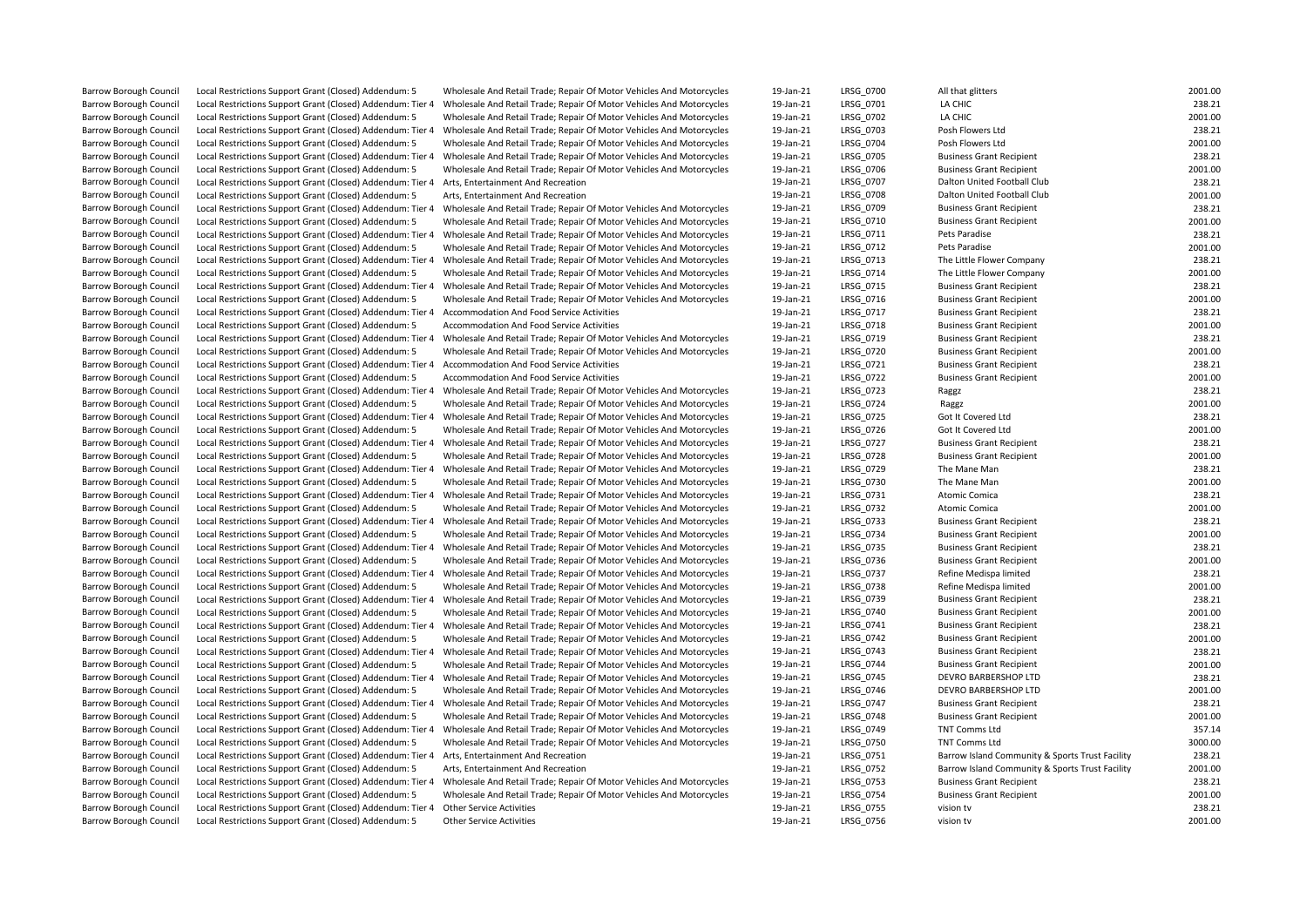| <b>Barrow Borough Council</b> |                                                                                                      | Local Restrictions Support Grant (Closed) Addendum: Tier 4 Wholesale And Retail Trade; Repair Of Motor Vehicles And Motorcycles | 19-Jan-21 | LRSG 0757 | Speed of Sound LTD                             | 238.21  |
|-------------------------------|------------------------------------------------------------------------------------------------------|---------------------------------------------------------------------------------------------------------------------------------|-----------|-----------|------------------------------------------------|---------|
| <b>Barrow Borough Council</b> | Local Restrictions Support Grant (Closed) Addendum: 5                                                | Wholesale And Retail Trade; Repair Of Motor Vehicles And Motorcycles                                                            | 19-Jan-21 | LRSG 0758 | Speed of Sound LTD                             | 2001.00 |
| <b>Barrow Borough Council</b> | Local Restrictions Support Grant (Closed) Addendum: Tier 4                                           | Wholesale And Retail Trade; Repair Of Motor Vehicles And Motorcycles                                                            | 19-Jan-21 | LRSG 0759 | David Atkinson Car Sales                       | 238.21  |
| <b>Barrow Borough Council</b> | Local Restrictions Support Grant (Closed) Addendum: 5                                                | Wholesale And Retail Trade; Repair Of Motor Vehicles And Motorcycles                                                            | 19-Jan-21 | LRSG 0760 | David Atkinson Car Sales                       | 2001.00 |
| <b>Barrow Borough Council</b> | Local Restrictions Support Grant (Closed) Addendum: Tier 4                                           | Wholesale And Retail Trade; Repair Of Motor Vehicles And Motorcycles                                                            | 19-Jan-21 | LRSG 0761 | <b>Business Grant Recipient</b>                | 238.21  |
| <b>Barrow Borough Council</b> | Local Restrictions Support Grant (Closed) Addendum: 5                                                | Wholesale And Retail Trade; Repair Of Motor Vehicles And Motorcycles                                                            | 19-Jan-21 | LRSG 0762 | <b>Business Grant Recipient</b>                | 2001.00 |
| <b>Barrow Borough Council</b> | Local Restrictions Support Grant (Closed) Addendum: Tier 4                                           | Wholesale And Retail Trade; Repair Of Motor Vehicles And Motorcycles                                                            | 19-Jan-21 | LRSG 0763 | North West Consumables                         | 238.21  |
| <b>Barrow Borough Council</b> | Local Restrictions Support Grant (Closed) Addendum: 5                                                | Wholesale And Retail Trade; Repair Of Motor Vehicles And Motorcycles                                                            | 19-Jan-21 | LRSG 0764 | North West Consumables                         | 2001.00 |
| <b>Barrow Borough Council</b> |                                                                                                      |                                                                                                                                 | 19-Jan-21 | LRSG 0765 | Darren Roby collectors                         | 238.21  |
|                               | Local Restrictions Support Grant (Closed) Addendum: Tier 4                                           | Wholesale And Retail Trade; Repair Of Motor Vehicles And Motorcycles                                                            |           |           |                                                |         |
| <b>Barrow Borough Council</b> | Local Restrictions Support Grant (Closed) Addendum: 5                                                | Wholesale And Retail Trade; Repair Of Motor Vehicles And Motorcycles                                                            | 19-Jan-21 | LRSG 0766 | Darren Roby collectors                         | 2001.00 |
| <b>Barrow Borough Council</b> | Local Restrictions Support Grant (Closed) Addendum: Tier 4                                           | Wholesale And Retail Trade; Repair Of Motor Vehicles And Motorcycles                                                            | 19-Jan-21 | LRSG 0767 | <b>Business Grant Recipient</b>                | 238.21  |
| <b>Barrow Borough Council</b> | Local Restrictions Support Grant (Closed) Addendum: 5                                                | Wholesale And Retail Trade; Repair Of Motor Vehicles And Motorcycles                                                            | 19-Jan-21 | LRSG 0768 | <b>Business Grant Recipient</b>                | 2001.00 |
| <b>Barrow Borough Council</b> | Local Restrictions Support Grant (Closed) Addendum: Tier 4 Other Service Activities                  |                                                                                                                                 | 19-Jan-21 | LRSG 0769 | <b>Business Grant Recipient</b>                | 238.21  |
| <b>Barrow Borough Council</b> | Local Restrictions Support Grant (Closed) Addendum: 5                                                | <b>Other Service Activities</b>                                                                                                 | 19-Jan-21 | LRSG 0770 | <b>Business Grant Recipient</b>                | 2001.00 |
| <b>Barrow Borough Council</b> | Local Restrictions Support Grant (Closed) Addendum: Tier 4                                           | Wholesale And Retail Trade; Repair Of Motor Vehicles And Motorcycles                                                            | 19-Jan-21 | LRSG 0771 | <b>Business Grant Recipient</b>                | 357.14  |
| Barrow Borough Council        | Local Restrictions Support Grant (Closed) Addendum: 5                                                | Wholesale And Retail Trade; Repair Of Motor Vehicles And Motorcycles                                                            | 19-Jan-21 | LRSG_0772 | <b>Business Grant Recipient</b>                | 3000.00 |
| <b>Barrow Borough Council</b> | Local Restrictions Support Grant (Closed) Addendum: Tier 4                                           | Wholesale And Retail Trade; Repair Of Motor Vehicles And Motorcycles                                                            | 19-Jan-21 | LRSG 0773 | <b>Business Grant Recipient</b>                | 238.21  |
| <b>Barrow Borough Council</b> | Local Restrictions Support Grant (Closed) Addendum: 5                                                | Wholesale And Retail Trade; Repair Of Motor Vehicles And Motorcycles                                                            | 19-Jan-21 | LRSG 0774 | <b>Business Grant Recipient</b>                | 2001.00 |
| Barrow Borough Council        | Local Restrictions Support Grant (Closed) Addendum: Tier 4                                           | Wholesale And Retail Trade; Repair Of Motor Vehicles And Motorcycles                                                            | 19-Jan-21 | LRSG 0775 | <b>Business Grant Recipient</b>                | 238.21  |
| Barrow Borough Council        | Local Restrictions Support Grant (Closed) Addendum: 5                                                | Wholesale And Retail Trade; Repair Of Motor Vehicles And Motorcycles                                                            | 19-Jan-21 | LRSG_0776 | <b>Business Grant Recipient</b>                | 2001.00 |
| Barrow Borough Council        | Local Restrictions Support Grant (Closed) Addendum: Tier 4                                           | Wholesale And Retail Trade; Repair Of Motor Vehicles And Motorcycles                                                            | 19-Jan-21 | LRSG 0777 | <b>Business Grant Recipient</b>                | 238.21  |
| <b>Barrow Borough Council</b> | Local Restrictions Support Grant (Closed) Addendum: 5                                                | Wholesale And Retail Trade; Repair Of Motor Vehicles And Motorcycles                                                            | 19-Jan-21 | LRSG 0778 | <b>Business Grant Recipient</b>                | 2001.00 |
| <b>Barrow Borough Council</b> | Local Restrictions Support Grant (Closed) Addendum: Tier 4 Arts, Entertainment And Recreation        |                                                                                                                                 | 19-Jan-21 | LRSG 0779 | <b>ESCAPE ROOM (Barrow Itd)</b>                | 238.21  |
| <b>Barrow Borough Council</b> | Local Restrictions Support Grant (Closed) Addendum: 5                                                | Arts, Entertainment And Recreation                                                                                              | 19-Jan-21 | LRSG 0780 | ESCAPE ROOM (Barrow Itd)                       | 2001.00 |
| Barrow Borough Council        | Local Restrictions Support Grant (Closed) Addendum: Tier 4                                           | Wholesale And Retail Trade; Repair Of Motor Vehicles And Motorcycles                                                            | 19-Jan-21 | LRSG_0781 | <b>Business Grant Recipient</b>                | 238.21  |
| <b>Barrow Borough Council</b> | Local Restrictions Support Grant (Closed) Addendum: 5                                                | Wholesale And Retail Trade; Repair Of Motor Vehicles And Motorcycles                                                            | 19-Jan-21 | LRSG 0782 | <b>Business Grant Recipient</b>                | 2001.00 |
| <b>Barrow Borough Council</b> | Local Restrictions Support Grant (Closed) Addendum: Tier 4                                           | Wholesale And Retail Trade; Repair Of Motor Vehicles And Motorcycles                                                            | 19-Jan-21 | LRSG 0783 | <b>Business Grant Recipient</b>                | 238.21  |
| Barrow Borough Council        | Local Restrictions Support Grant (Closed) Addendum: 5                                                | Wholesale And Retail Trade; Repair Of Motor Vehicles And Motorcycles                                                            | 19-Jan-21 | LRSG_0784 | <b>Business Grant Recipient</b>                | 2001.00 |
| Barrow Borough Council        | Local Restrictions Support Grant (Closed) Addendum: Tier 4                                           | Wholesale And Retail Trade; Repair Of Motor Vehicles And Motorcycles                                                            | 19-Jan-21 | LRSG 0785 | <b>Business Grant Recipient</b>                | 238.21  |
| <b>Barrow Borough Council</b> | Local Restrictions Support Grant (Closed) Addendum: 5                                                | Wholesale And Retail Trade; Repair Of Motor Vehicles And Motorcycles                                                            | 19-Jan-21 | LRSG 0786 | <b>Business Grant Recipient</b>                | 2001.00 |
| <b>Barrow Borough Council</b> | Local Restrictions Support Grant (Closed) Addendum: Tier 4 Arts, Entertainment And Recreation        |                                                                                                                                 | 19-Jan-21 | LRSG 0787 | <b>Business Grant Recipient</b>                | 238.21  |
| Barrow Borough Council        | Local Restrictions Support Grant (Closed) Addendum: 5                                                | Arts, Entertainment And Recreation                                                                                              | 19-Jan-21 | LRSG 0788 | <b>Business Grant Recipient</b>                | 2001.00 |
| Barrow Borough Council        | Local Restrictions Support Grant (Closed) Addendum: Tier 4                                           | Wholesale And Retail Trade; Repair Of Motor Vehicles And Motorcycles                                                            | 19-Jan-21 | LRSG_0789 | Marsha Lee                                     | 238.21  |
| <b>Barrow Borough Council</b> | Local Restrictions Support Grant (Closed) Addendum: 5                                                | Wholesale And Retail Trade; Repair Of Motor Vehicles And Motorcycles                                                            | 19-Jan-21 | LRSG 0790 | Marsha Lee                                     | 2001.00 |
| Barrow Borough Council        | Local Restrictions Support Grant (Closed) Addendum: Tier 4 Other Service Activities                  |                                                                                                                                 | 19-Jan-21 | LRSG 0791 | <b>Business Grant Recipient</b>                | 238.21  |
| <b>Barrow Borough Council</b> | Local Restrictions Support Grant (Closed) Addendum: 5                                                | Other Service Activities                                                                                                        | 19-Jan-21 | LRSG_0792 | <b>Business Grant Recipient</b>                | 2001.00 |
| <b>Barrow Borough Council</b> | Local Restrictions Support Grant (Closed) Addendum: Tier 4                                           | Arts, Entertainment And Recreation                                                                                              | 19-Jan-21 | LRSG 0793 | Urban Extreme Ltd                              | 535.71  |
| Barrow Borough Council        | Local Restrictions Support Grant (Closed) Addendum: 5                                                | Arts, Entertainment And Recreation                                                                                              | 19-Jan-21 | LRSG 0794 | Urban Extreme Ltd                              | 4500.00 |
| <b>Barrow Borough Council</b> | Local Restrictions Support Grant (Closed) Addendum: Tier 4                                           | Wholesale And Retail Trade; Repair Of Motor Vehicles And Motorcycles                                                            | 19-Jan-21 | LRSG 0795 | Susan Dunn Limited                             | 238.21  |
| Barrow Borough Council        | Local Restrictions Support Grant (Closed) Addendum: 5                                                | Wholesale And Retail Trade; Repair Of Motor Vehicles And Motorcycles                                                            | 19-Jan-21 | LRSG_0796 | Susan Dunn Limited                             | 2001.00 |
| Barrow Borough Council        | Local Restrictions Support Grant (Closed) Addendum: Tier 4                                           | Wholesale And Retail Trade; Repair Of Motor Vehicles And Motorcycles                                                            | 19-Jan-21 | LRSG_0797 | Guy Perry Ltd                                  | 357.14  |
|                               |                                                                                                      |                                                                                                                                 |           | LRSG 0798 |                                                | 3000.00 |
| <b>Barrow Borough Council</b> | Local Restrictions Support Grant (Closed) Addendum: 5                                                | Wholesale And Retail Trade; Repair Of Motor Vehicles And Motorcycles                                                            | 19-Jan-21 |           | Guy Perry Ltd<br>Roose Pioneers ARLFC          |         |
| <b>Barrow Borough Council</b> | Local Restrictions Support Grant (Closed) Addendum: Tier 4                                           | Accommodation And Food Service Activities                                                                                       | 19-Jan-21 | LRSG 0799 | <b>Roose Pioneers ARLFC</b>                    | 238.21  |
| <b>Barrow Borough Council</b> | Local Restrictions Support Grant (Closed) Addendum: 5                                                | Accommodation And Food Service Activities                                                                                       | 19-Jan-21 | LRSG 0800 |                                                | 2001.00 |
| <b>Barrow Borough Council</b> | Local Restrictions Support Grant (Closed) Addendum: Tier 4                                           | Wholesale And Retail Trade; Repair Of Motor Vehicles And Motorcycles                                                            | 19-Jan-21 | LRSG_0801 | The Eco Shop                                   | 238.21  |
| <b>Barrow Borough Council</b> | Local Restrictions Support Grant (Closed) Addendum: 5                                                | Wholesale And Retail Trade; Repair Of Motor Vehicles And Motorcycles                                                            | 19-Jan-21 | LRSG 0802 | The Eco Shop                                   | 2001.00 |
| <b>Barrow Borough Council</b> | Local Restrictions Support Grant (Closed) Addendum: Tier 4                                           | Wholesale And Retail Trade; Repair Of Motor Vehicles And Motorcycles                                                            | 19-Jan-21 | LRSG 0803 | <b>Business Grant Recipient</b>                | 238.21  |
| Barrow Borough Council        | Local Restrictions Support Grant (Closed) Addendum: 5                                                | Wholesale And Retail Trade; Repair Of Motor Vehicles And Motorcycles                                                            | 19-Jan-21 | LRSG_0804 | <b>Business Grant Recipient</b>                | 2001.00 |
| <b>Barrow Borough Council</b> | Local Restrictions Support Grant (Closed) Addendum: Tier 4                                           | Wholesale And Retail Trade; Repair Of Motor Vehicles And Motorcycles                                                            | 19-Jan-21 | LRSG 0805 | <b>Business Grant Recipient</b>                | 238.21  |
| <b>Barrow Borough Council</b> | Local Restrictions Support Grant (Closed) Addendum: 5                                                | Wholesale And Retail Trade; Repair Of Motor Vehicles And Motorcycles                                                            | 19-Jan-21 | LRSG 0806 | <b>Business Grant Recipient</b>                | 2001.00 |
| Barrow Borough Council        | Local Restrictions Support Grant (Closed) Addendum: Tier 4                                           | Wholesale And Retail Trade; Repair Of Motor Vehicles And Motorcycles                                                            | 19-Jan-21 | LRSG 0807 | Furness Watch and Jewellery Ltd                | 238.21  |
| <b>Barrow Borough Council</b> | Local Restrictions Support Grant (Closed) Addendum: 5                                                | Wholesale And Retail Trade; Repair Of Motor Vehicles And Motorcycles                                                            | 19-Jan-21 | LRSG 0808 | Furness Watch and Jewellery Ltd                | 2001.00 |
| <b>Barrow Borough Council</b> | Local Restrictions Support Grant (Closed) Addendum: Tier 4                                           | Other Service Activities                                                                                                        | 19-Jan-21 | LRSG_0809 | <b>Business Grant Recipient</b>                | 238.21  |
| <b>Barrow Borough Council</b> | Local Restrictions Support Grant (Closed) Addendum: 5                                                | <b>Other Service Activities</b>                                                                                                 | 19-Jan-21 | LRSG 0810 | <b>Business Grant Recipient</b>                | 2001.00 |
| <b>Barrow Borough Council</b> | Local Restrictions Support Grant (Closed) Addendum: Tier 4                                           | <b>Other Service Activities</b>                                                                                                 | 19-Jan-21 | LRSG_0811 | MJ Hairdressing LTD Trading as The Hair Lounge | 238.21  |
| <b>Barrow Borough Council</b> | Local Restrictions Support Grant (Closed) Addendum: 5                                                | <b>Other Service Activities</b>                                                                                                 | 19-Jan-21 | LRSG 0812 | MJ Hairdressing LTD Trading as The Hair Lounge | 2001.00 |
| Barrow Borough Council        | Local Restrictions Support Grant (Closed) Addendum: Tier 4 Accommodation And Food Service Activities |                                                                                                                                 | 19-Jan-21 | LRSG 0813 | <b>Business Grant Recipient</b>                | 238.21  |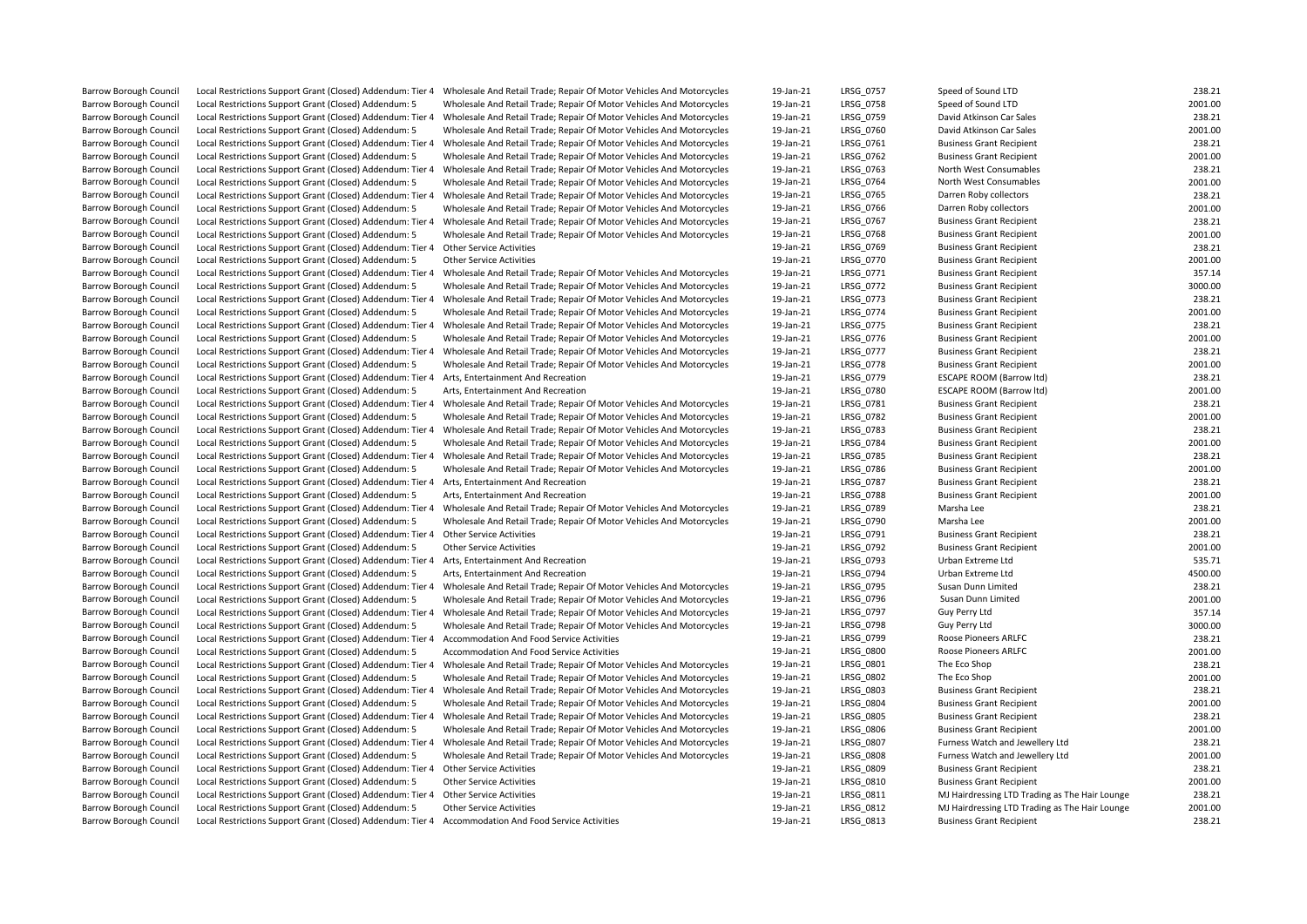| Barrow Borough Council        | Local Restrictions Support Grant (Closed) Addendum: 5      | Accommodation And Food Service Activities                            | 19-Jan-21 | LRSG_0814        | <b>Business Grant Recipient</b>                    | 2001.00 |
|-------------------------------|------------------------------------------------------------|----------------------------------------------------------------------|-----------|------------------|----------------------------------------------------|---------|
| <b>Barrow Borough Council</b> | Local Restrictions Support Grant (Closed) Addendum: Tier 4 | <b>Other Service Activities</b>                                      | 19-Jan-21 | LRSG 0815        | Asylum 287 Barbershop                              | 238.21  |
| <b>Barrow Borough Council</b> | Local Restrictions Support Grant (Closed) Addendum: 5      | <b>Other Service Activities</b>                                      | 19-Jan-21 | LRSG 0816        | Asylum 287 Barbershop                              | 2001.00 |
| <b>Barrow Borough Council</b> | Local Restrictions Support Grant (Closed) Addendum: Tier 4 | Arts, Entertainment And Recreation                                   | 19-Jan-21 | LRSG_0817        | <b>Transfigure Fitness Ltd</b>                     | 238.21  |
| <b>Barrow Borough Council</b> | Local Restrictions Support Grant (Closed) Addendum: 5      | Arts, Entertainment And Recreation                                   | 19-Jan-21 | LRSG 0818        | <b>Transfigure Fitness Ltd</b>                     | 2001.00 |
| <b>Barrow Borough Council</b> | Local Restrictions Support Grant (Closed) Addendum: Tier 4 | Wholesale And Retail Trade; Repair Of Motor Vehicles And Motorcycles | 19-Jan-21 | LRSG 0819        | Cumbria Embroidery & Print                         | 238.21  |
| Barrow Borough Council        | Local Restrictions Support Grant (Closed) Addendum: 5      | Wholesale And Retail Trade; Repair Of Motor Vehicles And Motorcycles | 19-Jan-21 | LRSG_0820        | Cumbria Embroidery & Print                         | 2001.00 |
| Barrow Borough Council        | Local Restrictions Support Grant (Closed) Addendum: Tier 4 | Wholesale And Retail Trade; Repair Of Motor Vehicles And Motorcycles | 19-Jan-21 | LRSG 0821        | <b>Business Grant Recipient</b>                    | 238.21  |
| <b>Barrow Borough Council</b> | Local Restrictions Support Grant (Closed) Addendum: 5      | Wholesale And Retail Trade; Repair Of Motor Vehicles And Motorcycles | 19-Jan-21 | LRSG_0822        | <b>Business Grant Recipient</b>                    | 2001.00 |
| Barrow Borough Council        | Local Restrictions Support Grant (Closed) Addendum: Tier 4 | Accommodation And Food Service Activities                            | 19-Jan-21 | LRSG 0823        | Barrow Sporting Club Limited                       | 238.21  |
| <b>Barrow Borough Council</b> | Local Restrictions Support Grant (Closed) Addendum: 5      | Accommodation And Food Service Activities                            | 19-Jan-21 | LRSG 0824        | <b>Barrow Sporting Club Limited</b>                | 2001.00 |
| Barrow Borough Council        | Local Restrictions Support Grant (Closed) Addendum: Tier 4 | <b>Other Service Activities</b>                                      | 19-Jan-21 | LRSG_0825        | Asylum 287 Barbershop                              | 238.21  |
| <b>Barrow Borough Council</b> | Local Restrictions Support Grant (Closed) Addendum: 5      | <b>Other Service Activities</b>                                      | 19-Jan-21 | LRSG 0826        | Asylum 287 Barbershop                              | 2001.00 |
| Barrow Borough Council        | Local Restrictions Support Grant (Closed) Addendum: Tier 4 | Wholesale And Retail Trade; Repair Of Motor Vehicles And Motorcycles | 19-Jan-21 | <b>LRSG 0827</b> | The Vapour Bar                                     | 238.21  |
| <b>Barrow Borough Council</b> | Local Restrictions Support Grant (Closed) Addendum: 5      | Wholesale And Retail Trade; Repair Of Motor Vehicles And Motorcycles | 19-Jan-21 | LRSG 0828        | The Vapour Bar                                     | 2001.00 |
| Barrow Borough Council        | Local Restrictions Support Grant (Closed) Addendum: Tier 4 | Wholesale And Retail Trade; Repair Of Motor Vehicles And Motorcycles | 19-Jan-21 | LRSG 0829        | <b>Business Grant Recipient</b>                    | 238.21  |
| <b>Barrow Borough Council</b> | Local Restrictions Support Grant (Closed) Addendum: 5      | Wholesale And Retail Trade; Repair Of Motor Vehicles And Motorcycles | 19-Jan-21 | LRSG 0830        | <b>Business Grant Recipient</b>                    | 2001.00 |
| <b>Barrow Borough Council</b> | Local Restrictions Support Grant (Closed) Addendum: Tier   | Wholesale And Retail Trade; Repair Of Motor Vehicles And Motorcycles | 19-Jan-21 | LRSG 0831        | <b>Business Grant Recipient</b>                    | 238.21  |
| <b>Barrow Borough Council</b> | Local Restrictions Support Grant (Closed) Addendum: 5      | Wholesale And Retail Trade; Repair Of Motor Vehicles And Motorcycles | 19-Jan-21 | LRSG_0832        | <b>Business Grant Recipient</b>                    | 2001.00 |
| Barrow Borough Council        | Local Restrictions Support Grant (Closed) Addendum: Tier 4 | Wholesale And Retail Trade; Repair Of Motor Vehicles And Motorcycles | 19-Jan-21 | LRSG 0833        | <b>Business Grant Recipient</b>                    | 238.21  |
| <b>Barrow Borough Council</b> | Local Restrictions Support Grant (Closed) Addendum: 5      | Wholesale And Retail Trade; Repair Of Motor Vehicles And Motorcycles | 19-Jan-21 | LRSG 0834        | <b>Business Grant Recipient</b>                    | 2001.00 |
| <b>Barrow Borough Council</b> | Local Restrictions Support Grant (Closed) Addendum: Tier 4 | Wholesale And Retail Trade; Repair Of Motor Vehicles And Motorcycles | 19-Jan-21 | LRSG 0835        | Harts the Jewellers                                | 238.21  |
| Barrow Borough Council        | Local Restrictions Support Grant (Closed) Addendum: 5      | Wholesale And Retail Trade; Repair Of Motor Vehicles And Motorcycles | 19-Jan-21 | LRSG_0836        | Harts the Jewellers                                | 2001.00 |
| Barrow Borough Council        | Local Restrictions Support Grant (Closed) Addendum: Tier 4 | <b>Other Service Activities</b>                                      | 19-Jan-21 | LRSG 0837        | <b>Business Grant Recipient</b>                    | 238.21  |
| <b>Barrow Borough Council</b> | Local Restrictions Support Grant (Closed) Addendum: 5      | <b>Other Service Activities</b>                                      | 19-Jan-21 | LRSG 0838        | <b>Business Grant Recipient</b>                    | 2001.00 |
| <b>Barrow Borough Council</b> | Local Restrictions Support Grant (Closed) Addendum: Tier 4 | Wholesale And Retail Trade; Repair Of Motor Vehicles And Motorcycles | 19-Jan-21 | LRSG 0839        | The Bridal House                                   | 238.21  |
| Barrow Borough Council        | Local Restrictions Support Grant (Closed) Addendum: 5      | Wholesale And Retail Trade; Repair Of Motor Vehicles And Motorcycles | 19-Jan-21 | LRSG 0840        | The Bridal House                                   | 2001.00 |
| Barrow Borough Council        | Local Restrictions Support Grant (Closed) Addendum: Tier 4 | Wholesale And Retail Trade; Repair Of Motor Vehicles And Motorcycles | 19-Jan-21 | LRSG 0841        | Suzie B                                            | 238.21  |
| <b>Barrow Borough Council</b> | Local Restrictions Support Grant (Closed) Addendum: 5      | Wholesale And Retail Trade; Repair Of Motor Vehicles And Motorcycles | 19-Jan-21 | LRSG 0842        | Suzie B                                            | 2001.00 |
| <b>Barrow Borough Council</b> | Local Restrictions Support Grant (Closed) Addendum: Tier 4 | <b>Other Service Activities</b>                                      | 19-Jan-21 | LRSG 0843        | <b>Business Grant Recipient</b>                    | 238.21  |
| Barrow Borough Council        | Local Restrictions Support Grant (Closed) Addendum: 5      | <b>Other Service Activities</b>                                      | 19-Jan-21 | LRSG_0844        | <b>Business Grant Recipient</b>                    | 2001.00 |
| <b>Barrow Borough Council</b> | Local Restrictions Support Grant (Closed) Addendum: Tier 4 | Arts, Entertainment And Recreation                                   | 19-Jan-21 | LRSG 0845        | <b>Business Grant Recipient</b>                    | 238.21  |
| Barrow Borough Council        | Local Restrictions Support Grant (Closed) Addendum: 5      | Arts, Entertainment And Recreation                                   | 19-Jan-21 | LRSG 0846        | <b>Business Grant Recipient</b>                    | 2001.00 |
| <b>Barrow Borough Council</b> | Local Restrictions Support Grant (Closed) Addendum: Tier   | Wholesale And Retail Trade; Repair Of Motor Vehicles And Motorcycles | 19-Jan-21 | LRSG 0847        | <b>Business Grant Recipient</b>                    | 238.21  |
| Barrow Borough Council        | Local Restrictions Support Grant (Closed) Addendum: 5      | Wholesale And Retail Trade; Repair Of Motor Vehicles And Motorcycles | 19-Jan-21 | LRSG 0848        | <b>Business Grant Recipient</b>                    | 2001.00 |
| Barrow Borough Council        | Local Restrictions Support Grant (Closed) Addendum: Tier 4 | Wholesale And Retail Trade; Repair Of Motor Vehicles And Motorcycles | 19-Jan-21 | LRSG_0849        | <b>Business Grant Recipient</b>                    | 238.21  |
| <b>Barrow Borough Council</b> | Local Restrictions Support Grant (Closed) Addendum: 5      | Wholesale And Retail Trade; Repair Of Motor Vehicles And Motorcycles | 19-Jan-21 | <b>LRSG 0850</b> | <b>Business Grant Recipient</b>                    | 2001.00 |
| <b>Barrow Borough Council</b> | Local Restrictions Support Grant (Closed) Addendum: Tier 4 | Wholesale And Retail Trade; Repair Of Motor Vehicles And Motorcycles | 19-Jan-21 | LRSG 0851        | Paul French Salon                                  | 238.21  |
| <b>Barrow Borough Council</b> | Local Restrictions Support Grant (Closed) Addendum: 5      | Wholesale And Retail Trade; Repair Of Motor Vehicles And Motorcycles | 19-Jan-21 | LRSG 0852        | Paul French Salon                                  | 2001.00 |
| <b>Barrow Borough Council</b> | Local Restrictions Support Grant (Closed) Addendum: Tier   | Wholesale And Retail Trade; Repair Of Motor Vehicles And Motorcycles | 19-Jan-21 | LRSG 0853        | St Mary's Hospice T/A HOSPICE OF ST MARY OF FURNES | 238.21  |
| <b>Barrow Borough Council</b> | Local Restrictions Support Grant (Closed) Addendum: 5      | Wholesale And Retail Trade; Repair Of Motor Vehicles And Motorcycles | 19-Jan-21 | <b>LRSG 0854</b> | St Mary's Hospice T/A HOSPICE OF ST MARY OF FURNES | 2001.00 |
| Barrow Borough Council        | Local Restrictions Support Grant (Closed) Addendum: Tier 4 | Wholesale And Retail Trade; Repair Of Motor Vehicles And Motorcycles | 19-Jan-21 | LRSG_0855        | St Mary's Hospice                                  | 535.71  |
| <b>Barrow Borough Council</b> | Local Restrictions Support Grant (Closed) Addendum: 5      | Wholesale And Retail Trade; Repair Of Motor Vehicles And Motorcycles | 19-Jan-21 | LRSG_0856        | St Mary's Hospice                                  | 4500.00 |
| <b>Barrow Borough Council</b> | Local Restrictions Support Grant (Closed) Addendum: Tier 4 | Wholesale And Retail Trade; Repair Of Motor Vehicles And Motorcycles | 19-Jan-21 | <b>LRSG 0857</b> | Coco Cheveux Ltd                                   | 238.21  |
| <b>Barrow Borough Council</b> | Local Restrictions Support Grant (Closed) Addendum: 5      | Wholesale And Retail Trade; Repair Of Motor Vehicles And Motorcycles | 19-Jan-21 | LRSG 0858        | Coco Cheveux Ltd                                   | 2001.00 |
| Barrow Borough Council        | Local Restrictions Support Grant (Closed) Addendum: Tier 4 | Accommodation And Food Service Activities                            | 19-Jan-21 | LRSG 0859        | <b>Business Grant Recipient</b>                    | 238.21  |
| Barrow Borough Council        | Local Restrictions Support Grant (Closed) Addendum: 5      | Accommodation And Food Service Activities                            | 19-Jan-21 | LRSG 0860        | <b>Business Grant Recipient</b>                    | 2001.00 |
| <b>Barrow Borough Council</b> | Local Restrictions Support Grant (Closed) Addendum: Tier 4 | Wholesale And Retail Trade; Repair Of Motor Vehicles And Motorcycles | 19-Jan-21 | LRSG 0861        | South West Cumbria United Area                     | 238.21  |
| <b>Barrow Borough Council</b> | Local Restrictions Support Grant (Closed) Addendum: 5      | Wholesale And Retail Trade; Repair Of Motor Vehicles And Motorcycles | 19-Jan-21 | LRSG 0862        | South West Cumbria United Area                     | 2001.00 |
| Barrow Borough Council        | Local Restrictions Support Grant (Closed) Addendum: Tier 4 | <b>Other Service Activities</b>                                      | 19-Jan-21 | LRSG_0863        | <b>Beau Laser Aesthetics</b>                       | 238.21  |
| <b>Barrow Borough Council</b> | Local Restrictions Support Grant (Closed) Addendum: 5      | <b>Other Service Activities</b>                                      | 19-Jan-21 | LRSG 0864        | <b>Beau Laser Aesthetics</b>                       | 2001.00 |
| <b>Barrow Borough Council</b> | Local Restrictions Support Grant (Closed) Addendum: Tier 4 | Wholesale And Retail Trade; Repair Of Motor Vehicles And Motorcycles | 19-Jan-21 | <b>LRSG 0865</b> | Elegance Hair Salon                                | 238.21  |
| <b>Barrow Borough Council</b> | Local Restrictions Support Grant (Closed) Addendum: 5      | Wholesale And Retail Trade; Repair Of Motor Vehicles And Motorcycles | 19-Jan-21 | LRSG 0866        | Elegance Hair Salon                                | 2001.00 |
| <b>Barrow Borough Council</b> | Local Restrictions Support Grant (Closed) Addendum: Tier 4 | Wholesale And Retail Trade; Repair Of Motor Vehicles And Motorcycles | 19-Jan-21 | LRSG 0867        | A & L Crafts                                       | 238.21  |
| <b>Barrow Borough Council</b> | Local Restrictions Support Grant (Closed) Addendum: 5      | Wholesale And Retail Trade; Repair Of Motor Vehicles And Motorcycles | 19-Jan-21 | LRSG_0868        | A & L Crafts                                       | 2001.00 |
| <b>Barrow Borough Council</b> | Local Restrictions Support Grant (Closed) Addendum: Tier 4 | Wholesale And Retail Trade; Repair Of Motor Vehicles And Motorcycles | 19-Jan-21 | LRSG 0869        | <b>Business Grant Recipient</b>                    | 238.21  |
| <b>Barrow Borough Council</b> | Local Restrictions Support Grant (Closed) Addendum: 5      | Wholesale And Retail Trade; Repair Of Motor Vehicles And Motorcycles | 19-Jan-21 | <b>LRSG 0870</b> | <b>Business Grant Recipient</b>                    | 2001.00 |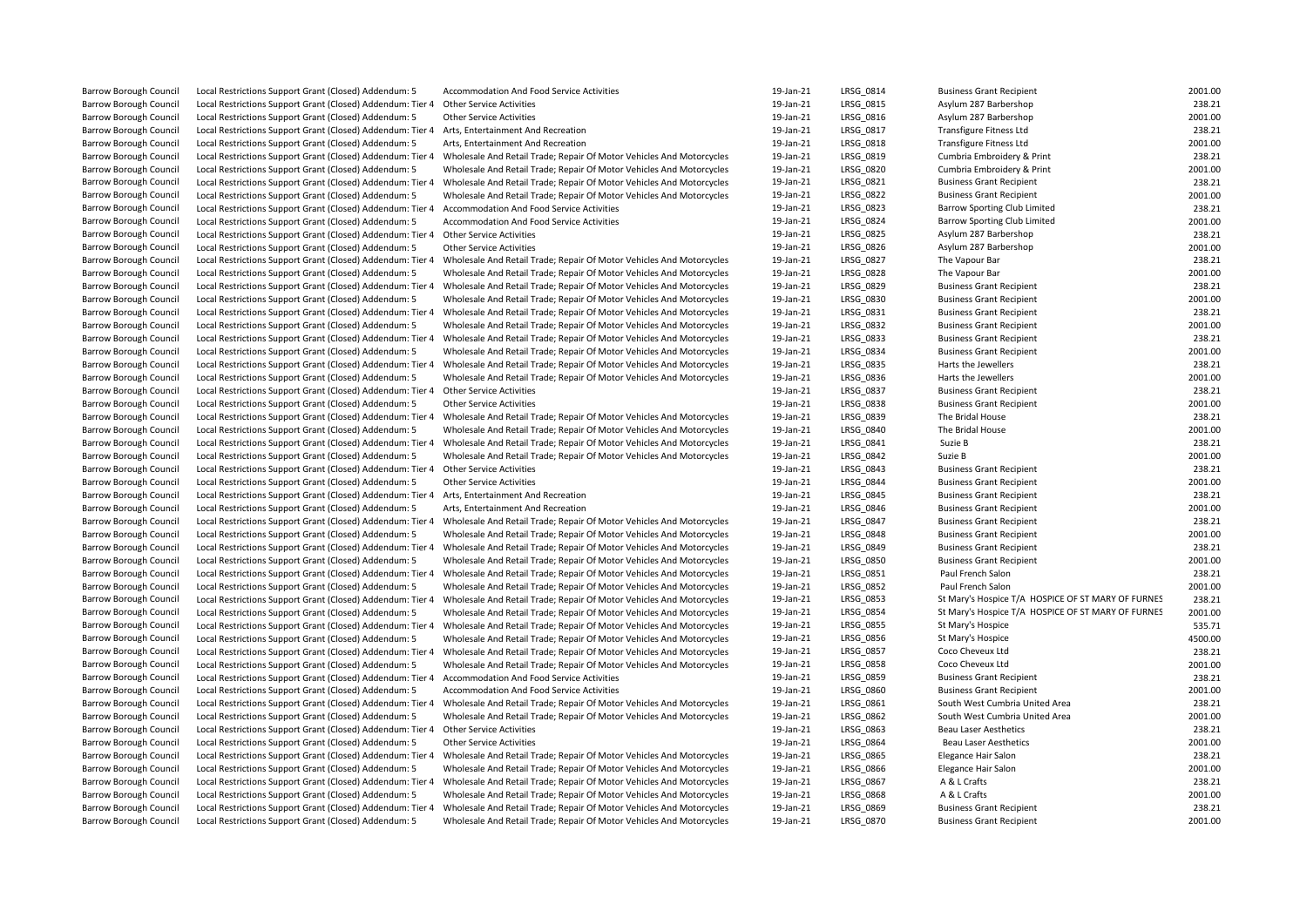| <b>Barrow Borough Council</b>                           | Local Restrictions Support Grant (Closed) Addendum: Tier 4                                                          | Wholesale And Retail Trade; Repair Of Motor Vehicles And Motorcycles                   | 19-Jan-21 | LRSG_0871        | <b>Business Grant Recipient</b> | 238.21  |
|---------------------------------------------------------|---------------------------------------------------------------------------------------------------------------------|----------------------------------------------------------------------------------------|-----------|------------------|---------------------------------|---------|
| Barrow Borough Council                                  | Local Restrictions Support Grant (Closed) Addendum: 5                                                               | Wholesale And Retail Trade; Repair Of Motor Vehicles And Motorcycles                   | 19-Jan-21 | LRSG_0872        | <b>Business Grant Recipient</b> | 2001.00 |
| <b>Barrow Borough Council</b>                           | Local Restrictions Support Grant (Closed) Addendum: Tier 4                                                          | <b>Other Service Activities</b>                                                        | 19-Jan-21 | LRSG 0873        | <b>Business Grant Recipient</b> | 238.21  |
| Barrow Borough Council                                  | Local Restrictions Support Grant (Closed) Addendum: 5                                                               | <b>Other Service Activities</b>                                                        | 19-Jan-21 | LRSG_0874        | <b>Business Grant Recipient</b> | 2001.00 |
| <b>Barrow Borough Council</b>                           | Local Restrictions Support Grant (Closed) Addendum: Tier 4                                                          | Wholesale And Retail Trade; Repair Of Motor Vehicles And Motorcycles                   | 19-Jan-21 | LRSG 0875        | A SPOT Ltd                      | 238.21  |
| <b>Barrow Borough Council</b>                           | Local Restrictions Support Grant (Closed) Addendum: 5                                                               | Wholesale And Retail Trade; Repair Of Motor Vehicles And Motorcycles                   | 19-Jan-21 | LRSG 0876        | A SPOT Ltd                      | 2001.00 |
| Barrow Borough Council                                  | Local Restrictions Support Grant (Closed) Addendum: Tier 4                                                          | Wholesale And Retail Trade; Repair Of Motor Vehicles And Motorcycles                   | 19-Jan-21 | LRSG 0877        | <b>TNT Records</b>              | 238.21  |
| <b>Barrow Borough Council</b>                           | Local Restrictions Support Grant (Closed) Addendum: 5                                                               | Wholesale And Retail Trade; Repair Of Motor Vehicles And Motorcycles                   | 19-Jan-21 | LRSG 0878        | <b>TNT Records</b>              | 2001.00 |
| <b>Barrow Borough Council</b>                           | Local Restrictions Support Grant (Closed) Addendum: Tier 4                                                          | Wholesale And Retail Trade; Repair Of Motor Vehicles And Motorcycles                   | 19-Jan-21 | LRSG 0879        | The Bobby Pin                   | 238.21  |
| Barrow Borough Council                                  | Local Restrictions Support Grant (Closed) Addendum: 5                                                               | Wholesale And Retail Trade; Repair Of Motor Vehicles And Motorcycles                   | 19-Jan-21 | LRSG 0880        | The Bobby Pin                   | 2001.00 |
| <b>Barrow Borough Council</b>                           | Local Restrictions Support Grant (Closed) Addendum: Tier 4                                                          | Accommodation And Food Service Activities                                              | 19-Jan-21 | LRSG 0881        | <b>Business Grant Recipient</b> | 238.21  |
| Barrow Borough Council                                  | Local Restrictions Support Grant (Closed) Addendum: 5                                                               | Accommodation And Food Service Activities                                              | 19-Jan-21 | <b>LRSG 0882</b> | <b>Business Grant Recipient</b> | 2001.00 |
| Barrow Borough Council                                  | Local Restrictions Support Grant (Closed) Addendum: Tier 4                                                          | Wholesale And Retail Trade; Repair Of Motor Vehicles And Motorcycles                   | 19-Jan-21 | LRSG_0883        | <b>Business Grant Recipient</b> | 238.21  |
| Barrow Borough Council                                  | Local Restrictions Support Grant (Closed) Addendum: 5                                                               | Wholesale And Retail Trade; Repair Of Motor Vehicles And Motorcycles                   | 19-Jan-21 | LRSG 0884        | <b>Business Grant Recipient</b> | 2001.00 |
| <b>Barrow Borough Council</b>                           | Local Restrictions Support Grant (Closed) Addendum: Tier                                                            | Wholesale And Retail Trade; Repair Of Motor Vehicles And Motorcycles                   | 19-Jan-21 | LRSG_0885        | <b>Business Grant Recipient</b> | 238.21  |
| Barrow Borough Council                                  | Local Restrictions Support Grant (Closed) Addendum: 5                                                               | Wholesale And Retail Trade; Repair Of Motor Vehicles And Motorcycles                   | 19-Jan-21 | LRSG_0886        | <b>Business Grant Recipient</b> | 2001.00 |
| Barrow Borough Council                                  | Local Restrictions Support Grant (Closed) Addendum: Tier 4                                                          | Wholesale And Retail Trade; Repair Of Motor Vehicles And Motorcycles                   | 19-Jan-21 | LRSG 0887        | <b>Business Grant Recipient</b> | 238.21  |
| <b>Barrow Borough Council</b>                           | Local Restrictions Support Grant (Closed) Addendum: 5                                                               | Wholesale And Retail Trade; Repair Of Motor Vehicles And Motorcycles                   | 19-Jan-21 | <b>LRSG 0888</b> | <b>Business Grant Recipient</b> | 2001.00 |
| Barrow Borough Council                                  | Local Restrictions Support Grant (Closed) Addendum: Tier 4                                                          | Accommodation And Food Service Activities                                              | 19-Jan-21 | LRSG 0889        | Lucidity Group/Townhouse        | 357.14  |
| <b>Barrow Borough Council</b>                           | Local Restrictions Support Grant (Closed) Addendum: 5                                                               | Accommodation And Food Service Activities                                              | 19-Jan-21 | LRSG 0890        | Lucidity Group/Townhouse        | 3000.00 |
| Barrow Borough Council                                  |                                                                                                                     |                                                                                        | 19-Jan-21 | LRSG_0891        | Masonic Hall                    | 238.21  |
| <b>Barrow Borough Council</b>                           | Local Restrictions Support Grant (Closed) Addendum: Tier 4                                                          | Accommodation And Food Service Activities<br>Accommodation And Food Service Activities | 19-Jan-21 | LRSG 0892        | Masonic Hall                    | 2001.00 |
| <b>Barrow Borough Council</b>                           | Local Restrictions Support Grant (Closed) Addendum: 5<br>Local Restrictions Support Grant (Closed) Addendum: Tier 4 | Wholesale And Retail Trade; Repair Of Motor Vehicles And Motorcycles                   | 19-Jan-21 | LRSG 0893        | Abbey Blinds                    | 238.21  |
|                                                         |                                                                                                                     |                                                                                        |           |                  |                                 |         |
| Barrow Borough Council                                  | Local Restrictions Support Grant (Closed) Addendum: 5                                                               | Wholesale And Retail Trade; Repair Of Motor Vehicles And Motorcycles                   | 19-Jan-21 | LRSG_0894        | Abbey Blinds                    | 2001.00 |
| Barrow Borough Council<br><b>Barrow Borough Council</b> | Local Restrictions Support Grant (Closed) Addendum: Tier 4                                                          | Arts, Entertainment And Recreation                                                     | 19-Jan-21 | <b>LRSG 0895</b> | Abbots Vale Community Centre    | 238.21  |
|                                                         | Local Restrictions Support Grant (Closed) Addendum: 5                                                               | Arts, Entertainment And Recreation                                                     | 19-Jan-21 | LRSG 0896        | Abbots Vale Community Centre    | 2001.00 |
| Barrow Borough Council                                  | Local Restrictions Support Grant (Closed) Addendum: Tier 4                                                          | Wholesale And Retail Trade; Repair Of Motor Vehicles And Motorcycles                   | 19-Jan-21 | LRSG_0897        | Dandy's Ltd                     | 357.14  |
| <b>Barrow Borough Council</b>                           | Local Restrictions Support Grant (Closed) Addendum: 5                                                               | Wholesale And Retail Trade; Repair Of Motor Vehicles And Motorcycles                   | 19-Jan-21 | LRSG 0898        | Dandy's Ltd                     | 3000.00 |
| <b>Barrow Borough Council</b>                           | Local Restrictions Support Grant (Closed) Addendum: Tier 4                                                          | Wholesale And Retail Trade; Repair Of Motor Vehicles And Motorcycles                   | 19-Jan-21 | LRSG 0899        | Expressions of Lancaster Ltd    | 238.21  |
| Barrow Borough Council                                  | Local Restrictions Support Grant (Closed) Addendum: 5                                                               | Wholesale And Retail Trade; Repair Of Motor Vehicles And Motorcycles                   | 19-Jan-21 | LRSG 0900        | Expressions of Lancaster Ltd    | 2001.00 |
| <b>Barrow Borough Council</b>                           | Local Restrictions Support Grant (Closed) Addendum: Tier 4                                                          | Wholesale And Retail Trade; Repair Of Motor Vehicles And Motorcycles                   | 19-Jan-21 | LRSG_0901        | Pozo Barber                     | 238.21  |
| <b>Barrow Borough Council</b>                           | Local Restrictions Support Grant (Closed) Addendum: 5                                                               | Wholesale And Retail Trade; Repair Of Motor Vehicles And Motorcycles                   | 19-Jan-21 | LRSG 0902        | Pozo Barber                     | 2001.00 |
| Barrow Borough Council                                  | Local Restrictions Support Grant (Closed) Addendum: Tier 4                                                          | Wholesale And Retail Trade; Repair Of Motor Vehicles And Motorcycles                   | 19-Jan-21 | LRSG 0903        | <b>Business Grant Recipient</b> | 238.21  |
| <b>Barrow Borough Council</b>                           | Local Restrictions Support Grant (Closed) Addendum: 5                                                               | Wholesale And Retail Trade; Repair Of Motor Vehicles And Motorcycles                   | 19-Jan-21 | LRSG 0904        | <b>Business Grant Recipient</b> | 2001.00 |
| Barrow Borough Council                                  | Local Restrictions Support Grant (Closed) Addendum: Tier 4                                                          | Wholesale And Retail Trade; Repair Of Motor Vehicles And Motorcycles                   | 19-Jan-21 | LRSG_0905        | Angel nails                     | 238.21  |
| Barrow Borough Council                                  | Local Restrictions Support Grant (Closed) Addendum: 5                                                               | Wholesale And Retail Trade; Repair Of Motor Vehicles And Motorcycles                   | 19-Jan-21 | LRSG_0906        | Angel nails                     | 2001.00 |
| <b>Barrow Borough Council</b>                           | Local Restrictions Support Grant (Closed) Addendum: Tier                                                            | Wholesale And Retail Trade; Repair Of Motor Vehicles And Motorcycles                   | 19-Jan-21 | LRSG 0907        | House of Hair                   | 238.21  |
| <b>Barrow Borough Council</b>                           | Local Restrictions Support Grant (Closed) Addendum: 5                                                               | Wholesale And Retail Trade; Repair Of Motor Vehicles And Motorcycles                   | 19-Jan-21 | LRSG_0908        | House of Hair                   | 2001.00 |
| <b>Barrow Borough Council</b>                           | Local Restrictions Support Grant (Closed) Addendum: Tier 4                                                          | Wholesale And Retail Trade; Repair Of Motor Vehicles And Motorcycles                   | 19-Jan-21 | LRSG 0909        | <b>Business Grant Recipient</b> | 238.21  |
| <b>Barrow Borough Council</b>                           | Local Restrictions Support Grant (Closed) Addendum: 5                                                               | Wholesale And Retail Trade; Repair Of Motor Vehicles And Motorcycles                   | 19-Jan-21 | LRSG 0910        | <b>Business Grant Recipient</b> | 2001.00 |
| <b>Barrow Borough Council</b>                           | Local Restrictions Support Grant (Closed) Addendum: Tier 4                                                          | <b>Other Service Activities</b>                                                        | 19-Jan-21 | LRSG 0911        | Tony Hand Car Wash Ltd          | 238.21  |
| <b>Barrow Borough Council</b>                           | Local Restrictions Support Grant (Closed) Addendum: 5                                                               | <b>Other Service Activities</b>                                                        | 19-Jan-21 | LRSG_0912        | Tony Hand Car Wash Ltd          | 2001.00 |
| <b>Barrow Borough Council</b>                           | Local Restrictions Support Grant (Closed) Addendum: Tier 4                                                          | Wholesale And Retail Trade; Repair Of Motor Vehicles And Motorcycles                   | 19-Jan-21 | LRSG_0913        | South Lakes Interiors Ltd       | 238.21  |
| <b>Barrow Borough Council</b>                           | Local Restrictions Support Grant (Closed) Addendum: 5                                                               | Wholesale And Retail Trade; Repair Of Motor Vehicles And Motorcycles                   | 19-Jan-21 | LRSG 0914        | South Lakes Interiors Ltd       | 2001.00 |
| <b>Barrow Borough Council</b>                           | Local Restrictions Support Grant (Closed) Addendum: Tier 4                                                          | <b>Other Service Activities</b>                                                        | 19-Jan-21 | LRSG_0915        | <b>Business Grant Recipient</b> | 238.21  |
| <b>Barrow Borough Council</b>                           | Local Restrictions Support Grant (Closed) Addendum: 5                                                               | <b>Other Service Activities</b>                                                        | 19-Jan-21 | LRSG 0916        | <b>Business Grant Recipient</b> | 2001.00 |
| <b>Barrow Borough Council</b>                           | Local Restrictions Support Grant (Closed) Addendum: Tier 4                                                          | Arts, Entertainment And Recreation                                                     | 19-Jan-21 | LRSG 0917        | <b>Business Grant Recipient</b> | 238.21  |
| <b>Barrow Borough Council</b>                           | Local Restrictions Support Grant (Closed) Addendum: 5                                                               | Arts, Entertainment And Recreation                                                     | 19-Jan-21 | LRSG 0918        | <b>Business Grant Recipient</b> | 2001.00 |
| <b>Barrow Borough Council</b>                           | Local Restrictions Support Grant (Closed) Addendum: Tier 4                                                          | Wholesale And Retail Trade; Repair Of Motor Vehicles And Motorcycles                   | 19-Jan-21 | LRSG 0919        | <b>Business Grant Recipient</b> | 238.21  |
| <b>Barrow Borough Council</b>                           | Local Restrictions Support Grant (Closed) Addendum: 5                                                               | Wholesale And Retail Trade; Repair Of Motor Vehicles And Motorcycles                   | 19-Jan-21 | LRSG_0920        | <b>Business Grant Recipient</b> | 2001.00 |
| <b>Barrow Borough Council</b>                           | Local Restrictions Support Grant (Closed) Addendum: Tier 4                                                          | Wholesale And Retail Trade; Repair Of Motor Vehicles And Motorcycles                   | 19-Jan-21 | LRSG 0921        | <b>Business Grant Recipient</b> | 238.21  |
| <b>Barrow Borough Council</b>                           | Local Restrictions Support Grant (Closed) Addendum: 5                                                               | Wholesale And Retail Trade; Repair Of Motor Vehicles And Motorcycles                   | 19-Jan-21 | <b>LRSG 0922</b> | <b>Business Grant Recipient</b> | 2001.00 |
| <b>Barrow Borough Council</b>                           | Local Restrictions Support Grant (Closed) Addendum: Tier                                                            | Wholesale And Retail Trade; Repair Of Motor Vehicles And Motorcycles                   | 19-Jan-21 | LRSG_0923        | SB Wallpaper                    | 238.21  |
| <b>Barrow Borough Council</b>                           | Local Restrictions Support Grant (Closed) Addendum: 5                                                               | Wholesale And Retail Trade; Repair Of Motor Vehicles And Motorcycles                   | 19-Jan-21 | LRSG 0924        | SB Wallpaper                    | 2001.00 |
| <b>Barrow Borough Council</b>                           | Local Restrictions Support Grant (Closed) Addendum: Tier 4                                                          | Wholesale And Retail Trade; Repair Of Motor Vehicles And Motorcycles                   | 19-Jan-21 | LRSG_0925        | Ian Ford Books Limited          | 238.21  |
| <b>Barrow Borough Council</b>                           | Local Restrictions Support Grant (Closed) Addendum: 5                                                               | Wholesale And Retail Trade; Repair Of Motor Vehicles And Motorcycles                   | 19-Jan-21 | LRSG 0926        | Ian Ford Books Limited          | 2001.00 |
| <b>Barrow Borough Council</b>                           | Local Restrictions Support Grant (Closed) Addendum                                                                  | Wholesale And Retail Trade; Repair Of Motor Vehicles And Motorcycles                   | 20-Jan-21 | LRSG 0927        | <b>Business Grant Recipient</b> | 1334.00 |
|                                                         |                                                                                                                     |                                                                                        |           |                  |                                 |         |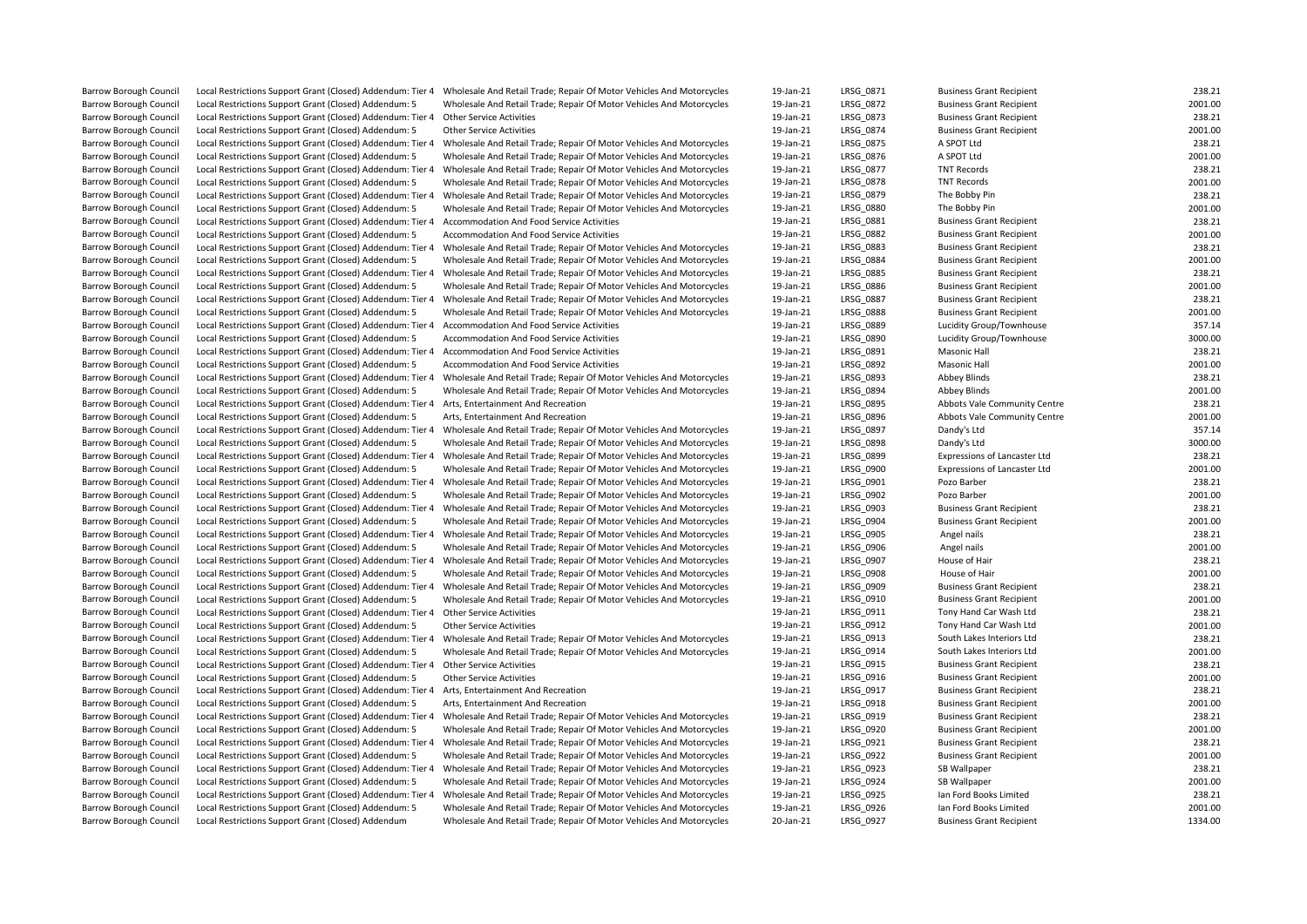| <b>Barrow Borough Council</b> | Local Restrictions Support Grant (Closed) Addendum                                                                  | Arts, Entertainment And Recreation                                                                                                           | 20-Jan-21 | LRSG_0928        | Cumbria Zoo Co Ltd                              | 3000.00           |
|-------------------------------|---------------------------------------------------------------------------------------------------------------------|----------------------------------------------------------------------------------------------------------------------------------------------|-----------|------------------|-------------------------------------------------|-------------------|
| <b>Barrow Borough Council</b> | Local Restrictions Support Grant (Closed) Addendum: Tier 4                                                          | Wholesale And Retail Trade; Repair Of Motor Vehicles And Motorcycles                                                                         | 20-Jan-21 | LRSG_0929        | All Style Tattoos Ltd                           | 238.21            |
| <b>Barrow Borough Council</b> | Local Restrictions Support Grant (Closed) Addendum: 5                                                               | Wholesale And Retail Trade; Repair Of Motor Vehicles And Motorcycles                                                                         | 20-Jan-21 | LRSG 0930        | All Style Tattoos Ltd                           | 2001.00           |
| <b>Barrow Borough Council</b> | Local Restrictions Support Grant (Closed) Addendum: Tier 4                                                          | Wholesale And Retail Trade; Repair Of Motor Vehicles And Motorcycles                                                                         | 20-Jan-21 | LRSG_0931        | <b>Istanbul Barber</b>                          | 238.21            |
| <b>Barrow Borough Council</b> | Local Restrictions Support Grant (Closed) Addendum: 5                                                               | Wholesale And Retail Trade; Repair Of Motor Vehicles And Motorcycles                                                                         | 20-Jan-21 | LRSG 0932        | <b>Istanbul Barber</b>                          | 2001.00           |
| <b>Barrow Borough Council</b> | Local Restrictions Support Grant (Closed) Addendum: Tier 4                                                          | Wholesale And Retail Trade; Repair Of Motor Vehicles And Motorcycles                                                                         | 20-Jan-21 | LRSG 0933        | <b>Business Grant Recipient</b>                 | 238.21            |
| Barrow Borough Council        | Local Restrictions Support Grant (Closed) Addendum: 5                                                               | Wholesale And Retail Trade; Repair Of Motor Vehicles And Motorcycles                                                                         | 20-Jan-21 | LRSG 0934        | <b>Business Grant Recipient</b>                 | 2001.00           |
| <b>Barrow Borough Council</b> | Local Restrictions Support Grant (Closed) Addendum: Tier 4                                                          | Wholesale And Retail Trade; Repair Of Motor Vehicles And Motorcycles                                                                         | 20-Jan-21 | LRSG 0935        | Mind In Furness                                 | 238.21            |
| <b>Barrow Borough Council</b> | Local Restrictions Support Grant (Closed) Addendum: 5                                                               | Wholesale And Retail Trade; Repair Of Motor Vehicles And Motorcycles                                                                         | 20-Jan-21 | LRSG 0936        | Mind In Furness                                 | 2001.00           |
| Barrow Borough Council        | Local Restrictions Support Grant (Closed) Addendum: Tier 4                                                          | Wholesale And Retail Trade; Repair Of Motor Vehicles And Motorcycles                                                                         | 20-Jan-21 | LRSG 0937        | <b>Busy Kids Creche</b>                         | 238.21            |
| <b>Barrow Borough Council</b> | Local Restrictions Support Grant (Closed) Addendum: 5                                                               | Wholesale And Retail Trade; Repair Of Motor Vehicles And Motorcycles                                                                         | 20-Jan-21 | LRSG 0938        | <b>Busy Kids Creche</b>                         | 2001.00           |
| <b>Barrow Borough Council</b> | Local Restrictions Support Grant (Closed) Addendum: Tier 4                                                          | Wholesale And Retail Trade; Repair Of Motor Vehicles And Motorcycles                                                                         | 20-Jan-21 | LRSG 0939        | <b>Business Grant Recipient</b>                 | 238.21            |
| <b>Barrow Borough Council</b> | Local Restrictions Support Grant (Closed) Addendum: 5                                                               | Wholesale And Retail Trade; Repair Of Motor Vehicles And Motorcycles                                                                         | 20-Jan-21 | LRSG 0940        | <b>Business Grant Recipient</b>                 | 2001.00           |
| <b>Barrow Borough Council</b> | Local Restrictions Support Grant (Closed) Addendum: Tier 4                                                          | Wholesale And Retail Trade; Repair Of Motor Vehicles And Motorcycles                                                                         | 20-Jan-21 | LRSG 0941        | <b>Business Grant Recipient</b>                 | 238.21            |
| <b>Barrow Borough Council</b> | Local Restrictions Support Grant (Closed) Addendum: 5                                                               | Wholesale And Retail Trade; Repair Of Motor Vehicles And Motorcycles                                                                         | 20-Jan-21 | LRSG 0942        | <b>Business Grant Recipient</b>                 | 2001.00           |
| <b>Barrow Borough Council</b> | Local Restrictions Support Grant (Closed) Addendum: Tier 4                                                          | Wholesale And Retail Trade; Repair Of Motor Vehicles And Motorcycles                                                                         | 20-Jan-21 | LRSG 0943        | <b>Business Grant Recipient</b>                 | 238.21            |
| <b>Barrow Borough Council</b> | Local Restrictions Support Grant (Closed) Addendum: 5                                                               | Wholesale And Retail Trade; Repair Of Motor Vehicles And Motorcycles                                                                         | 20-Jan-21 | LRSG 0944        | <b>Business Grant Recipient</b>                 | 2001.00           |
| <b>Barrow Borough Council</b> | Local Restrictions Support Grant (Closed) Addendum: Tier 4                                                          | Wholesale And Retail Trade; Repair Of Motor Vehicles And Motorcycles                                                                         | 20-Jan-21 | LRSG 0945        | The Owl Sanctuary                               | 238.21            |
| <b>Barrow Borough Council</b> | Local Restrictions Support Grant (Closed) Addendum: 5                                                               | Wholesale And Retail Trade; Repair Of Motor Vehicles And Motorcycles                                                                         | 20-Jan-21 | LRSG 0946        | The Owl Sanctuary                               | 2001.00           |
| <b>Barrow Borough Council</b> | Local Restrictions Support Grant (Closed) Addendum: Tier 4 Other Service Activities                                 |                                                                                                                                              | 20-Jan-21 | LRSG 0947        | SA Salon                                        | 238.21            |
| <b>Barrow Borough Council</b> | Local Restrictions Support Grant (Closed) Addendum: 5                                                               | <b>Other Service Activities</b>                                                                                                              | 20-Jan-21 | LRSG 0948        | SA Salon                                        | 2001.00           |
| <b>Barrow Borough Council</b> | Local Restrictions Support Grant (Closed) Addendum: Tier 4                                                          | Wholesale And Retail Trade; Repair Of Motor Vehicles And Motorcycles                                                                         | 20-Jan-21 | LRSG 0949        | <b>Business Grant Recipient</b>                 | 238.21            |
| <b>Barrow Borough Council</b> | Local Restrictions Support Grant (Closed) Addendum: 5                                                               | Wholesale And Retail Trade; Repair Of Motor Vehicles And Motorcycles                                                                         | 20-Jan-21 | LRSG_0950        | <b>Business Grant Recipient</b>                 | 2001.00           |
| <b>Barrow Borough Council</b> | Local Restrictions Support Grant (Closed) Addendum: Tier 4                                                          | Arts, Entertainment And Recreation                                                                                                           | 20-Jan-21 | LRSG_0951        | Holker Old Boys Football Club                   | 238.21            |
| <b>Barrow Borough Council</b> | Local Restrictions Support Grant (Closed) Addendum: 5                                                               | Arts, Entertainment And Recreation                                                                                                           | 20-Jan-21 | LRSG 0952        | Holker Old Boys Football Club                   | 2001.00           |
| <b>Barrow Borough Council</b> | Local Restrictions Support Grant (Closed) Addendum: Tier 4 Arts, Entertainment And Recreation                       |                                                                                                                                              | 20-Jan-21 | LRSG_0953        | Free Spirit Academy of Dance and Acrobatics Ltd | 238.21            |
| <b>Barrow Borough Council</b> | Local Restrictions Support Grant (Closed) Addendum: 5                                                               | Arts, Entertainment And Recreation                                                                                                           | 20-Jan-21 | LRSG 0954        | Free Spirit Academy of Dance and Acrobatics Ltd | 2001.00           |
| <b>Barrow Borough Council</b> | Local Restrictions Support Grant (Closed) Addendum: Tier 4                                                          | Wholesale And Retail Trade; Repair Of Motor Vehicles And Motorcycles                                                                         | 20-Jan-21 | LRSG 0955        | South Lakes Cars                                | 238.21            |
| Barrow Borough Council        | Local Restrictions Support Grant (Closed) Addendum: 5                                                               | Wholesale And Retail Trade; Repair Of Motor Vehicles And Motorcycles                                                                         | 20-Jan-21 | LRSG 0956        | South Lakes Cars                                | 2001.00           |
| <b>Barrow Borough Council</b> | Local Restrictions Support Grant (Closed) Addendum: Tier 4 Arts, Entertainment And Recreation                       |                                                                                                                                              | 20-Jan-21 | LRSG_0957        | Reaching Wellness Ltd                           | 238.21            |
| <b>Barrow Borough Council</b> | Local Restrictions Support Grant (Closed) Addendum: 5                                                               | Arts, Entertainment And Recreation                                                                                                           | 20-Jan-21 | LRSG 0958        | <b>Reaching Wellness Ltd</b>                    | 2001.00           |
| Barrow Borough Council        | Local Restrictions Support Grant (Closed) Addendum: Tier 4                                                          | Wholesale And Retail Trade; Repair Of Motor Vehicles And Motorcycles                                                                         | 20-Jan-21 | LRSG 0959        | The Body Shop International                     | 357.14            |
| <b>Barrow Borough Council</b> | Local Restrictions Support Grant (Closed) Addendum: 5                                                               | Wholesale And Retail Trade; Repair Of Motor Vehicles And Motorcycles                                                                         | 20-Jan-21 | LRSG_0960        | The Body Shop International                     | 3000.00           |
| <b>Barrow Borough Council</b> | Local Restrictions Support Grant (Closed) Addendum: Tier 4                                                          | Wholesale And Retail Trade; Repair Of Motor Vehicles And Motorcycles                                                                         | 20-Jan-21 | LRSG 0961        | <b>Business Grant Recipient</b>                 | 238.21            |
| <b>Barrow Borough Council</b> | Local Restrictions Support Grant (Closed) Addendum: 5                                                               | Wholesale And Retail Trade; Repair Of Motor Vehicles And Motorcycles                                                                         | 20-Jan-21 | LRSG 0962        | <b>Business Grant Recipient</b>                 | 2001.00           |
| <b>Barrow Borough Council</b> | Local Restrictions Support Grant (Closed) Addendum: Tier 4                                                          | Wholesale And Retail Trade; Repair Of Motor Vehicles And Motorcycles                                                                         | 20-Jan-21 | LRSG 0963        | <b>Business Grant Recipient</b>                 | 238.21            |
| <b>Barrow Borough Council</b> | Local Restrictions Support Grant (Closed) Addendum: 5                                                               | Wholesale And Retail Trade; Repair Of Motor Vehicles And Motorcycles                                                                         | 20-Jan-21 | LRSG 0964        | <b>Business Grant Recipient</b>                 | 2001.00           |
| <b>Barrow Borough Council</b> | Local Restrictions Support Grant (Closed) Addendum: Tier 4                                                          | Wholesale And Retail Trade; Repair Of Motor Vehicles And Motorcycles                                                                         | 20-Jan-21 | LRSG 0965        | <b>Business Grant Recipient</b>                 | 238.21            |
| <b>Barrow Borough Council</b> | Local Restrictions Support Grant (Closed) Addendum: 5                                                               | Wholesale And Retail Trade; Repair Of Motor Vehicles And Motorcycles                                                                         | 20-Jan-21 | LRSG 0966        | <b>Business Grant Recipient</b>                 | 2001.00           |
| <b>Barrow Borough Council</b> | Local Restrictions Support Grant (Closed) Addendum: Tier 4                                                          | Wholesale And Retail Trade; Repair Of Motor Vehicles And Motorcycles                                                                         | 20-Jan-21 | LRSG 0967        | <b>Business Grant Recipient</b>                 | 238.21            |
| <b>Barrow Borough Council</b> | Local Restrictions Support Grant (Closed) Addendum: 5                                                               | Wholesale And Retail Trade; Repair Of Motor Vehicles And Motorcycles                                                                         | 20-Jan-21 | LRSG 0968        | <b>Business Grant Recipient</b>                 | 2001.00           |
| <b>Barrow Borough Council</b> | Local Restrictions Support Grant (Closed) Addendum: Tier 4                                                          | Accommodation And Food Service Activities                                                                                                    | 20-Jan-21 | LRSG 0969        | <b>Business Grant Recipient</b>                 | 238.21            |
| <b>Barrow Borough Council</b> | Local Restrictions Support Grant (Closed) Addendum: 5                                                               | Accommodation And Food Service Activities                                                                                                    | 20-Jan-21 | LRSG 0970        | <b>Business Grant Recipient</b>                 | 2001.00           |
| <b>Barrow Borough Council</b> | Local Restrictions Support Grant (Closed) Addendum: Tier 4                                                          | Wholesale And Retail Trade; Repair Of Motor Vehicles And Motorcycles                                                                         | 20-Jan-21 | LRSG 0971        | Fat Bobs CDs Ltd                                | 238.21            |
| <b>Barrow Borough Council</b> | Local Restrictions Support Grant (Closed) Addendum: 5                                                               | Wholesale And Retail Trade; Repair Of Motor Vehicles And Motorcycles                                                                         | 20-Jan-21 | LRSG_0972        | Fat Bobs CDs Ltd                                | 2001.00           |
| <b>Barrow Borough Council</b> | Local Restrictions Support Grant (Closed) Addendum: Tier 4                                                          | Wholesale And Retail Trade; Repair Of Motor Vehicles And Motorcycles                                                                         | 20-Jan-21 | LRSG 0973        | <b>Business Grant Recipient</b>                 | 357.14            |
| <b>Barrow Borough Council</b> | Local Restrictions Support Grant (Closed) Addendum: 5                                                               | Wholesale And Retail Trade; Repair Of Motor Vehicles And Motorcycles                                                                         | 20-Jan-21 | LRSG 0974        | <b>Business Grant Recipient</b>                 | 3000.00           |
| <b>Barrow Borough Council</b> |                                                                                                                     |                                                                                                                                              | 20-Jan-21 | LRSG_0975        | Animal Welfare (Furness)                        | 238.21            |
| <b>Barrow Borough Council</b> | Local Restrictions Support Grant (Closed) Addendum: Tier 4<br>Local Restrictions Support Grant (Closed) Addendum: 5 | Wholesale And Retail Trade; Repair Of Motor Vehicles And Motorcycles<br>Wholesale And Retail Trade; Repair Of Motor Vehicles And Motorcycles | 20-Jan-21 | LRSG 0976        | Animal Welfare (Furness)                        | 2001.00           |
| <b>Barrow Borough Council</b> | Local Restrictions Support Grant (Closed) Addendum: Tier 4                                                          | Wholesale And Retail Trade; Repair Of Motor Vehicles And Motorcycles                                                                         | 20-Jan-21 | LRSG 0977        | Animal Welfare (Furness)                        | 238.21            |
|                               |                                                                                                                     |                                                                                                                                              |           |                  |                                                 | 2001.00           |
| <b>Barrow Borough Council</b> | Local Restrictions Support Grant (Closed) Addendum: 5                                                               | Wholesale And Retail Trade; Repair Of Motor Vehicles And Motorcycles                                                                         | 20-Jan-21 | LRSG 0978        | Animal Welfare (Furness)                        | 238.21            |
| <b>Barrow Borough Council</b> | Local Restrictions Support Grant (Closed) Addendum: Tier 4                                                          | Wholesale And Retail Trade; Repair Of Motor Vehicles And Motorcycles                                                                         | 20-Jan-21 | LRSG_0979        | <b>Business Grant Recipient</b>                 | 2001.00           |
| <b>Barrow Borough Council</b> | Local Restrictions Support Grant (Closed) Addendum: 5                                                               | Wholesale And Retail Trade; Repair Of Motor Vehicles And Motorcycles                                                                         | 20-Jan-21 | LRSG 0980        | <b>Business Grant Recipient</b>                 |                   |
| Barrow Borough Council        | Local Restrictions Support Grant (Closed) Addendum                                                                  | Wholesale And Retail Trade; Repair Of Motor Vehicles And Motorcycles                                                                         | 21-Jan-21 | LRSG 0981        | <b>Business Grant Recipient</b>                 | 1334.00           |
| Barrow Borough Council        | Local Restrictions Support Grant (Closed) Addendum                                                                  | Arts, Entertainment And Recreation                                                                                                           | 21-Jan-21 | LRSG_0982        | Furness Pistol/Rifle Club                       | 1334.00<br>633.79 |
| <b>Barrow Borough Council</b> | Local Restrictions Support Grant (Open)                                                                             | Accommodation And Food Service Activities                                                                                                    | 21-Jan-21 | LRSG 0983        | Furness Cricket Club                            |                   |
| Barrow Borough Council        | Local Restrictions Support Grant (Closed) Addendum                                                                  | Accommodation And Food Service Activities                                                                                                    | 22-Jan-21 | <b>LRSG 0984</b> | <b>Beluto Properties</b>                        | 2000.00           |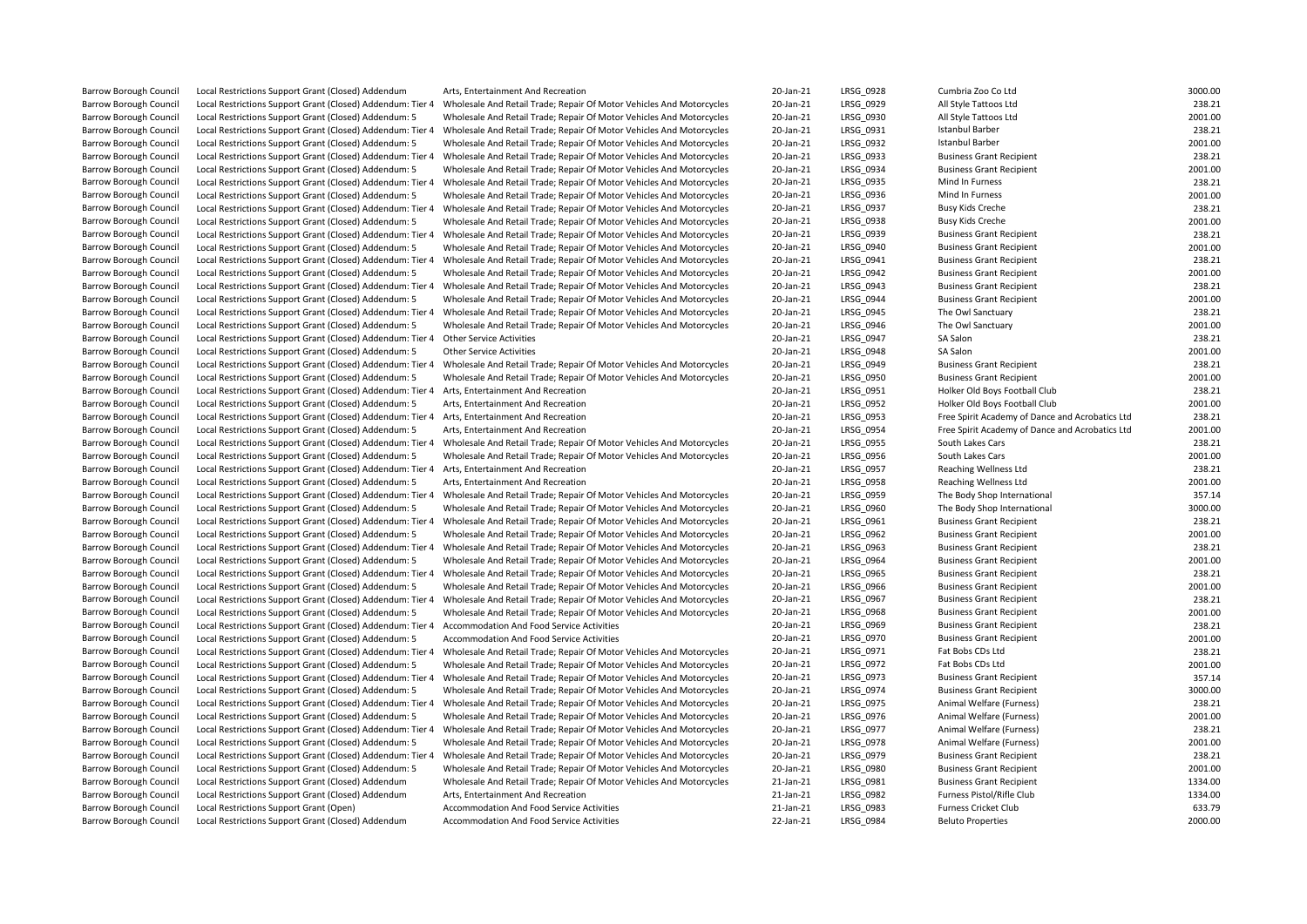| Barrow Borough Council        | Local Restrictions Support Grant (Closed) Addendum                                                    | Wholesale And Retail Trade; Repair Of Motor Vehicles And Motorcycles     | 22-Jan-21 | LRSG_0985 | hair Flair Ltd                                                     | 1334.00           |
|-------------------------------|-------------------------------------------------------------------------------------------------------|--------------------------------------------------------------------------|-----------|-----------|--------------------------------------------------------------------|-------------------|
| <b>Barrow Borough Council</b> | Local Restrictions Support Grant (Closed) Addendum                                                    | Wholesale And Retail Trade; Repair Of Motor Vehicles And Motorcycles     | 22-Jan-21 | LRSG 0986 | Stollers Furniture World Limited                                   | 3000.00           |
| Barrow Borough Council        | Local Restrictions Support Grant (Closed) Addendum                                                    | Arts, Entertainment And Recreation                                       | 22-Jan-21 | LRSG 0987 | <b>Walney Community Trust</b>                                      | 1334.00           |
| Barrow Borough Council        | Local Restrictions Support Grant (Closed) Addendum                                                    | Wholesale And Retail Trade; Repair Of Motor Vehicles And Motorcycles     | 22-Jan-21 | LRSG 0988 | The Salon                                                          | 1334.00           |
| Barrow Borough Council        | Local Restrictions Support Grant (Closed) Addendum                                                    | Wholesale And Retail Trade; Repair Of Motor Vehicles And Motorcycles     | 22-Jan-21 | LRSG 0989 | <b>Business Grant Recipient</b>                                    | 1334.00           |
| Barrow Borough Council        | Local Restrictions Support Grant (Closed) Addendum                                                    | Wholesale And Retail Trade; Repair Of Motor Vehicles And Motorcycles     | 22-Jan-21 | LRSG 0990 | Window Worx Ltd T/A The Wet Room                                   | 1334.00           |
| <b>Barrow Borough Council</b> | Local Restrictions Support Grant (Closed) Addendum                                                    | Wholesale And Retail Trade; Repair Of Motor Vehicles And Motorcycles     | 22-Jan-21 | LRSG 0991 | Done Brothers Ltd                                                  | 1334.00           |
| Barrow Borough Council        | Local Restrictions Support Grant (Closed) Addendum                                                    | Arts, Entertainment And Recreation                                       | 22-Jan-21 | LRSG 0992 | Vue Entertainment Ltd                                              | 3000.00           |
| <b>Barrow Borough Council</b> | Local Restrictions Support Grant (Closed) Addendum                                                    | Wholesale And Retail Trade; Repair Of Motor Vehicles And Motorcycles     | 22-Jan-21 | LRSG 0993 | <b>Business Grant Recipient</b>                                    | 1334.00           |
| Barrow Borough Council        | Local Restrictions Support Grant (Open)                                                               | Accommodation And Food Service Activities                                | 22-Jan-21 | LRSG_0994 | <b>Beluto Properties</b>                                           | 950.00            |
| <b>Barrow Borough Council</b> | Local Restrictions Support Grant (Open)                                                               | Accommodation And Food Service Activities                                | 22-Jan-21 | LRSG 0995 | <b>Business Grant Recipient</b>                                    | 633.79            |
| Barrow Borough Council        | Christmas Support Payment for 'wet-led pubs' (CSP)                                                    | Arts, Entertainment And Recreation                                       | 22-Jan-21 | LRSG_0996 | Furness Rugby Union Football Club                                  | 1000.00           |
| Barrow Borough Council        | Christmas Support Payment for 'wet-led pubs' (CSP)                                                    | Accommodation And Food Service Activities                                | 22-Jan-21 | LRSG 0997 | <b>Furness Cricket Club</b>                                        | 1000.00           |
| <b>Barrow Borough Council</b> | Christmas Support Payment for 'wet-led pubs' (CSP)                                                    | Accommodation And Food Service Activities                                | 22-Jan-21 | LRSG 0998 | <b>Business Grant Recipient</b>                                    | 1000.00           |
| Barrow Borough Council        | Local Restrictions Support Grant (Closed) Addendum: Tier 4                                            | Accommodation And Food Service Activities                                | 22-Jan-21 | LRSG 0999 | <b>Business Grant Recipient</b>                                    | 238.21            |
| Barrow Borough Council        | Local Restrictions Support Grant (Closed) Addendum: 5                                                 | Accommodation And Food Service Activities                                | 22-Jan-21 | LRSG 1000 | <b>Business Grant Recipient</b>                                    | 2001.00           |
| Barrow Borough Council        | Local Restrictions Support Grant (Open)                                                               | Accommodation And Food Service Activities                                | 22-Jan-21 | LRSG 1001 | <b>Business Grant Recipient</b>                                    | 967.36            |
| <b>Barrow Borough Council</b> | Local Restrictions Support Grant (Closed) Addendum: Tier 4                                            | Accommodation And Food Service Activities                                | 22-Jan-21 | LRSG 1002 | <b>Business Grant Recipient</b>                                    | 238.21            |
| Barrow Borough Council        | Local Restrictions Support Grant (Closed) Addendum: 5                                                 | Accommodation And Food Service Activities                                | 22-Jan-21 | LRSG_1003 | <b>Business Grant Recipient</b>                                    | 2001.00           |
| Barrow Borough Council        | Local Restrictions Support Grant (Open)                                                               | Accommodation And Food Service Activities                                | 22-Jan-21 | LRSG 1004 | <b>Business Grant Recipient</b>                                    | 967.36            |
| <b>Barrow Borough Council</b> | Local Restrictions Support Grant (Closed) Addendum: Tier 4                                            | Accommodation And Food Service Activities                                | 22-Jan-21 | LRSG 1005 | <b>Barrow Arms</b>                                                 | 357.14            |
| <b>Barrow Borough Council</b> | Local Restrictions Support Grant (Closed) Addendum: 5                                                 | Accommodation And Food Service Activities                                | 22-Jan-21 | LRSG 1006 | <b>Barrow Arms</b>                                                 | 3000.00           |
| <b>Barrow Borough Council</b> | Local Restrictions Support Grant (Open)                                                               | Accommodation And Food Service Activities                                | 22-Jan-21 | LRSG 1007 | <b>Barrow Arms</b>                                                 | 1450.00           |
| Barrow Borough Council        | Local Restrictions Support Grant (Closed) Addendum: Tier 4                                            | Accommodation And Food Service Activities                                | 22-Jan-21 | LRSG_1008 | Roa Island Boating Club Ltd                                        | 238.21            |
| <b>Barrow Borough Council</b> | Local Restrictions Support Grant (Closed) Addendum: 5                                                 | Accommodation And Food Service Activities                                | 22-Jan-21 | LRSG 1009 | Roa Island Boating Club Ltd                                        | 2001.00           |
| Barrow Borough Council        | Local Restrictions Support Grant (Open)                                                               | Accommodation And Food Service Activities                                | 22-Jan-21 | LRSG_1010 | Roa Island Boating Club Ltd                                        | 967.36            |
| <b>Barrow Borough Council</b> | Local Restrictions Support Grant (Closed) Addendum: Tier 4                                            | Arts, Entertainment And Recreation                                       | 22-Jan-21 | LRSG 1011 | Duddon Sports & Social Club                                        | 238.21            |
| <b>Barrow Borough Council</b> | Local Restrictions Support Grant (Closed) Addendum: 5                                                 | Arts, Entertainment And Recreation                                       | 22-Jan-21 | LRSG_1012 | Duddon Sports & Social Club                                        | 2001.00           |
| Barrow Borough Council        | Local Restrictions Support Grant (Open)                                                               | Arts, Entertainment And Recreation                                       | 22-Jan-21 | LRSG 1013 | Duddon Sports & Social Club                                        | 967.36            |
| <b>Barrow Borough Council</b> | Local Restrictions Support Grant (Closed) Addendum: Tier 4                                            | Wholesale And Retail Trade; Repair Of Motor Vehicles And Motorcycles     | 22-Jan-21 | LRSG 1014 | maiquez Limited                                                    | 357.14            |
| <b>Barrow Borough Council</b> | Local Restrictions Support Grant (Closed) Addendum: 5                                                 | Wholesale And Retail Trade; Repair Of Motor Vehicles And Motorcycles     | 22-Jan-21 | LRSG_1015 | maiquez Limited                                                    | 3000.00           |
| <b>Barrow Borough Council</b> | Local Restrictions Support Grant (Open)                                                               | Wholesale And Retail Trade; Repair Of Motor Vehicles And Motorcycles     | 22-Jan-21 | LRSG 1016 | maiquez Limited                                                    | 1450.00           |
| Barrow Borough Council        | Local Restrictions Support Grant (Closed) Addendum: Tier 4                                            | Accommodation And Food Service Activities                                | 22-Jan-21 | LRSG 1017 | Diamond (Barrow) Ltd                                               | 238.21            |
| <b>Barrow Borough Council</b> | Local Restrictions Support Grant (Closed) Addendum: 5                                                 | Accommodation And Food Service Activities                                | 22-Jan-21 | LRSG 1018 | Diamond (Barrow) Ltd                                               | 2001.00           |
| Barrow Borough Council        | Local Restrictions Support Grant (Open)                                                               | Accommodation And Food Service Activities                                | 22-Jan-21 | LRSG_1019 | Diamond (Barrow) Ltd                                               | 967.36            |
| Barrow Borough Council        | Local Restrictions Support Grant (Closed) Addendum: Tier 4                                            | Accommodation And Food Service Activities                                | 22-Jan-21 | LRSG_1020 | <b>Barrow Fiesta</b>                                               | 357.14            |
| <b>Barrow Borough Council</b> | Local Restrictions Support Grant (Closed) Addendum: 5                                                 | <b>Accommodation And Food Service Activities</b>                         | 22-Jan-21 | LRSG 1021 | <b>Barrow Fiesta</b>                                               | 3000.00           |
| Barrow Borough Council        | Local Restrictions Support Grant (Open)                                                               | Accommodation And Food Service Activities                                | 22-Jan-21 | LRSG_1022 | <b>Barrow Fiesta</b>                                               | 1450.00           |
| <b>Barrow Borough Council</b> | Local Restrictions Support Grant (Closed) Addendum: Tier 4                                            | Arts, Entertainment And Recreation                                       | 22-Jan-21 | LRSG 1023 | <b>Business Grant Recipient</b>                                    | 238.21            |
| <b>Barrow Borough Council</b> | Local Restrictions Support Grant (Closed) Addendum: 5                                                 | Arts, Entertainment And Recreation                                       | 22-Jan-21 | LRSG_1024 | <b>Business Grant Recipient</b>                                    | 2001.00           |
| <b>Barrow Borough Council</b> | Local Restrictions Support Grant (Open)                                                               | Arts, Entertainment And Recreation                                       | 22-Jan-21 | LRSG 1025 | <b>Business Grant Recipient</b>                                    | 967.36            |
| <b>Barrow Borough Council</b> | Local Restrictions Support Grant (Closed) Addendum: Tier 4                                            | Accommodation And Food Service Activities                                | 22-Jan-21 | LRSG 1026 | <b>Business Grant Recipient</b>                                    | 238.21            |
| <b>Barrow Borough Council</b> | Local Restrictions Support Grant (Closed) Addendum: 5                                                 | Accommodation And Food Service Activities                                | 22-Jan-21 | LRSG_1027 | <b>Business Grant Recipient</b>                                    | 2001.00           |
| <b>Barrow Borough Council</b> | Local Restrictions Support Grant (Open)                                                               | Accommodation And Food Service Activities                                | 22-Jan-21 | LRSG_1028 | <b>Business Grant Recipient</b>                                    | 967.36            |
| <b>Barrow Borough Council</b> | Local Restrictions Support Grant (Open)                                                               | Arts, Entertainment And Recreation                                       | 22-Jan-21 | LRSG 1029 | <b>Business Grant Recipient</b>                                    | 967.36            |
| <b>Barrow Borough Council</b> | Local Restrictions Support Grant (Closed) Addendum: Tier 4                                            | Accommodation And Food Service Activities                                | 22-Jan-21 | LRSG 1030 | <b>Business Grant Recipient</b>                                    | 357.14            |
| <b>Barrow Borough Council</b> | Local Restrictions Support Grant (Closed) Addendum: 5                                                 | Accommodation And Food Service Activities                                | 22-Jan-21 | LRSG_1031 | <b>Business Grant Recipient</b>                                    | 3000.00           |
| <b>Barrow Borough Council</b> |                                                                                                       | Accommodation And Food Service Activities                                | 22-Jan-21 | LRSG_1032 | <b>Business Grant Recipient</b>                                    | 1450.00           |
| <b>Barrow Borough Council</b> | Local Restrictions Support Grant (Open)<br>Local Restrictions Support Grant (Closed) Addendum: Tier 4 |                                                                          | 22-Jan-21 | LRSG 1033 |                                                                    | 238.21            |
| <b>Barrow Borough Council</b> | Local Restrictions Support Grant (Closed) Addendum: 5                                                 | Arts, Entertainment And Recreation<br>Arts, Entertainment And Recreation | 22-Jan-21 | LRSG 1034 | <b>Business Grant Recipient</b><br><b>Business Grant Recipient</b> | 2001.00           |
|                               |                                                                                                       |                                                                          |           |           |                                                                    |                   |
| <b>Barrow Borough Council</b> | Local Restrictions Support Grant (Open)                                                               | Arts, Entertainment And Recreation                                       | 22-Jan-21 | LRSG_1035 | <b>Business Grant Recipient</b>                                    | 967.36<br>238.21  |
| <b>Barrow Borough Council</b> | Local Restrictions Support Grant (Closed) Addendum: Tier 4                                            | Accommodation And Food Service Activities                                | 22-Jan-21 | LRSG 1036 | Lara Gibbons Ltd                                                   |                   |
| <b>Barrow Borough Council</b> | Local Restrictions Support Grant (Closed) Addendum: 5                                                 | <b>Accommodation And Food Service Activities</b>                         | 22-Jan-21 | LRSG 1037 | Lara Gibbons Ltd                                                   | 2001.00<br>967.36 |
| <b>Barrow Borough Council</b> | Local Restrictions Support Grant (Open)                                                               | Accommodation And Food Service Activities                                | 22-Jan-21 | LRSG 1038 | Lara Gibbons Ltd                                                   |                   |
| <b>Barrow Borough Council</b> | Local Restrictions Support Grant (Closed) Addendum: Tier 4                                            | <b>Accommodation And Food Service Activities</b>                         | 22-Jan-21 | LRSG_1039 | Abbey Mill Coffee Shop                                             | 238.21            |
| <b>Barrow Borough Council</b> | Local Restrictions Support Grant (Closed) Addendum: 5                                                 | Accommodation And Food Service Activities                                | 22-Jan-21 | LRSG_1040 | Abbey Mill Coffee Shop                                             | 2001.00           |
| <b>Barrow Borough Council</b> | Local Restrictions Support Grant (Open)                                                               | Accommodation And Food Service Activities                                | 22-Jan-21 | LRSG 1041 | Abbey Mill Coffee Shop                                             | 967.36            |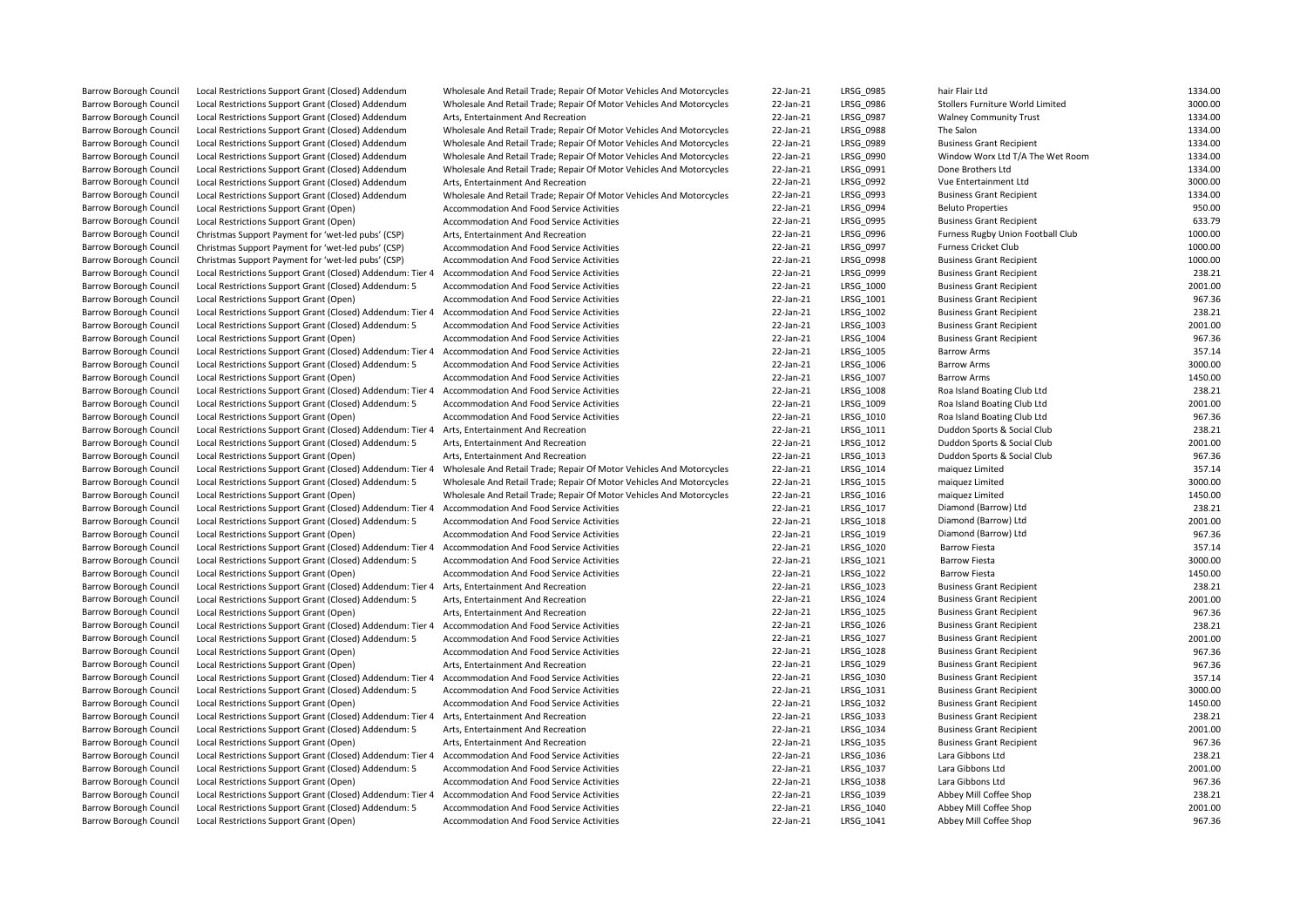| Barrow Borough Council        | Local Restrictions Support Grant (Closed) Addendum: Tier 4                                                          | Accommodation And Food Service Activities                                              | 22-Jan-21 | LRSG_1042 | <b>Business Grant Recipient</b>   | 238.21  |
|-------------------------------|---------------------------------------------------------------------------------------------------------------------|----------------------------------------------------------------------------------------|-----------|-----------|-----------------------------------|---------|
| <b>Barrow Borough Council</b> | Local Restrictions Support Grant (Closed) Addendum: 5                                                               |                                                                                        | 22-Jan-21 | LRSG_1043 | <b>Business Grant Recipient</b>   | 2001.00 |
| <b>Barrow Borough Council</b> | Local Restrictions Support Grant (Open)                                                                             | Accommodation And Food Service Activities<br>Accommodation And Food Service Activities | 22-Jan-21 | LRSG 1044 | <b>Business Grant Recipient</b>   | 967.36  |
| <b>Barrow Borough Council</b> |                                                                                                                     | Arts, Entertainment And Recreation                                                     | 22-Jan-21 | LRSG 1045 | Furness Golf Club                 | 357.14  |
|                               | Local Restrictions Support Grant (Closed) Addendum: Tier 4                                                          | Arts, Entertainment And Recreation                                                     | 22-Jan-21 | LRSG 1046 | Furness Golf Club                 | 3000.00 |
| <b>Barrow Borough Council</b> | Local Restrictions Support Grant (Closed) Addendum: 5                                                               |                                                                                        |           |           |                                   | 1450.00 |
| <b>Barrow Borough Council</b> | Local Restrictions Support Grant (Open)                                                                             | Arts, Entertainment And Recreation                                                     | 22-Jan-21 | LRSG 1047 | Furness Golf Club                 |         |
| <b>Barrow Borough Council</b> | Local Restrictions Support Grant (Closed) Addendum: Tier 4                                                          | Arts, Entertainment And Recreation                                                     | 22-Jan-21 | LRSG 1048 | The Dunnerholme Golf Club         | 238.21  |
| <b>Barrow Borough Council</b> | Local Restrictions Support Grant (Closed) Addendum: 5                                                               | Arts, Entertainment And Recreation                                                     | 22-Jan-21 | LRSG 1049 | The Dunnerholme Golf Club         | 2001.00 |
| <b>Barrow Borough Council</b> | Local Restrictions Support Grant (Open)                                                                             | Arts, Entertainment And Recreation                                                     | 22-Jan-21 | LRSG 1050 | The Dunnerholme Golf Club         | 967.36  |
| <b>Barrow Borough Council</b> | Local Restrictions Support Grant (Closed) Addendum: Tier 4                                                          | Arts, Entertainment And Recreation                                                     | 22-Jan-21 | LRSG_1051 | Coop sports and social Club       | 238.21  |
| <b>Barrow Borough Council</b> | Local Restrictions Support Grant (Closed) Addendum: 5                                                               | Arts, Entertainment And Recreation                                                     | 22-Jan-21 | LRSG 1052 | Coop sports and social Club       | 2001.00 |
| Barrow Borough Council        | Local Restrictions Support Grant (Open)                                                                             | Arts, Entertainment And Recreation                                                     | 22-Jan-21 | LRSG 1053 | Coop sports and social Club       | 967.36  |
| <b>Barrow Borough Council</b> | Local Restrictions Support Grant (Closed) Addendum: Tier 4                                                          | Accommodation And Food Service Activities                                              | 22-Jan-21 | LRSG 1054 | <b>Business Grant Recipient</b>   | 238.21  |
| <b>Barrow Borough Council</b> | Local Restrictions Support Grant (Closed) Addendum: 5                                                               | Accommodation And Food Service Activities                                              | 22-Jan-21 | LRSG 1055 | <b>Business Grant Recipient</b>   | 2001.00 |
| <b>Barrow Borough Council</b> | Local Restrictions Support Grant (Open)                                                                             | Accommodation And Food Service Activities                                              | 22-Jan-21 | LRSG 1056 | <b>Business Grant Recipient</b>   | 967.36  |
| <b>Barrow Borough Council</b> | Local Restrictions Support Grant (Closed) Addendum: Tier 4                                                          | Arts, Entertainment And Recreation                                                     | 22-Jan-21 | LRSG 1057 | Furness Rugby Union Football Club | 238.21  |
| <b>Barrow Borough Council</b> | Local Restrictions Support Grant (Closed) Addendum: 5                                                               | Arts, Entertainment And Recreation                                                     | 22-Jan-21 | LRSG 1058 | Furness Rugby Union Football Club | 2001.00 |
| Barrow Borough Council        | Local Restrictions Support Grant (Open)                                                                             | Arts, Entertainment And Recreation                                                     | 22-Jan-21 | LRSG 1059 | Furness Rugby Union Football Club | 967.36  |
| <b>Barrow Borough Council</b> | Local Restrictions Support Grant (Closed) Addendum: Tier 4                                                          | Accommodation And Food Service Activities                                              | 22-Jan-21 | LRSG 1060 | <b>Business Grant Recipient</b>   | 357.14  |
| <b>Barrow Borough Council</b> | Local Restrictions Support Grant (Closed) Addendum: 5                                                               | Accommodation And Food Service Activities                                              | 22-Jan-21 | LRSG 1061 | <b>Business Grant Recipient</b>   | 3000.00 |
| Barrow Borough Council        | Local Restrictions Support Grant (Open)                                                                             | Accommodation And Food Service Activities                                              | 22-Jan-21 | LRSG_1062 | <b>Business Grant Recipient</b>   | 1450.00 |
| <b>Barrow Borough Council</b> | Local Restrictions Support Grant (Closed) Addendum: Tier 4                                                          | Arts, Entertainment And Recreation                                                     | 22-Jan-21 | LRSG 1063 | LQ (Cumbria) Ltd                  | 357.14  |
| Barrow Borough Council        | Local Restrictions Support Grant (Closed) Addendum: 5                                                               | Arts, Entertainment And Recreation                                                     | 22-Jan-21 | LRSG 1064 | LQ (Cumbria) Ltd                  | 3000.00 |
| <b>Barrow Borough Council</b> | Local Restrictions Support Grant (Open)                                                                             | Arts, Entertainment And Recreation                                                     | 22-Jan-21 | LRSG 1065 | LQ (Cumbria) Ltd                  | 1450.00 |
| Barrow Borough Council        | Local Restrictions Support Grant (Closed) Addendum: Tier 4                                                          | Accommodation And Food Service Activities                                              | 22-Jan-21 | LRSG 1066 | Baam Siam Barrow Limited          | 238.21  |
| <b>Barrow Borough Council</b> | Local Restrictions Support Grant (Closed) Addendum: 5                                                               | Accommodation And Food Service Activities                                              | 22-Jan-21 | LRSG 1067 | Baam Siam Barrow Limited          | 2001.00 |
| <b>Barrow Borough Council</b> | Local Restrictions Support Grant (Open)                                                                             | Accommodation And Food Service Activities                                              | 22-Jan-21 | LRSG 1068 | Baam Siam Barrow Limited          | 967.36  |
| <b>Barrow Borough Council</b> | Local Restrictions Support Grant (Closed) Addendum: Tier 4                                                          | Accommodation And Food Service Activities                                              | 22-Jan-21 | LRSG 1069 | Abbey House Hotel (Cumbria) Ltd   | 535.71  |
| <b>Barrow Borough Council</b> | Local Restrictions Support Grant (Closed) Addendum: 5                                                               | Accommodation And Food Service Activities                                              | 22-Jan-21 | LRSG_1070 | Abbey House Hotel (Cumbria) Ltd   | 4500.00 |
| <b>Barrow Borough Council</b> | Local Restrictions Support Grant (Open)                                                                             | Accommodation And Food Service Activities                                              | 22-Jan-21 | LRSG 1071 | Abbey House Hotel (Cumbria) Ltd   | 2175.00 |
| Barrow Borough Council        | Local Restrictions Support Grant (Closed) Addendum: Tier 4                                                          | Accommodation And Food Service Activities                                              | 22-Jan-21 | LRSG 1072 | <b>Business Grant Recipient</b>   | 238.21  |
| <b>Barrow Borough Council</b> | Local Restrictions Support Grant (Closed) Addendum: 5                                                               | Accommodation And Food Service Activities                                              | 22-Jan-21 | LRSG 1073 | <b>Business Grant Recipient</b>   | 2001.00 |
| <b>Barrow Borough Council</b> | Local Restrictions Support Grant (Open)                                                                             | Accommodation And Food Service Activities                                              | 22-Jan-21 | LRSG_1074 | <b>Business Grant Recipient</b>   | 967.36  |
| <b>Barrow Borough Council</b> | Local Restrictions Support Grant (Closed) Addendum: Tier 4                                                          | Accommodation And Food Service Activities                                              | 22-Jan-21 | LRSG_1075 | Hoperiver Limited                 | 357.14  |
| Barrow Borough Council        | Local Restrictions Support Grant (Closed) Addendum: 5                                                               | Accommodation And Food Service Activities                                              | 22-Jan-21 | LRSG 1076 | Hoperiver Limited                 | 3000.00 |
| <b>Barrow Borough Council</b> | Local Restrictions Support Grant (Open)                                                                             | Accommodation And Food Service Activities                                              | 22-Jan-21 | LRSG 1077 | Hoperiver Limited                 | 1450.00 |
| <b>Barrow Borough Council</b> | Local Restrictions Support Grant (Closed) Addendum: Tier 4                                                          | Accommodation And Food Service Activities                                              | 22-Jan-21 | LRSG 1078 | <b>Business Grant Recipient</b>   | 238.21  |
| Barrow Borough Council        | Local Restrictions Support Grant (Closed) Addendum: 5                                                               | Accommodation And Food Service Activities                                              | 22-Jan-21 | LRSG_1079 | <b>Business Grant Recipient</b>   | 2001.00 |
| Barrow Borough Council        | Local Restrictions Support Grant (Open)                                                                             | Accommodation And Food Service Activities                                              | 22-Jan-21 | LRSG 1080 | <b>Business Grant Recipient</b>   | 967.36  |
| Barrow Borough Council        | Local Restrictions Support Grant (Closed) Addendum: Tier 4                                                          | Accommodation And Food Service Activities                                              | 22-Jan-21 | LRSG 1081 | <b>Business Grant Recipient</b>   | 238.21  |
| <b>Barrow Borough Council</b> | Local Restrictions Support Grant (Closed) Addendum: 5                                                               | Accommodation And Food Service Activities                                              | 22-Jan-21 | LRSG 1082 | <b>Business Grant Recipient</b>   | 2001.00 |
| <b>Barrow Borough Council</b> | Local Restrictions Support Grant (Open)                                                                             | Accommodation And Food Service Activities                                              | 22-Jan-21 | LRSG 1083 | <b>Business Grant Recipient</b>   | 967.36  |
| <b>Barrow Borough Council</b> | Local Restrictions Support Grant (Closed) Addendum: Tier 4                                                          | Accommodation And Food Service Activities                                              | 22-Jan-21 | LRSG 1084 | <b>Business Grant Recipient</b>   | 357.14  |
| Barrow Borough Council        | Local Restrictions Support Grant (Closed) Addendum: 5                                                               | Accommodation And Food Service Activities                                              | 22-Jan-21 | LRSG 1085 | <b>Business Grant Recipient</b>   | 3000.00 |
| <b>Barrow Borough Council</b> | Local Restrictions Support Grant (Open)                                                                             | Accommodation And Food Service Activities                                              | 22-Jan-21 | LRSG 1086 | <b>Business Grant Recipient</b>   | 1450.00 |
| Barrow Borough Council        |                                                                                                                     | Accommodation And Food Service Activities                                              | 22-Jan-21 | LRSG 1087 | <b>Business Grant Recipient</b>   | 238.21  |
| <b>Barrow Borough Council</b> | Local Restrictions Support Grant (Closed) Addendum: Tier 4<br>Local Restrictions Support Grant (Closed) Addendum: 5 | Accommodation And Food Service Activities                                              | 22-Jan-21 | LRSG 1088 | <b>Business Grant Recipient</b>   | 2001.00 |
| Barrow Borough Council        |                                                                                                                     |                                                                                        | 22-Jan-21 | LRSG 1089 | <b>Business Grant Recipient</b>   | 967.36  |
|                               | Local Restrictions Support Grant (Open)                                                                             | Accommodation And Food Service Activities                                              | 22-Jan-21 | LRSG 1090 | West Shore Bowling Club           | 238.21  |
| <b>Barrow Borough Council</b> | Local Restrictions Support Grant (Closed) Addendum: Tier 4                                                          | Arts, Entertainment And Recreation                                                     |           |           |                                   |         |
| Barrow Borough Council        | Local Restrictions Support Grant (Closed) Addendum: 5                                                               | Arts, Entertainment And Recreation                                                     | 22-Jan-21 | LRSG 1091 | West Shore Bowling Club           | 2001.00 |
| Barrow Borough Council        | Local Restrictions Support Grant (Open)                                                                             | Arts, Entertainment And Recreation                                                     | 22-Jan-21 | LRSG 1092 | West Shore Bowling Club           | 967.36  |
| Barrow Borough Council        | Local Restrictions Support Grant (Closed) Addendum: Tier 4                                                          | Arts, Entertainment And Recreation                                                     | 22-Jan-21 | LRSG 1093 | Askam United Football Club        | 238.21  |
| <b>Barrow Borough Council</b> | Local Restrictions Support Grant (Closed) Addendum: 5                                                               | Arts, Entertainment And Recreation                                                     | 22-Jan-21 | LRSG_1094 | Askam United Football Club        | 2001.00 |
| Barrow Borough Council        | Local Restrictions Support Grant (Open)                                                                             | Arts, Entertainment And Recreation                                                     | 22-Jan-21 | LRSG 1095 | Askam United Football Club        | 967.36  |
| Barrow Borough Council        | Local Restrictions Support Grant (Closed) Addendum: Tier 4                                                          | Arts, Entertainment And Recreation                                                     | 22-Jan-21 | LRSG 1096 | <b>Furness Gymnastics Club</b>    | 357.14  |
| Barrow Borough Council        | Local Restrictions Support Grant (Closed) Addendum: 5                                                               | Arts, Entertainment And Recreation                                                     | 22-Jan-21 | LRSG 1097 | <b>Furness Gymnastics Club</b>    | 3000.00 |
| Barrow Borough Council        | Local Restrictions Support Grant (Open)                                                                             | Arts, Entertainment And Recreation                                                     | 22-Jan-21 | LRSG_1098 | <b>Furness Gymnastics Club</b>    | 1450.00 |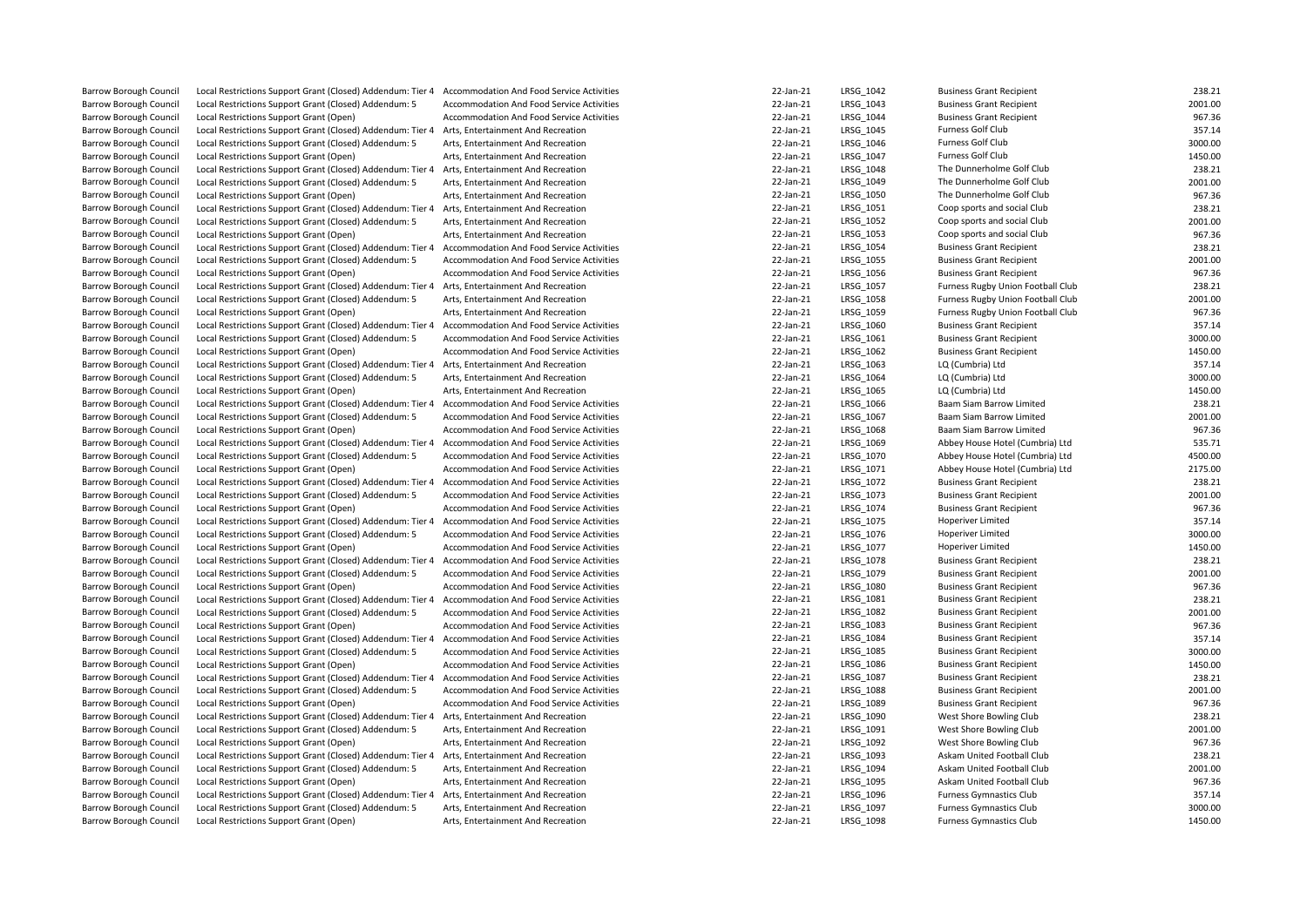| <b>Barrow Borough Council</b> | Local Restrictions Support Grant (Closed) Addendum: Tier 4 Arts, Entertainment And Recreation |                                                  | 22-Jan-21 | LRSG 1099 | Little Subs Barrow Ltd              | 357.14  |
|-------------------------------|-----------------------------------------------------------------------------------------------|--------------------------------------------------|-----------|-----------|-------------------------------------|---------|
| <b>Barrow Borough Council</b> | Local Restrictions Support Grant (Closed) Addendum: 5                                         | Arts, Entertainment And Recreation               | 22-Jan-21 | LRSG 1100 | Little Subs Barrow Ltd              | 3000.00 |
| Barrow Borough Council        | Local Restrictions Support Grant (Open)                                                       | Arts, Entertainment And Recreation               | 22-Jan-21 | LRSG 1101 | Little Subs Barrow Ltd              | 1450.00 |
| <b>Barrow Borough Council</b> | Local Restrictions Support Grant (Closed) Addendum: Tier 4                                    | Accommodation And Food Service Activities        | 22-Jan-21 | LRSG 1102 | Dalton Cricket Club                 | 238.21  |
| Barrow Borough Council        | Local Restrictions Support Grant (Closed) Addendum: 5                                         | Accommodation And Food Service Activities        | 22-Jan-21 | LRSG 1103 | Dalton Cricket Club                 | 2001.00 |
| <b>Barrow Borough Council</b> | Local Restrictions Support Grant (Open)                                                       | Accommodation And Food Service Activities        | 22-Jan-21 | LRSG 1104 | Dalton Cricket Club                 | 967.36  |
| <b>Barrow Borough Council</b> | Local Restrictions Support Grant (Closed) Addendum: Tier 4                                    | Arts, Entertainment And Recreation               | 22-Jan-21 | LRSG_1105 | <b>Barrow Cricket Club</b>          | 238.21  |
| <b>Barrow Borough Council</b> | Local Restrictions Support Grant (Closed) Addendum: 5                                         | Arts, Entertainment And Recreation               | 22-Jan-21 | LRSG 1106 | <b>Barrow Cricket Club</b>          | 2001.00 |
| Barrow Borough Council        | Local Restrictions Support Grant (Open)                                                       | Arts, Entertainment And Recreation               | 22-Jan-21 | LRSG 1107 | <b>Barrow Cricket Club</b>          | 967.36  |
| <b>Barrow Borough Council</b> | Local Restrictions Support Grant (Closed) Addendum: Tier 4                                    | Accommodation And Food Service Activities        | 22-Jan-21 | LRSG 1108 | <b>Business Grant Recipient</b>     | 535.71  |
| Barrow Borough Council        | Local Restrictions Support Grant (Closed) Addendum: 5                                         | Accommodation And Food Service Activities        | 22-Jan-21 | LRSG_1109 | <b>Business Grant Recipient</b>     | 4500.00 |
| Barrow Borough Council        | Local Restrictions Support Grant (Open)                                                       | Accommodation And Food Service Activities        | 22-Jan-21 | LRSG 1110 | <b>Business Grant Recipient</b>     | 2175.00 |
| <b>Barrow Borough Council</b> | Local Restrictions Support Grant (Closed) Addendum: Tier 4                                    | Accommodation And Food Service Activities        | 22-Jan-21 | LRSG 1111 | Maisonette at the Brown Cow         | 238.21  |
| Barrow Borough Council        | Local Restrictions Support Grant (Closed) Addendum: 5                                         | Accommodation And Food Service Activities        | 22-Jan-21 | LRSG_1112 | Maisonette at the Brown Cow         | 2001.00 |
| <b>Barrow Borough Council</b> | Local Restrictions Support Grant (Open)                                                       | <b>Accommodation And Food Service Activities</b> | 22-Jan-21 | LRSG 1113 | Maisonette at the Brown Cow         | 967.36  |
| Barrow Borough Council        | Local Restrictions Support Grant (Closed) Addendum: Tier 4                                    | Accommodation And Food Service Activities        | 22-Jan-21 | LRSG 1114 | <b>Business Grant Recipient</b>     | 238.21  |
| <b>Barrow Borough Council</b> | Local Restrictions Support Grant (Closed) Addendum: 5                                         | Accommodation And Food Service Activities        | 22-Jan-21 | LRSG 1115 | <b>Business Grant Recipient</b>     | 2001.00 |
| Barrow Borough Council        | Local Restrictions Support Grant (Open)                                                       | Accommodation And Food Service Activities        | 22-Jan-21 | LRSG 1116 | <b>Business Grant Recipient</b>     | 967.36  |
| Barrow Borough Council        | Local Restrictions Support Grant (Closed) Addendum: Tier 4                                    | Accommodation And Food Service Activities        | 22-Jan-21 | LRSG 1117 | <b>Business Grant Recipient</b>     | 238.21  |
| Barrow Borough Council        | Local Restrictions Support Grant (Closed) Addendum: 5                                         | Accommodation And Food Service Activities        | 22-Jan-21 | LRSG 1118 | <b>Business Grant Recipient</b>     | 2001.00 |
| <b>Barrow Borough Council</b> | Local Restrictions Support Grant (Open)                                                       | Accommodation And Food Service Activities        | 22-Jan-21 | LRSG 1119 | <b>Business Grant Recipient</b>     | 967.36  |
| Barrow Borough Council        | Local Restrictions Support Grant (Closed) Addendum: Tier 4                                    | Accommodation And Food Service Activities        | 22-Jan-21 | LRSG 1120 | <b>Business Grant Recipient</b>     | 238.21  |
| <b>Barrow Borough Council</b> | Local Restrictions Support Grant (Closed) Addendum: 5                                         | Accommodation And Food Service Activities        | 22-Jan-21 | LRSG 1121 | <b>Business Grant Recipient</b>     | 2001.00 |
| Barrow Borough Council        | Local Restrictions Support Grant (Open)                                                       | Accommodation And Food Service Activities        | 22-Jan-21 | LRSG_1122 | <b>Business Grant Recipient</b>     | 967.36  |
| <b>Barrow Borough Council</b> | Local Restrictions Support Grant (Closed) Addendum: Tier 4                                    | Accommodation And Food Service Activities        | 22-Jan-21 | LRSG 1123 | <b>Business Grant Recipient</b>     | 238.21  |
| Barrow Borough Council        | Local Restrictions Support Grant (Closed) Addendum: 5                                         | Accommodation And Food Service Activities        | 22-Jan-21 | LRSG_1124 | <b>Business Grant Recipient</b>     | 2001.00 |
| <b>Barrow Borough Council</b> | Local Restrictions Support Grant (Open)                                                       | Accommodation And Food Service Activities        | 22-Jan-21 | LRSG 1125 | <b>Business Grant Recipient</b>     | 967.36  |
| <b>Barrow Borough Council</b> | Local Restrictions Support Grant (Closed) Addendum: Tier 4                                    |                                                  | 22-Jan-21 | LRSG 1126 | Royal Naval Association Club        | 238.21  |
| Barrow Borough Council        | Local Restrictions Support Grant (Closed) Addendum: 5                                         |                                                  | 22-Jan-21 | LRSG 1127 | Royal Naval Association Club        | 2001.00 |
| <b>Barrow Borough Council</b> | Local Restrictions Support Grant (Open)                                                       |                                                  | 22-Jan-21 | LRSG 1128 | Royal Naval Association Club        | 967.36  |
| Barrow Borough Council        | Local Restrictions Support Grant (Closed) Addendum: 5                                         | Accommodation And Food Service Activities        | 22-Jan-21 | LRSG 1129 | <b>Business Grant Recipient</b>     | 3000.00 |
| <b>Barrow Borough Council</b> | Local Restrictions Support Grant (Open)                                                       | Accommodation And Food Service Activities        | 22-Jan-21 | LRSG 1130 | <b>Business Grant Recipient</b>     | 1450.00 |
| Barrow Borough Council        | Local Restrictions Support Grant (Closed) Addendum: Tier 4                                    | Accommodation And Food Service Activities        | 22-Jan-21 | LRSG 1131 | <b>Business Grant Recipient</b>     | 357.14  |
| <b>Barrow Borough Council</b> | Local Restrictions Support Grant (Closed) Addendum: Tier 4                                    | Accommodation And Food Service Activities        | 22-Jan-21 | LRSG 1132 | Vickerstown cricket and tennis club | 238.21  |
| Barrow Borough Council        | Local Restrictions Support Grant (Closed) Addendum: 5                                         | Accommodation And Food Service Activities        | 22-Jan-21 | LRSG 1133 | Vickerstown cricket and tennis club | 2001.00 |
| Barrow Borough Council        | Local Restrictions Support Grant (Open)                                                       | Accommodation And Food Service Activities        | 22-Jan-21 | LRSG 1134 | Vickerstown cricket and tennis club | 967.36  |
| Barrow Borough Council        | Local Restrictions Support Grant (Closed) Addendum: Tier 4                                    | Arts, Entertainment And Recreation               | 22-Jan-21 | LRSG 1135 | Dalton Leisure Services Ltd         | 535.71  |
| <b>Barrow Borough Council</b> | Local Restrictions Support Grant (Closed) Addendum: 5                                         | Arts, Entertainment And Recreation               | 22-Jan-21 | LRSG 1136 | Dalton Leisure Services Ltd         | 4500.00 |
| Barrow Borough Council        | Local Restrictions Support Grant (Open)                                                       | Arts, Entertainment And Recreation               | 22-Jan-21 | LRSG_1137 | Dalton Leisure Services Ltd         | 2175.00 |
| Barrow Borough Council        | Local Restrictions Support Grant (Closed) Addendum: Tier 4                                    | Accommodation And Food Service Activities        | 22-Jan-21 | LRSG 1138 | <b>Business Grant Recipient</b>     | 238.21  |
| <b>Barrow Borough Council</b> | Local Restrictions Support Grant (Closed) Addendum: 5                                         | Accommodation And Food Service Activities        | 22-Jan-21 | LRSG_1139 | <b>Business Grant Recipient</b>     | 2001.00 |
| Barrow Borough Council        | Local Restrictions Support Grant (Open)                                                       | Accommodation And Food Service Activities        | 22-Jan-21 | LRSG 1140 | <b>Business Grant Recipient</b>     | 967.36  |
| <b>Barrow Borough Council</b> | Local Restrictions Support Grant (Closed) Addendum: 5                                         | Accommodation And Food Service Activities        | 22-Jan-21 | LRSG_1141 | David Clark Properties              | 3000.00 |
| <b>Barrow Borough Council</b> | Local Restrictions Support Grant (Open)                                                       | Accommodation And Food Service Activities        | 22-Jan-21 | LRSG 1142 | David Clark Properties              | 1450.00 |
| <b>Barrow Borough Council</b> | Local Restrictions Support Grant (Closed) Addendum: Tier 4                                    | Accommodation And Food Service Activities        | 22-Jan-21 | LRSG 1143 | <b>David Clark Properties</b>       | 357.14  |
| <b>Barrow Borough Council</b> | Local Restrictions Support Grant (Closed) Addendum: Tier 4                                    | Accommodation And Food Service Activities        | 22-Jan-21 | LRSG 1144 | Kill One Club                       | 238.21  |
| <b>Barrow Borough Council</b> | Local Restrictions Support Grant (Closed) Addendum: 5                                         | Accommodation And Food Service Activities        | 22-Jan-21 | LRSG 1145 | Kill One Club                       | 2001.00 |
| Barrow Borough Council        | Local Restrictions Support Grant (Open)                                                       | Accommodation And Food Service Activities        | 22-Jan-21 | LRSG 1146 | Kill One Club                       | 967.36  |
| <b>Barrow Borough Council</b> | Local Restrictions Support Grant (Closed) Addendum: Tier 4                                    | Arts, Entertainment And Recreation               | 22-Jan-21 | LRSG 1147 | Cumbria Pole Art Ltd                | 238.21  |
| Barrow Borough Council        | Local Restrictions Support Grant (Closed) Addendum: 5                                         | Arts, Entertainment And Recreation               | 22-Jan-21 | LRSG 1148 | Cumbria Pole Art Ltd                | 2001.00 |
| <b>Barrow Borough Council</b> | Local Restrictions Support Grant (Open)                                                       | Arts, Entertainment And Recreation               | 22-Jan-21 | LRSG 1149 | Cumbria Pole Art Ltd                | 967.36  |
| Barrow Borough Council        | Local Restrictions Support Grant (Closed) Addendum: 5                                         | Arts, Entertainment And Recreation               | 22-Jan-21 | LRSG_1150 | Hoops Basketball Centre             | 3000.00 |
| Barrow Borough Council        | Local Restrictions Support Grant (Open)                                                       | Arts, Entertainment And Recreation               | 22-Jan-21 | LRSG 1151 | Hoops Basketball Centre             | 1450.00 |
| Barrow Borough Council        | Local Restrictions Support Grant (Closed) Addendum: Tier 4                                    | Arts, Entertainment And Recreation               | 22-Jan-21 | LRSG 1152 | Hoops Basketball Centre             | 357.14  |
| Barrow Borough Council        | Local Restrictions Support Grant (Closed) Addendum: Tier 4                                    | Arts, Entertainment And Recreation               | 22-Jan-21 | LRSG 1153 | <b>Infinity Gymnastics</b>          | 238.21  |
| Barrow Borough Council        | Local Restrictions Support Grant (Closed) Addendum: 5                                         | Arts, Entertainment And Recreation               | 22-Jan-21 | LRSG_1154 | Infinity Gymnastics                 | 2001.00 |
| <b>Barrow Borough Council</b> | Local Restrictions Support Grant (Open)                                                       | Arts, Entertainment And Recreation               | 22-Jan-21 | LRSG 1155 | <b>Infinity Gymnastics</b>          | 967.36  |
|                               |                                                                                               |                                                  |           |           |                                     |         |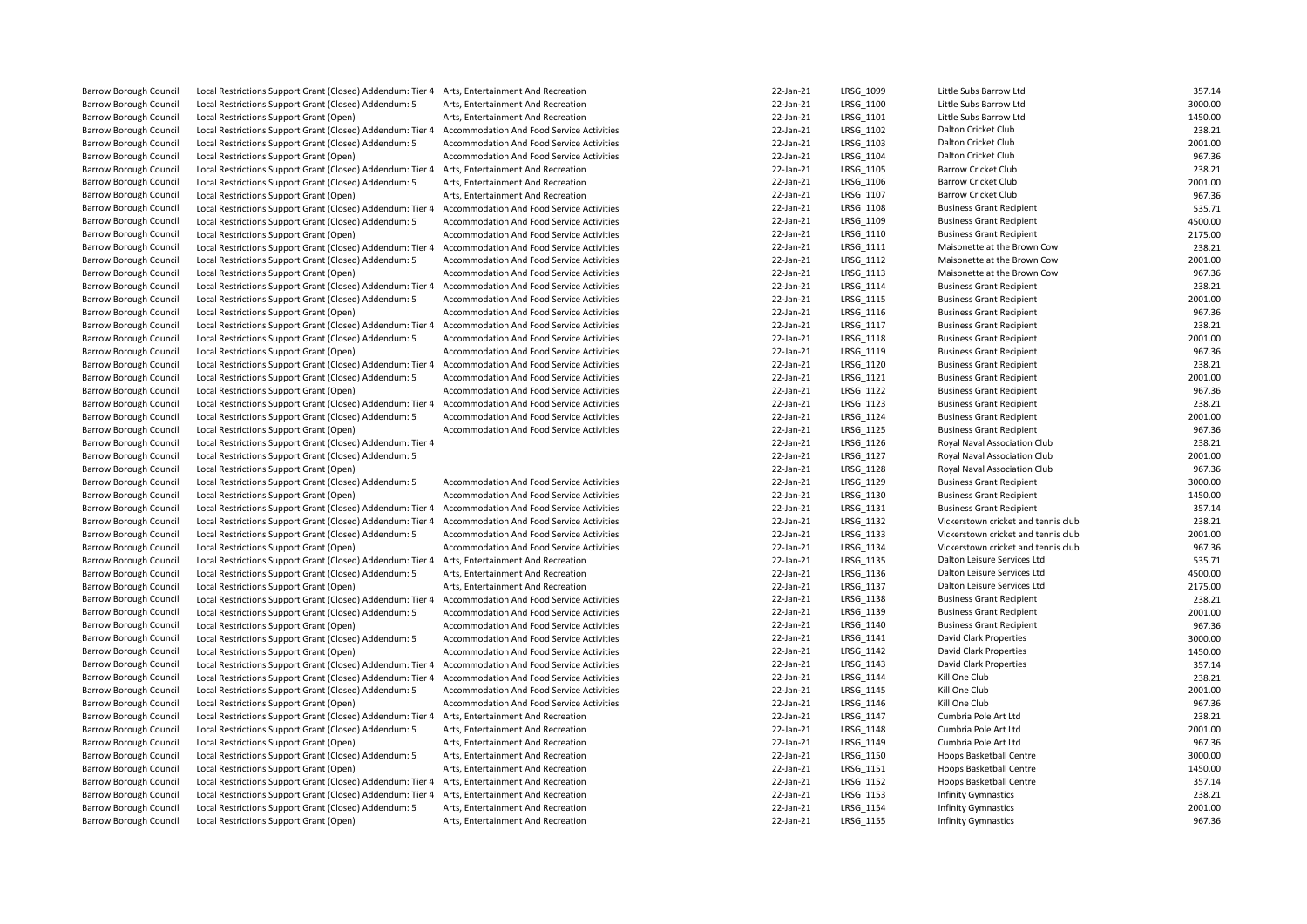| <b>Barrow Borough Council</b> | Local Restrictions Support Grant (Closed) Addendum: 5                                                   | Accommodation And Food Service Activities                                                     | 22-Jan-21 | LRSG 1156 | Ambrose Hotel                        | 3000.00            |
|-------------------------------|---------------------------------------------------------------------------------------------------------|-----------------------------------------------------------------------------------------------|-----------|-----------|--------------------------------------|--------------------|
| Barrow Borough Council        | Local Restrictions Support Grant (Open)                                                                 | Accommodation And Food Service Activities                                                     | 22-Jan-21 | LRSG 1157 | Ambrose Hotel                        | 1450.00            |
| Barrow Borough Council        | Local Restrictions Support Grant (Closed) Addendum: Tier 4                                              | <b>Accommodation And Food Service Activities</b>                                              | 22-Jan-21 | LRSG 1158 | Ambrose Hotel                        | 357.14             |
| Barrow Borough Council        | Local Restrictions Support Grant (Open)                                                                 | Accommodation And Food Service Activities                                                     | 22-Jan-21 | LRSG_1159 | <b>Business Grant Recipient</b>      | 967.36             |
| Barrow Borough Council        | Local Restrictions Support Grant (Closed) Addendum: Tier 4                                              | Arts, Entertainment And Recreation                                                            | 22-Jan-21 | LRSG 1160 | <b>Business Grant Recipient</b>      | 238.21             |
| Barrow Borough Council        | Local Restrictions Support Grant (Closed) Addendum: 5                                                   | Arts, Entertainment And Recreation                                                            | 22-Jan-21 | LRSG 1161 | <b>Business Grant Recipient</b>      | 2001.00            |
| Barrow Borough Council        | Local Restrictions Support Grant (Open)                                                                 | Arts, Entertainment And Recreation                                                            | 22-Jan-21 | LRSG_1162 | <b>Business Grant Recipient</b>      | 967.36             |
| Barrow Borough Council        | Local Restrictions Support Grant (Closed) Addendum: Tier 4                                              | Accommodation And Food Service Activities                                                     | 22-Jan-21 | LRSG 1163 | <b>Business Grant Recipient</b>      | 238.21             |
| Barrow Borough Council        | Local Restrictions Support Grant (Closed) Addendum: 5                                                   | Accommodation And Food Service Activities                                                     | 22-Jan-21 | LRSG_1164 | <b>Business Grant Recipient</b>      | 2001.00            |
| Barrow Borough Council        | Local Restrictions Support Grant (Open)                                                                 | <b>Accommodation And Food Service Activities</b>                                              | 22-Jan-21 | LRSG_1165 | <b>Business Grant Recipient</b>      | 967.36             |
| Barrow Borough Council        | Local Restrictions Support Grant (Closed) Addendum: Tier 4                                              | Accommodation And Food Service Activities                                                     | 22-Jan-21 | LRSG 1166 | <b>Business Grant Recipient</b>      | 238.21             |
| Barrow Borough Council        | Local Restrictions Support Grant (Closed) Addendum: 5                                                   | Accommodation And Food Service Activities                                                     | 22-Jan-21 | LRSG_1167 | <b>Business Grant Recipient</b>      | 2001.00            |
| Barrow Borough Council        | Local Restrictions Support Grant (Open)                                                                 | Accommodation And Food Service Activities                                                     | 22-Jan-21 | LRSG 1168 | <b>Business Grant Recipient</b>      | 967.36             |
| Barrow Borough Council        | Local Restrictions Support Grant (Closed) Addendum: Tier 4                                              | Accommodation And Food Service Activities                                                     | 22-Jan-21 | LRSG_1169 | <b>GPW Leisure</b>                   | 238.21             |
| <b>Barrow Borough Council</b> | Local Restrictions Support Grant (Closed) Addendum: 5                                                   | Accommodation And Food Service Activities                                                     | 22-Jan-21 | LRSG 1170 | <b>GPW Leisure</b>                   | 2001.00            |
| Barrow Borough Council        | Local Restrictions Support Grant (Open)                                                                 | Accommodation And Food Service Activities                                                     | 22-Jan-21 | LRSG 1171 | <b>GPW Leisure</b>                   | 967.36             |
| Barrow Borough Council        | Local Restrictions Support Grant (Closed)                                                               | Accommodation And Food Service Activities                                                     | 22-Jan-21 | LRSG_1172 | <b>Business Grant Recipient</b>      | 1381.64            |
| Barrow Borough Council        | Local Restrictions Support Grant (Closed) Addendum: Tier 4                                              | Accommodation And Food Service Activities                                                     | 22-Jan-21 | LRSG 1173 | <b>Business Grant Recipient</b>      | 238.21             |
| Barrow Borough Council        | Local Restrictions Support Grant (Closed) Addendum: 5                                                   | Accommodation And Food Service Activities                                                     | 22-Jan-21 | LRSG_1174 | <b>Business Grant Recipient</b>      | 2001.00            |
| <b>Barrow Borough Council</b> | Local Restrictions Support Grant (Closed)                                                               | Accommodation And Food Service Activities                                                     | 22-Jan-21 | LRSG 1175 | <b>Business Grant Recipient</b>      | 1381.64            |
| Barrow Borough Council        | Local Restrictions Support Grant (Closed) Addendum: Tier 4                                              | Accommodation And Food Service Activities                                                     | 22-Jan-21 | LRSG 1176 | <b>Business Grant Recipient</b>      | 238.21             |
| Barrow Borough Council        | Local Restrictions Support Grant (Closed) Addendum: 5                                                   | Accommodation And Food Service Activities                                                     | 22-Jan-21 | LRSG 1177 | <b>Business Grant Recipient</b>      | 2001.00            |
| Barrow Borough Council        | Local Restrictions Support Grant (Closed)                                                               | Accommodation And Food Service Activities                                                     | 22-Jan-21 | LRSG 1178 | The Rams Head Pub                    | 1381.64            |
| Barrow Borough Council        | Local Restrictions Support Grant (Closed) Addendum: Tier 4                                              | Accommodation And Food Service Activities                                                     | 22-Jan-21 | LRSG_1179 | The Rams Head Pub                    | 238.21             |
| <b>Barrow Borough Council</b> | Local Restrictions Support Grant (Closed) Addendum: 5                                                   | Accommodation And Food Service Activities                                                     | 22-Jan-21 | LRSG 1180 | The Rams Head Pub                    | 2001.00            |
| Barrow Borough Council        | Local Restrictions Support Grant (Closed)                                                               | Accommodation And Food Service Activities                                                     | 22-Jan-21 | LRSG 1181 | Britannia Inn (Church Street) Ltd    | 1381.64            |
| Barrow Borough Council        | Local Restrictions Support Grant (Closed) Addendum: Tier 4                                              | Accommodation And Food Service Activities                                                     | 22-Jan-21 | LRSG 1182 | Britannia Inn (Church Street) Ltd    | 238.21             |
| Barrow Borough Council        | Local Restrictions Support Grant (Closed) Addendum: 5                                                   | Accommodation And Food Service Activities                                                     | 22-Jan-21 | LRSG 1183 | Britannia Inn (Church Street) Ltd    | 2001.00            |
| Barrow Borough Council        |                                                                                                         |                                                                                               | 22-Jan-21 | LRSG 1184 | The Harbour Inn Barrow Ltd           | 2071.43            |
| <b>Barrow Borough Council</b> | Local Restrictions Support Grant (Closed)<br>Local Restrictions Support Grant (Closed) Addendum: Tier 4 | <b>Accommodation And Food Service Activities</b><br>Accommodation And Food Service Activities | 22-Jan-21 | LRSG 1185 | The Harbour Inn Barrow Ltd           | 357.14             |
| Barrow Borough Council        |                                                                                                         |                                                                                               | 22-Jan-21 |           | The Harbour Inn Barrow Ltd           |                    |
|                               | Local Restrictions Support Grant (Closed) Addendum: 5                                                   | Accommodation And Food Service Activities                                                     | 22-Jan-21 | LRSG_1186 |                                      | 3000.00<br>1381.64 |
| Barrow Borough Council        | Local Restrictions Support Grant (Closed)                                                               | Accommodation And Food Service Activities                                                     |           | LRSG 1187 | <b>Business Grant Recipient</b>      | 238.21             |
| Barrow Borough Council        | Local Restrictions Support Grant (Closed) Addendum: Tier 4                                              | Accommodation And Food Service Activities                                                     | 22-Jan-21 | LRSG 1188 | <b>Business Grant Recipient</b>      |                    |
| Barrow Borough Council        | Local Restrictions Support Grant (Closed) Addendum: 5                                                   | Accommodation And Food Service Activities                                                     | 22-Jan-21 | LRSG 1189 | <b>Business Grant Recipient</b>      | 2001.00            |
| Barrow Borough Council        | Local Restrictions Support Grant (Closed)                                                               | Accommodation And Food Service Activities                                                     | 22-Jan-21 | LRSG 1190 | Nautical Club,                       | 1381.64            |
| Barrow Borough Council        | Local Restrictions Support Grant (Closed) Addendum: Tier 4                                              | Accommodation And Food Service Activities                                                     | 22-Jan-21 | LRSG_1191 | Nautical Club,                       | 238.21             |
| Barrow Borough Council        | Local Restrictions Support Grant (Closed) Addendum: 5                                                   | Accommodation And Food Service Activities                                                     | 22-Jan-21 | LRSG 1192 | Nautical Club,                       | 2001.00            |
| Barrow Borough Council        | Local Restrictions Support Grant (Closed)                                                               | <b>Accommodation And Food Service Activities</b>                                              | 22-Jan-21 | LRSG_1193 | Harrbains Ltd                        | 2071.43            |
| Barrow Borough Council        | Local Restrictions Support Grant (Closed) Addendum: Tier 4                                              | Accommodation And Food Service Activities                                                     | 22-Jan-21 | LRSG 1194 | Harrbains Ltd                        | 357.14             |
| Barrow Borough Council        | Local Restrictions Support Grant (Closed) Addendum: 5                                                   | Accommodation And Food Service Activities                                                     | 22-Jan-21 | LRSG 1195 | Harrbains Ltd                        | 3000.00            |
| Barrow Borough Council        | Local Restrictions Support Grant (Closed)                                                               | Accommodation And Food Service Activities                                                     | 22-Jan-21 | LRSG 1196 | The Lounge Group Limited             | 2071.43            |
| Barrow Borough Council        | Local Restrictions Support Grant (Closed) Addendum: Tier 4                                              | Accommodation And Food Service Activities                                                     | 22-Jan-21 | LRSG 1197 | The Lounge Group Limited             | 357.14             |
| <b>Barrow Borough Council</b> | Local Restrictions Support Grant (Closed) Addendum: 5                                                   | Accommodation And Food Service Activities                                                     | 22-Jan-21 | LRSG_1198 | The Lounge Group Limited             | 3000.00            |
| Barrow Borough Council        | Local Restrictions Support Grant (Closed)                                                               | Accommodation And Food Service Activities                                                     | 22-Jan-21 | LRSG 1199 | Mk'S Liverpool Ltd                   | 1381.64            |
| Barrow Borough Council        | Local Restrictions Support Grant (Closed) Addendum: Tier 4                                              | Accommodation And Food Service Activities                                                     | 22-Jan-21 | LRSG 1200 | Mk'S Liverpool Ltd                   | 238.21             |
| Barrow Borough Council        | Local Restrictions Support Grant (Closed) Addendum: 5                                                   | Accommodation And Food Service Activities                                                     | 22-Jan-21 | LRSG 1201 | Mk'S Liverpool Ltd                   | 2001.00            |
| Barrow Borough Council        | Local Restrictions Support Grant (Closed)                                                               | Accommodation And Food Service Activities                                                     | 22-Jan-21 | LRSG 1202 | Greengate Workingmen'S,              | 1381.64            |
| Barrow Borough Council        | Local Restrictions Support Grant (Closed) Addendum: Tier 4                                              | <b>Accommodation And Food Service Activities</b>                                              | 22-Jan-21 | LRSG 1203 | Greengate Workingmen'S,              | 238.21             |
| Barrow Borough Council        | Local Restrictions Support Grant (Closed) Addendum: 5                                                   | Accommodation And Food Service Activities                                                     | 22-Jan-21 | LRSG 1204 | Greengate Workingmen'S,              | 2001.00            |
| Barrow Borough Council        | Local Restrictions Support Grant (Closed)                                                               | Accommodation And Food Service Activities                                                     | 22-Jan-21 | LRSG_1205 | Central Preston st working mens club | 1381.64            |
| Barrow Borough Council        | Local Restrictions Support Grant (Closed) Addendum: Tier 4                                              | Accommodation And Food Service Activities                                                     | 22-Jan-21 | LRSG 1206 | Central Preston st working mens club | 238.21             |
| Barrow Borough Council        | Local Restrictions Support Grant (Closed) Addendum: 5                                                   | Accommodation And Food Service Activities                                                     | 22-Jan-21 | LRSG_1207 | Central Preston st working mens club | 2001.00            |
| Barrow Borough Council        | Local Restrictions Support Grant (Closed)                                                               | Accommodation And Food Service Activities                                                     | 22-Jan-21 | LRSG 1208 | <b>Business Grant Recipient</b>      | 1381.64            |
| Barrow Borough Council        | Local Restrictions Support Grant (Closed) Addendum: Tier 4                                              | Accommodation And Food Service Activities                                                     | 22-Jan-21 | LRSG 1209 | <b>Business Grant Recipient</b>      | 238.21             |
| <b>Barrow Borough Council</b> | Local Restrictions Support Grant (Closed) Addendum: 5                                                   | <b>Accommodation And Food Service Activities</b>                                              | 22-Jan-21 | LRSG_1210 | <b>Business Grant Recipient</b>      | 2001.00            |
| Barrow Borough Council        | Local Restrictions Support Grant (Closed)                                                               | Accommodation And Food Service Activities                                                     | 22-Jan-21 | LRSG 1211 | <b>Business Grant Recipient</b>      | 1381.64            |
| Barrow Borough Council        | Local Restrictions Support Grant (Closed) Addendum: Tier 4                                              | Accommodation And Food Service Activities                                                     | 22-Jan-21 | LRSG_1212 | <b>Business Grant Recipient</b>      | 238.21             |
|                               |                                                                                                         |                                                                                               |           |           |                                      |                    |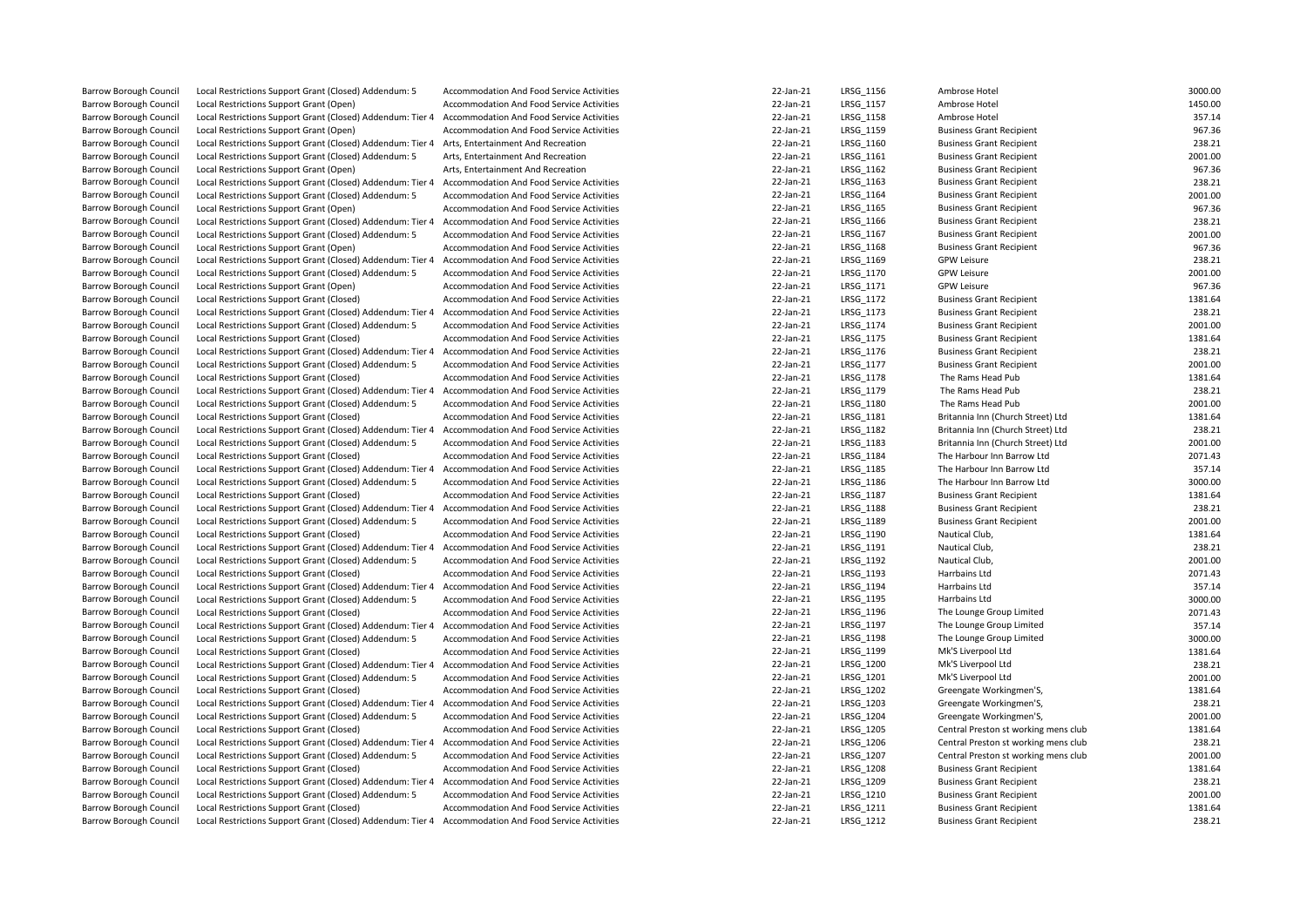| Barrow Borough Council        | Local Restrictions Support Grant (Closed) Addendum: 5      | Accommodation And Food Service Activities                            | 22-Jan-21 | LRSG_1213        | <b>Business Grant Recipient</b>         | 2001.00 |
|-------------------------------|------------------------------------------------------------|----------------------------------------------------------------------|-----------|------------------|-----------------------------------------|---------|
| <b>Barrow Borough Council</b> | Local Restrictions Support Grant (Closed)                  | Accommodation And Food Service Activities                            | 22-Jan-21 | LRSG 1214        | Hawthorn Leisure Honey Ltd              | 2071.43 |
| <b>Barrow Borough Council</b> | Local Restrictions Support Grant (Closed) Addendum: Tier 4 | Accommodation And Food Service Activities                            | 22-Jan-21 | LRSG 1215        | Hawthorn Leisure Honey Ltd              | 357.14  |
| <b>Barrow Borough Council</b> | Local Restrictions Support Grant (Closed) Addendum: 5      | Accommodation And Food Service Activities                            | 22-Jan-21 | LRSG 1216        | Hawthorn Leisure Honey Ltd              | 3000.00 |
| <b>Barrow Borough Council</b> | Local Restrictions Support Grant (Closed)                  | Accommodation And Food Service Activities                            | 22-Jan-21 | LRSG 1217        | Barrow Labour Club                      | 1381.64 |
| Barrow Borough Council        | Local Restrictions Support Grant (Closed) Addendum: Tier 4 | Accommodation And Food Service Activities                            | 22-Jan-21 | LRSG_1218        | Barrow Labour Club                      | 238.21  |
| <b>Barrow Borough Council</b> | Local Restrictions Support Grant (Closed) Addendum: 5      | Accommodation And Food Service Activities                            | 22-Jan-21 | LRSG 1219        | Barrow Labour Club                      | 2001.00 |
| <b>Barrow Borough Council</b> | Local Restrictions Support Grant (Closed)                  | Accommodation And Food Service Activities                            | 22-Jan-21 | LRSG 1220        | British Legion Club,                    | 1381.64 |
| Barrow Borough Council        | Local Restrictions Support Grant (Closed) Addendum: Tier 4 | Accommodation And Food Service Activities                            | 22-Jan-21 | LRSG_1221        | British Legion Club,                    | 238.21  |
| <b>Barrow Borough Council</b> | Local Restrictions Support Grant (Closed) Addendum: 5      | Accommodation And Food Service Activities                            | 22-Jan-21 | LRSG 1222        | British Legion Club,                    | 2001.00 |
| <b>Barrow Borough Council</b> | Local Restrictions Support Grant (Closed)                  | Accommodation And Food Service Activities                            | 22-Jan-21 | LRSG 1223        | Abbey House Hotel (Cumbria) Ltd         | 1381.64 |
| <b>Barrow Borough Council</b> | Local Restrictions Support Grant (Closed) Addendum: Tier 4 | <b>Accommodation And Food Service Activities</b>                     | 22-Jan-21 | LRSG 1224        | Abbey House Hotel (Cumbria) Ltd         | 238.21  |
| <b>Barrow Borough Council</b> | Local Restrictions Support Grant (Closed) Addendum: 5      | Accommodation And Food Service Activities                            | 22-Jan-21 | LRSG 1225        | Abbey House Hotel (Cumbria) Ltd         | 2001.00 |
| Barrow Borough Council        | Local Restrictions Support Grant (Closed)                  | Accommodation And Food Service Activities                            | 22-Jan-21 | LRSG_1226        | <b>Business Grant Recipient</b>         | 2071.43 |
| <b>Barrow Borough Council</b> | Local Restrictions Support Grant (Closed) Addendum: Tier 4 | <b>Accommodation And Food Service Activities</b>                     | 22-Jan-21 | <b>LRSG 1227</b> | <b>Business Grant Recipient</b>         | 357.14  |
| Barrow Borough Council        | Local Restrictions Support Grant (Closed) Addendum: 5      | Accommodation And Food Service Activities                            | 22-Jan-21 | LRSG_1228        | <b>Business Grant Recipient</b>         | 3000.00 |
| <b>Barrow Borough Council</b> | Local Restrictions Support Grant (Closed)                  | Accommodation And Food Service Activities                            | 22-Jan-21 | LRSG 1229        | <b>Business Grant Recipient</b>         | 1381.64 |
| <b>Barrow Borough Council</b> | Local Restrictions Support Grant (Closed) Addendum: Tier 4 | Accommodation And Food Service Activities                            | 22-Jan-21 | LRSG 1230        | <b>Business Grant Recipient</b>         | 238.21  |
| <b>Barrow Borough Council</b> | Local Restrictions Support Grant (Closed) Addendum: 5      | Accommodation And Food Service Activities                            | 22-Jan-21 | LRSG 1231        | <b>Business Grant Recipient</b>         | 2001.00 |
| <b>Barrow Borough Council</b> | Local Restrictions Support Grant (Closed) Addendum: Tier 4 | Wholesale And Retail Trade; Repair Of Motor Vehicles And Motorcycles | 22-Jan-21 | LRSG 1232        | Pye Motors Ltd                          | 357.14  |
| Barrow Borough Council        | Local Restrictions Support Grant (Closed) Addendum: 5      | Wholesale And Retail Trade; Repair Of Motor Vehicles And Motorcycles | 22-Jan-21 | LRSG_1233        | Pye Motors Ltd                          | 3000.00 |
| <b>Barrow Borough Council</b> | Local Restrictions Support Grant (Closed) Addendum: Tier 4 | Wholesale And Retail Trade; Repair Of Motor Vehicles And Motorcycles | 22-Jan-21 | LRSG 1234        | <b>Business Grant Recipient</b>         | 238.21  |
| <b>Barrow Borough Council</b> | Local Restrictions Support Grant (Closed) Addendum: 5      | Wholesale And Retail Trade; Repair Of Motor Vehicles And Motorcycles | 22-Jan-21 | LRSG 1235        | <b>Business Grant Recipient</b>         | 2001.00 |
| <b>Barrow Borough Council</b> | Local Restrictions Support Grant (Closed) Addendum: Tier 4 | Accommodation And Food Service Activities                            | 22-Jan-21 | LRSG 1236        | Furness Cricket Club                    | 238.21  |
| <b>Barrow Borough Council</b> | Local Restrictions Support Grant (Closed) Addendum: 5      | Accommodation And Food Service Activities                            | 22-Jan-21 | LRSG 1237        | Furness Cricket Club                    | 2001.00 |
| Barrow Borough Council        | Local Restrictions Support Grant (Closed) Addendum: 5      | Arts, Entertainment And Recreation                                   | 22-Jan-21 | LRSG 1238        | Cumbria Zoo Co Ltd                      | 4500.00 |
| <b>Barrow Borough Council</b> | Local Restrictions Support Grant (Closed) Addendum: Tier 4 | Wholesale And Retail Trade; Repair Of Motor Vehicles And Motorcycles | 22-Jan-21 | LRSG 1239        | Mobility Solutions Barrow Ltd           | 238.21  |
| <b>Barrow Borough Council</b> | Local Restrictions Support Grant (Closed) Addendum: 5      | Wholesale And Retail Trade; Repair Of Motor Vehicles And Motorcycles | 22-Jan-21 | LRSG 1240        | Mobility Solutions Barrow Ltd           | 2001.00 |
| Barrow Borough Council        | Local Restrictions Support Grant (Closed) Addendum         | Wholesale And Retail Trade; Repair Of Motor Vehicles And Motorcycles | 25-Jan-21 | LRSG_1241        | Premier Tiles Barrow-in-Furness Ltd     | 2000.00 |
| <b>Barrow Borough Council</b> | Local Restrictions Support Grant (Closed) Addendum         | Wholesale And Retail Trade; Repair Of Motor Vehicles And Motorcycles | 25-Jan-21 | LRSG 1242        | Waklin Ltd T/A Cash Generator           | 2000.00 |
| Barrow Borough Council        | Local Restrictions Support Grant (Closed) Addendum         | Wholesale And Retail Trade; Repair Of Motor Vehicles And Motorcycles | 25-Jan-21 | LRSG 1243        | <b>Business Grant Recipient</b>         | 1334.00 |
| <b>Barrow Borough Council</b> | Local Restrictions Support Grant (Closed) Addendum         | Wholesale And Retail Trade; Repair Of Motor Vehicles And Motorcycles | 25-Jan-21 | LRSG_1244        | <b>Business Grant Recipient</b>         | 1334.00 |
| Barrow Borough Council        | Local Restrictions Support Grant (Closed) Addendum         | Arts, Entertainment And Recreation                                   | 25-Jan-21 | LRSG_1245        | <b>Business Grant Recipient</b>         | 1334.00 |
| <b>Barrow Borough Council</b> | Local Restrictions Support Grant (Open)                    | Accommodation And Food Service Activities                            | 25-Jan-21 | LRSG 1246        | Lucidty Group Ltd                       | 1425.00 |
| <b>Barrow Borough Council</b> | Local Restrictions Support Grant (Open)                    | Accommodation And Food Service Activities                            | 25-Jan-21 | LRSG 1247        | Lucidity Group/Townhouse                | 950.00  |
| <b>Barrow Borough Council</b> | Local Restrictions Support Grant (Open)                    | Accommodation And Food Service Activities                            | 25-Jan-21 | LRSG 1248        | <b>Business Grant Recipient</b>         | 967.36  |
| Barrow Borough Council        | Local Restrictions Support Grant (Closed) Addendum: Tier 4 | Accommodation And Food Service Activities                            | 25-Jan-21 | LRSG 1249        | <b>Business Grant Recipient</b>         | 238.21  |
| <b>Barrow Borough Council</b> | Local Restrictions Support Grant (Closed) Addendum: 5      | Accommodation And Food Service Activities                            | 25-Jan-21 | LRSG 1250        | <b>Business Grant Recipient</b>         | 2001.00 |
| <b>Barrow Borough Council</b> | Local Restrictions Support Grant (Open)                    | Accommodation And Food Service Activities                            | 25-Jan-21 | LRSG 1251        | CHAD in Askam Limited                   | 967.36  |
| Barrow Borough Council        | Local Restrictions Support Grant (Closed) Addendum: Tier 4 | Accommodation And Food Service Activities                            | 25-Jan-21 | LRSG 1252        | CHAD in Askam Limited                   | 238.21  |
| <b>Barrow Borough Council</b> | Local Restrictions Support Grant (Closed) Addendum: 5      | Accommodation And Food Service Activities                            | 25-Jan-21 | LRSG 1253        | CHAD in Askam Limited                   | 2001.00 |
| Barrow Borough Council        | Local Restrictions Support Grant (Open)                    | Arts, Entertainment And Recreation                                   | 25-Jan-21 | LRSG 1254        | Barrow Underground Music Society        | 967.36  |
| <b>Barrow Borough Council</b> | Local Restrictions Support Grant (Closed) Addendum: Tier 4 | Arts, Entertainment And Recreation                                   | 25-Jan-21 | LRSG 1255        | <b>Barrow Underground Music Society</b> | 238.21  |
| <b>Barrow Borough Council</b> | Local Restrictions Support Grant (Closed) Addendum: 5      | Arts, Entertainment And Recreation                                   | 25-Jan-21 | LRSG 1256        | Barrow Underground Music Society        | 2001.00 |
| Barrow Borough Council        | Local Restrictions Support Grant (Open)                    | Accommodation And Food Service Activities                            | 25-Jan-21 | LRSG_1257        | Walney Island South End Caravan Site    | 2175.00 |
| <b>Barrow Borough Council</b> | Local Restrictions Support Grant (Closed) Addendum: Tier 4 | Accommodation And Food Service Activities                            | 25-Jan-21 | LRSG 1258        | Walney Island South End Caravan Site    | 535.71  |
| <b>Barrow Borough Council</b> | Local Restrictions Support Grant (Closed) Addendum: 5      | Accommodation And Food Service Activities                            | 25-Jan-21 | LRSG 1259        | Walney Island South End Caravan Site    | 4500.00 |
| Barrow Borough Council        | Local Restrictions Support Grant (Open)                    | Accommodation And Food Service Activities                            | 25-Jan-21 | LRSG_1260        | <b>Business Grant Recipient</b>         | 967.36  |
| <b>Barrow Borough Council</b> | Local Restrictions Support Grant (Closed) Addendum: Tier 4 | Accommodation And Food Service Activities                            | 25-Jan-21 | LRSG 1261        | <b>Business Grant Recipient</b>         | 238.21  |
| <b>Barrow Borough Council</b> | Local Restrictions Support Grant (Closed) Addendum: 5      | Accommodation And Food Service Activities                            | 25-Jan-21 | LRSG 1262        | <b>Business Grant Recipient</b>         | 2001.00 |
| <b>Barrow Borough Council</b> | Local Restrictions Support Grant (Open)                    | Accommodation And Food Service Activities                            | 25-Jan-21 | LRSG 1263        | <b>Business Grant Recipient</b>         | 1450.00 |
| <b>Barrow Borough Council</b> | Local Restrictions Support Grant (Closed) Addendum: Tier 4 | Accommodation And Food Service Activities                            | 25-Jan-21 | LRSG 1264        | <b>Business Grant Recipient</b>         | 357.14  |
| Barrow Borough Council        | Local Restrictions Support Grant (Closed) Addendum: 5      | Accommodation And Food Service Activities                            | 25-Jan-21 | LRSG_1265        | <b>Business Grant Recipient</b>         | 3000.00 |
| <b>Barrow Borough Council</b> | Local Restrictions Support Grant (Open)                    | Wholesale And Retail Trade; Repair Of Motor Vehicles And Motorcycles | 25-Jan-21 | LRSG 1266        | Gold Planner Ltd                        | 1450.00 |
| <b>Barrow Borough Council</b> | Local Restrictions Support Grant (Open)                    | Accommodation And Food Service Activities                            | 25-Jan-21 | LRSG_1267        | <b>Business Grant Recipient</b>         | 2175.00 |
| <b>Barrow Borough Council</b> | Local Restrictions Support Grant (Closed) Addendum: Tier 4 | Accommodation And Food Service Activities                            | 25-Jan-21 | LRSG 1268        | <b>Business Grant Recipient</b>         | 535.71  |
| Barrow Borough Council        | Local Restrictions Support Grant (Closed) Addendum: 5      | Accommodation And Food Service Activities                            | 25-Jan-21 | LRSG 1269        | <b>Business Grant Recipient</b>         | 4500.00 |
|                               |                                                            |                                                                      |           |                  |                                         |         |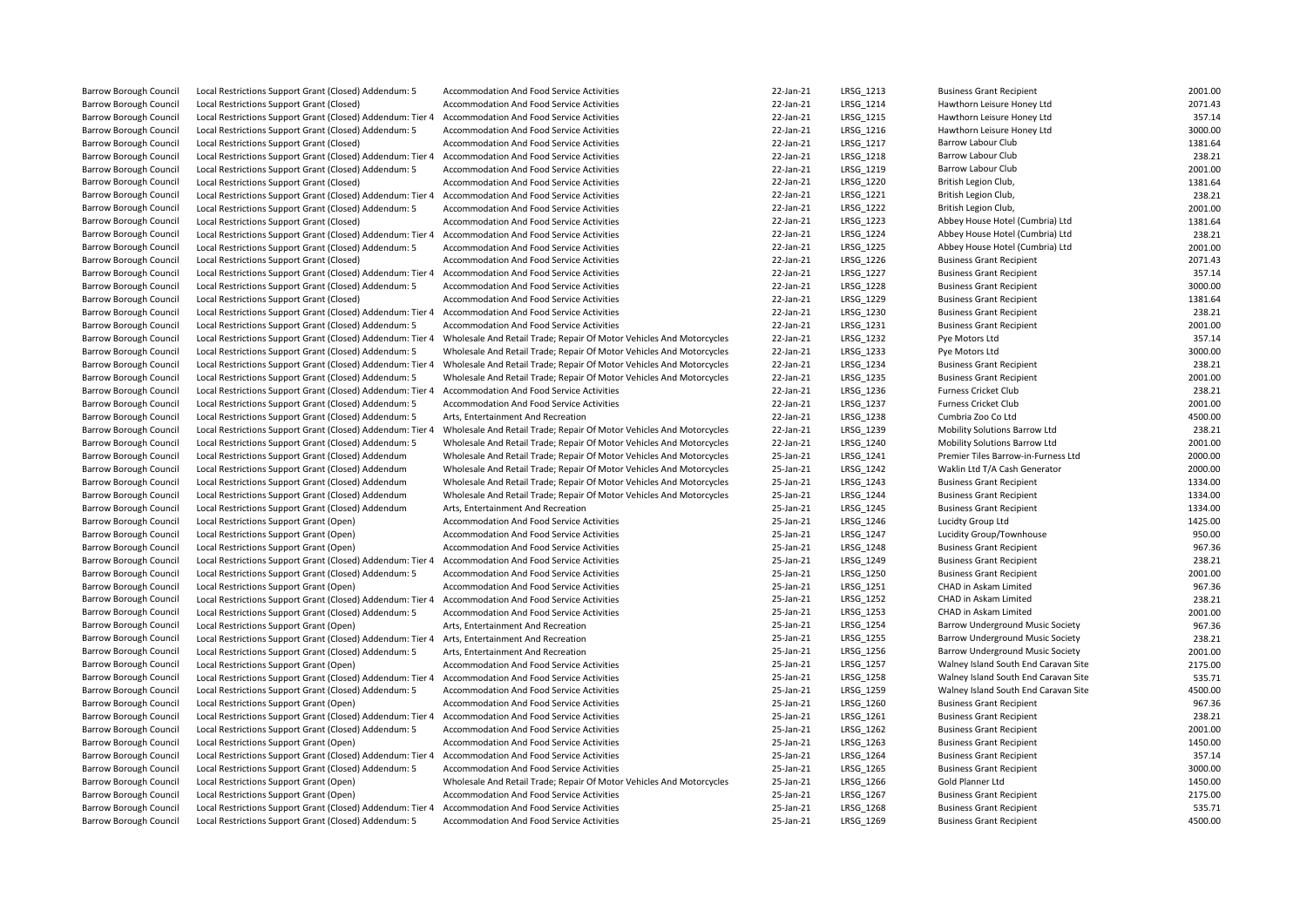Barrow Borough Council Local Restrictions Support Grant (Open) Accommodation And Food Service Activities 25-Jan-21 LRSG\_1270 Hawcoat Park Ltd 1450.00<br>Barrow Borough Council Local Restrictions Support Grant (Closed) Addendu Barrow Borough Council Local Restrictions Support Grant (Closed) Addendum: Tier 4 Accommodation And Food Service Activities and the state of the state of the STAT and the STAT and the STAT and The STAT and The STAT and The Barrow Borough Council Local Restrictions Support Grant (Closed) Addendum: 5 Accommodation And Food Service Activities 25-Jan-21 LRSG\_1272 Hawcoat Park Ltd 3000.00<br>25-Jan-21 LRSG 1273 Business Grant Restrictions Support Gr Barrow Borough Council Local Restrictions Support Grant (Open) Accommodation And Food Service Activities 25-Jan-21 LRSG\_1273 Business Grant Recipient 967.36 Barrow Borough Council Local Restrictions Support Grant (Closed) Addendum: Tier 4 Accommodation And Food Service Activities 25-Jan-21 25-Jan-21 LRSG\_1274 Business Grant Recipient 238.21 238.21 238.21 276 238.21 276 2001.00 Barrow Borough Council Local Restrictions Support Grant (Closed) Addendum: 5 Accommodation And Food Service Activities 25-Jan-21 LRSG\_1275 Business Grant Recipient 2001.00<br>25-Jan-21 LRSG 1276 Business Grant Recipient 2007. Barrow Borough Council Local Restrictions Support Grant (Open) Accommodation And Food Service Activities 25-Jan-21 LRSG\_1276 Business Grant Recipient 967.36 Barrow Borough Council Local Restrictions Support Grant (Closed) Addendum: Tier 4 Accommodation And Food Service Activities 25-Jan-21 LRSG 1277 Business Grant Recipient 238.21 278.21 Barrow Borough Council Local Restrictions Support Grant (Closed) Addendum: 5 Accommodation And Food Service Activities 25-Jan-21 LRSG 1278 Business Grant Recipient 2001.00 Barrow Borough Council Local Restrictions Support Grant (Open) and Accommodation And Food Service Activities and the strictions and Food Service Activities 25-Jan-21 LRSG\_1279 Lucidity Group/Townhouse 1450.00<br>25-Jan-21 LRS Barrow Borough Council Local Restrictions Support Grant (Open) and Accommodation And Food Service Activities and the state and the state activities and a state activities 25-Jan-21 LRSG\_1280 Business Grant Recipient 967.36 Barrow Borough Council Local Restrictions Support Grant (Open) and Accommodation And Food Service Activities and the strictions of the Support Grant (Closed) Addendum: Tier 4 Accommodation And Food Service Activities 35-Ja Exal Restrictions Support Grant (Closed) Addendum: Tier 4 Accommodation And Food Service Activities and the striction and the strictions of the Strictions Support Grant (Closed) Addendum: 5 Accommodation And Food Service A Barrow Borough Council Local Restrictions Support Grant (Closed) Addendum: 5 Accommodation And Food Service Activities 25-Jan-21 LRSG\_1283 Syeet Pepper Café Ltd 2001.<br>Barrow Borough Council Local Restrictions Support Grant Barrow Borough Council Local Restrictions Support Grant (Open) and Accommodation And Food Service Activities 25-Jan-21 LRSG 1284 Business Grant Recipient 967.36 Barrow Borough Council Local Restrictions Support Grant (Closed) Addendum: Tier 4 Accommodation And Food Service Activities 25-Jan-21 LRSG\_1285 Business Grant Recipient 238.21 238.21 DRSG\_1285 Business Grant Recipient 2001 Barrow Borough Council Local Restrictions Support Grant (Closed) Addendum: 5 Accommodation And Food Service Activities 25-Jan-21 LRSG\_1286 Business Grant Recipient 2001.00<br>25-Jan-21 LRSG 1287 Eden Retreat Ltd Local Restric Barrow Borough Council Local Restrictions Support Grant (Open) Accommodation And Food Service Activities and the state of the state activities and the state activities and the state activities 238.21 and the state of the s Barrow Borough Council Local Restrictions Support Grant (Closed) Addendum: Tier 4 Accommodation And Food Service Activities 25-Jan-21 LRSG 1288 Eden Retreat Ltd Barrow Borough Council Local Restrictions Support Grant (Closed) Addendum: 5 Accommodation And Food Service Activities 25-Jan-21 LRSG\_1289 Eden Retreat Ltd LGG Activities 2001.00<br>25-Jan-21 LRSG 1290 Business Grant Restrict Barrow Borough Council Local Restrictions Support Grant (Open) <br>Barrow Borough Council Local Restrictions Support Grant (Closed) Addendum: Tier 4 Accommodation And Food Service Activities 25-Jan-21 LRSG\_1290 Business Grant Exal Restrictions Support Grant (Closed) Addendum: Tier 4 Accommodation And Food Service Activities and the same and the state of the state and Tag and Tag and Tag and Tag and Tag and Tag and Tag and Tag and Tag and Tag an Barrow Borough Council Local Restrictions Support Grant (Closed) Addendum: 5 Accommodation And Food Service Activities 25-Jan-21 LRSG\_1292 Business Grant Recipient Barrow Borough Council Local Restrictions Support Grant (Open) and Accommodation And Food Service Activities 25-Jan-21 LRSG 1293 Diggles Ltd 201450.00 Barrow Borough Council Local Restrictions Support Grant (Closed) Addendum: Tier 4 Accommodation And Food Service Activities 25-Jan-21 LRSG\_1294 Diggles Ltd Diggles Ltd 25-Jan-21 Districtions Support Grant (Closed) Addendum Barrow Borough Council Local Restrictions Support Grant (Closed) Addendum: 5 Barrow Borough Council Local Restrictions Support Grant (Open) Accommodation And Food Service Activities 25-Jan-21 LRSG 1296 RHBB Ltd T/A The Royal Hotel 1450.00 Barrow Borough Council Local Restrictions Support Grant (Closed) Addendum: Tier 4 Accommodation And Food Service Activities 25-Jan-21 LRSG\_1297 RHBB Ltd T/A The Royal Hotel 357.14 357.14 Barrow Borough Council Local Restrictions Support Grant (Closed) Addendum: 5 Accommodation And Food Service Activities 25-Jan-21 LRSG\_1298 RHBB Ltd T/A The Royal Hotel 3000.00<br>25-Jan-21 LRSG 1299 Business Grant Restriction Barrow Borough Council Local Restrictions Support Grant (Open) Accommodation And Food Service Activities 25-Jan-21 LRSG\_1299 Business Grant Recipient 967.36<br>Barrow Borough Council Local Restrictions Support Grant (Closed) Barrow Borough Council Local Restrictions Support Grant (Closed) Addendum: Tier 4 Accommodation And Food Service Activities 25-Jan-21 LRSG\_1300 Business Grant Recipient Barrow Borough Council Local Restrictions Support Grant (Closed) Addendum: 5 Accommodation And Food Service Activities 25-Jan-21 LRSG\_1301 Business Grant Recipient 2001.00<br>25-Jan-21 LRSG 1302 Marilyns (Barrow) Limited 1450 Barrow Borough Council Local Restrictions Support Grant (Open) Accommodation And Food Service Activities and the strictions and Food Service Activities and a strictions 25-Jan-21 LRSG\_1302 Marilyns (Barrow) Limited 1450.00 Barrow Borough Council Council Council Council And Tool And And Accommodation And Food Service Activities 25-Jan-21 LRSG\_1303 Marilyns (25-Jan-21 LRSG\_1303 Marilyns (Barrow) Limited 357.14 March 25-Jan-21 March 25-Jan-21 L Barrow Borough Council Local Restrictions Support Grant (Closed) Addendum: 5 Accommodation And Food Service Activities 2000 25-Jan-21 LRSG\_1304 Marilyns (Barrow) Limited 3000.00<br>25-Jan-21 LRSG\_1305 Elite Dance & Fitness Lt Barrow Borough Council Local Restrictions Support Grant (Open) Arts, Entertainment And Recreation 25-Jan-21 LRSG 1305 Elite Dance & Fitness Ltd 967.36 Barrow Borough Council Local Restrictions Support Grant (Closed) Addendum: Tier 4 Arts, Entertainment And Recreation 25-Jan-21 LRSG\_1306 Elite Dance & Fitness Ltd 238.21 238.21 LRSG\_1306 Elite Dance & Fitness Ltd 2001.00<br>2 Barrow Borough Council Local Restrictions Support Grant (Closed) Addendum: 5 Arts, Entertainment And Recreation 25-Jan-21 LRSG\_1307 Elite Dance & Fitness Ltd 2001.00 Barrow Borough Council Local Restrictions Support Grant (Open) Accommodation And Food Service Activities 25-Jan-21 LRSG\_1308 Business Grant Recipient 967.36<br>238.21 Barrow Borough Council Local Restrictions Support Grant (C Barrow Borough Council Local Restrictions Support Grant (Closed) Addendum: Tier 4 Accommodation And Food Service Activities 25-Jan-21 LRSG 1309 Business Grant Recipient Barrow Borough Council Local Restrictions Support Grant (Closed) Addendum: 5 Accommodation And Food Service Activities 25-Jan-21 LRSG 1310 Business Grant Recipient 2001.00 Barrow Borough Council Local Restrictions Support Grant (Open) Accommodation And Food Service Activities 25-Jan-21 LRSG\_1311 Bar 20 Dalton Limited 967.36<br>Barrow Borough Council Local Restrictions Support Grant (Closed) Add Barrow Borough Council Local Restrictions Support Grant (Closed) Addendum: Tier 4 Accommodation And Food Service Activities 25-Jan-21 LRSG\_1312 Bar 20 Dalton Limited 238.21 238.21 238.21 238.21 238.21 238.21 239.21 239.21 Barrow Borough Council Local Restrictions Support Grant (Closed) Addendum: 5 Accommodation And Food Service Activities 25-Jan-21 LRSG 1313 Bar 20 Dalton Limited Barrow Borough Council Local Restrictions Support Grant (Open) Accommodation And Food Service Activities 25-Jan-21 LRSG\_1314 Izgara Barrow Limited 967.36 Barrow Borough Council Local Restrictions Support Grant (Closed) Addendum: Tier 4 Accommodation And Food Service Activities 258.21 25-Jan-21 LRSG 1315 Izgara Barrow Limited 238.21 Barrow Borough Council Local Restrictions Support Grant (Closed) Addendum: 5 Accommodation And Food Service Activities 25-Jan-21 LRSG 1316 Izgara Barrow Limited 2001.00 Barrow Borough Council Local Restrictions Support Grant (Open) Arts, Entertainment And Recreation 25-Jan-21 LRSG\_1317 Crossfit Barrow 967.36 Barrow Borough Council Local Restrictions Support Grant (Closed) Addendum: Tier 4 Arts, Entertainment And Recreation 238.21 25-Jan-21 LRSG 1318 Crossfit Barrow 238.21 Barrow Borough Council Local Restrictions Support Grant (Closed) Addendum: 5 Arts, Entertainment And Recreation<br>Barrow Borough Council Local Restrictions Support Grant (Open) 2001.00 2001.00 Accommodation And Food Service Barrow Borough Council Local Restrictions Support Grant (Open) Accommodation And Food Service Activities 25-Jan-21 LRSG 1320 Business Grant Recipient 967.36 Barrow Borough Council Local Restrictions Support Grant (Closed) Addendum: Tier 4 Accommodation And Food Service Activities 25-Jan-21 LRSG 1321 Business Grant Recipient 238.21 238.21 Barrow Borough Council Local Restrictions Support Grant (Closed) Addendum: 5 Accommodation And Food Service Activities 25-Jan-21 LRSG 1322 Business Grant Recipient 2001.00 Barrow Borough Council Local Restrictions Support Grant (Open) <br>Barrow Borough Council Local Restrictions Support Grant (Closed) Addendum: Tier 4 Accommodation And Food Service Activities 25-Jan-21 25-Jan-21 LRSG\_1324 BLUE Barrow Borough Council Local Restrictions Support Grant (Closed) Addendum: Tier 4 Accommodation And Food Service Activities 25-Jan-21 LRSG\_1324 BLUEBIRD HOTELS LIMITED 357.14 Barrow Borough Council Local Restrictions Support Grant (Closed) Addendum: 5 Accommodation And Food Service Activities 25 25-Jan-21 LRSG 1325 BLUEBIRD HOTELS LIMITED 3000.00 Barrow Borough Council Local Restrictions Support Grant (Open) and Accommodation And Food Service Activities 25-Jan-21 LRSG 1326 Business Grant Recipient 967.36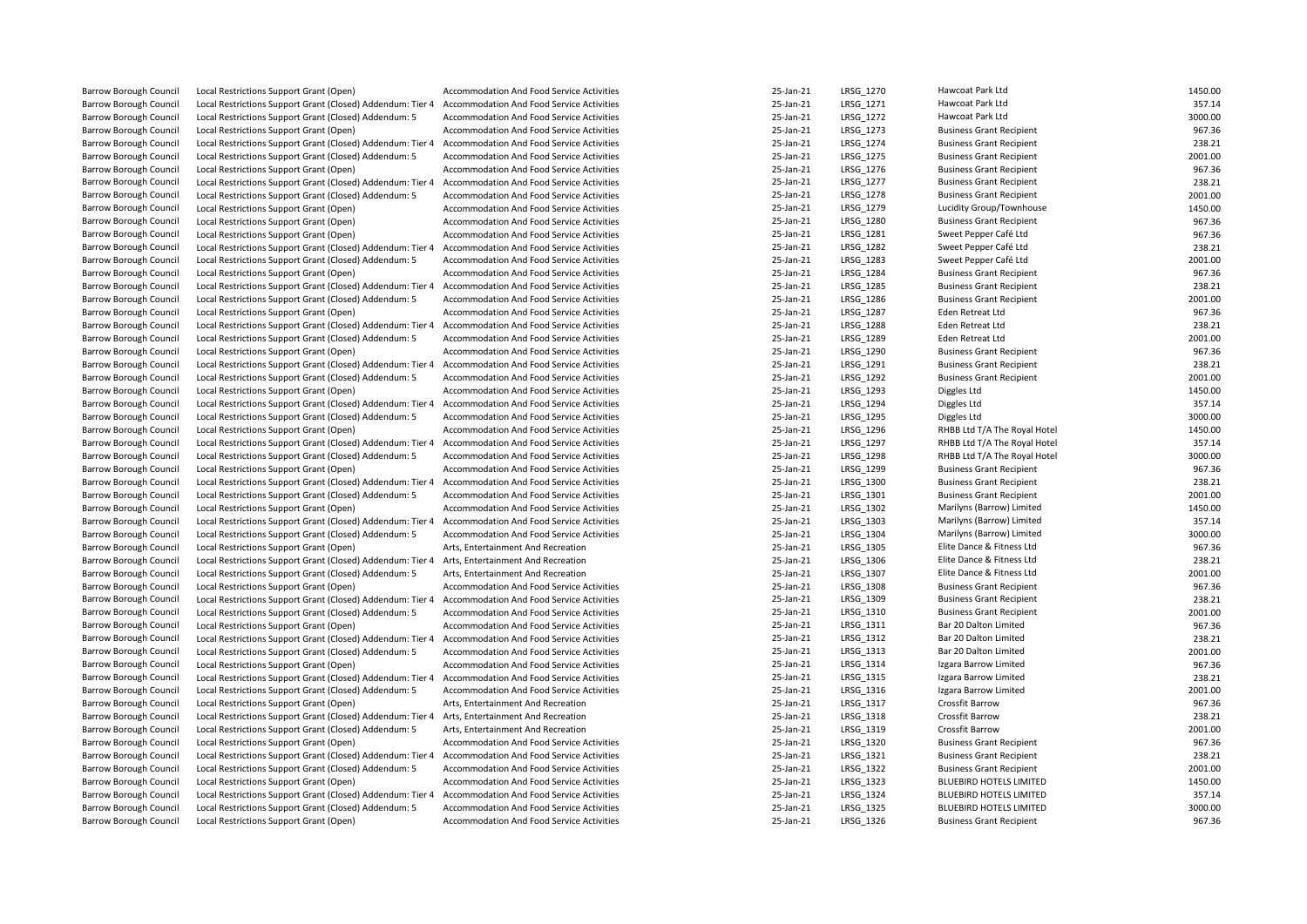| <b>Barrow Borough Council</b> | Local Restrictions Support Grant (Closed) Addendum: Tier 4 | Accommodation And Food Service Activities                            | 25-Jan-21 | LRSG 1327 | <b>Business Grant Recipient</b>                           | 238.21  |
|-------------------------------|------------------------------------------------------------|----------------------------------------------------------------------|-----------|-----------|-----------------------------------------------------------|---------|
| Barrow Borough Council        | Local Restrictions Support Grant (Closed) Addendum: 5      | <b>Accommodation And Food Service Activities</b>                     | 25-Jan-21 | LRSG 1328 | <b>Business Grant Recipient</b>                           | 2001.00 |
| <b>Barrow Borough Council</b> | Local Restrictions Support Grant (Open)                    | Accommodation And Food Service Activities                            | 25-Jan-21 | LRSG 1329 | <b>Beluto Properties</b>                                  | 1450.00 |
| <b>Barrow Borough Council</b> |                                                            | <b>Accommodation And Food Service Activities</b>                     | 25-Jan-21 | LRSG 1330 | <b>Beluto Properties</b>                                  | 357.14  |
|                               | Local Restrictions Support Grant (Closed) Addendum: Tier 4 |                                                                      |           |           |                                                           |         |
| <b>Barrow Borough Council</b> | Local Restrictions Support Grant (Closed) Addendum: 5      | Accommodation And Food Service Activities                            | 25-Jan-21 | LRSG 1331 | <b>Beluto Properties</b>                                  | 3000.00 |
| <b>Barrow Borough Council</b> | Local Restrictions Support Grant (Open)                    | Accommodation And Food Service Activities                            | 25-Jan-21 | LRSG 1332 | <b>Beluto Properties</b>                                  | 967.36  |
| <b>Barrow Borough Council</b> | Local Restrictions Support Grant (Closed) Addendum: Tier 4 | Accommodation And Food Service Activities                            | 25-Jan-21 | LRSG 1333 | <b>Beluto Properties</b>                                  | 238.21  |
| <b>Barrow Borough Council</b> | Local Restrictions Support Grant (Closed) Addendum: 5      | Accommodation And Food Service Activities                            | 25-Jan-21 | LRSG 1334 | <b>Beluto Properties</b>                                  | 2001.00 |
| Barrow Borough Council        | Local Restrictions Support Grant (Open)                    | Accommodation And Food Service Activities                            | 25-Jan-21 | LRSG 1335 | <b>Beluto Properties</b>                                  | 1450.00 |
| <b>Barrow Borough Council</b> | Local Restrictions Support Grant (Closed) Addendum: Tier 4 | Accommodation And Food Service Activities                            | 25-Jan-21 | LRSG 1336 | <b>Beluto Properties</b>                                  | 357.14  |
| <b>Barrow Borough Council</b> | Local Restrictions Support Grant (Closed) Addendum: 5      | Accommodation And Food Service Activities                            | 25-Jan-21 | LRSG 1337 | <b>Beluto Properties</b>                                  | 3000.00 |
| <b>Barrow Borough Council</b> | Local Restrictions Support Grant (Open)                    | <b>Accommodation And Food Service Activities</b>                     | 25-Jan-21 | LRSG 1338 | Trident Hotels (South Lakes) 1 Limited T/A Holiday Inn E: | 2175.00 |
| <b>Barrow Borough Council</b> | Local Restrictions Support Grant (Closed) Addendum: Tier 4 | Accommodation And Food Service Activities                            | 25-Jan-21 | LRSG 1339 | Trident Hotels (South Lakes) 1 Limited T/A Holiday Inn E: | 535.71  |
| <b>Barrow Borough Council</b> | Local Restrictions Support Grant (Closed) Addendum: 5      | Accommodation And Food Service Activities                            | 25-Jan-21 | LRSG 1340 | Trident Hotels (South Lakes) 1 Limited T/A Holiday Inn E: | 4500.00 |
| <b>Barrow Borough Council</b> | Local Restrictions Support Grant (Closed)                  | Accommodation And Food Service Activities                            | 25-Jan-21 | LRSG 1341 | <b>Amber Taverns Limited</b>                              | 2071.43 |
| Barrow Borough Council        | Local Restrictions Support Grant (Closed) Addendum: Tier 4 | <b>Accommodation And Food Service Activities</b>                     | 25-Jan-21 | LRSG_1342 | Amber Taverns Limited                                     | 357.14  |
| <b>Barrow Borough Council</b> | Local Restrictions Support Grant (Closed) Addendum: 5      | <b>Accommodation And Food Service Activities</b>                     | 25-Jan-21 | LRSG 1343 | Amber Taverns Limited                                     | 3000.00 |
| Barrow Borough Council        | Local Restrictions Support Grant (Closed)                  | Accommodation And Food Service Activities                            | 25-Jan-21 | LRSG 1344 | Manhattans Barrow Limited                                 | 2071.43 |
| <b>Barrow Borough Council</b> | Local Restrictions Support Grant (Closed) Addendum: Tier 4 | <b>Accommodation And Food Service Activities</b>                     | 25-Jan-21 | LRSG 1345 | Manhattans Barrow Limited                                 | 357.14  |
| Barrow Borough Council        | Local Restrictions Support Grant (Closed) Addendum: 5      | Accommodation And Food Service Activities                            | 25-Jan-21 | LRSG_1346 | Manhattans Barrow Limited                                 | 3000.00 |
| Barrow Borough Council        | Local Restrictions Support Grant (Closed) Addendum: Tier 4 | Wholesale And Retail Trade; Repair Of Motor Vehicles And Motorcycles | 25-Jan-21 | LRSG 1347 | <b>Business Grant Recipient</b>                           | 238.21  |
| Barrow Borough Council        | Local Restrictions Support Grant (Closed) Addendum: 5      | Wholesale And Retail Trade; Repair Of Motor Vehicles And Motorcycles | 25-Jan-21 | LRSG 1348 | <b>Business Grant Recipient</b>                           | 2001.00 |
| Barrow Borough Council        | Local Restrictions Support Grant (Closed) Addendum: Tier 4 | Wholesale And Retail Trade; Repair Of Motor Vehicles And Motorcycles | 25-Jan-21 | LRSG 1349 | CJS Car Sales                                             | 238.21  |
| Barrow Borough Council        | Local Restrictions Support Grant (Closed) Addendum: 5      | Wholesale And Retail Trade; Repair Of Motor Vehicles And Motorcycles | 25-Jan-21 | LRSG 1350 | CJS Car Sales                                             | 2001.00 |
| Barrow Borough Council        | Local Restrictions Support Grant (Closed) Addendum: Tier 4 | Wholesale And Retail Trade; Repair Of Motor Vehicles And Motorcycles | 25-Jan-21 | LRSG_1351 | <b>Business Grant Recipient</b>                           | 238.21  |
| Barrow Borough Council        | Local Restrictions Support Grant (Closed) Addendum: 5      | Wholesale And Retail Trade; Repair Of Motor Vehicles And Motorcycles | 25-Jan-21 | LRSG 1352 | <b>Business Grant Recipient</b>                           | 2001.00 |
| <b>Barrow Borough Council</b> | Local Restrictions Support Grant (Closed) Addendum: Tier 4 | <b>Other Service Activities</b>                                      | 25-Jan-21 | LRSG 1353 | <b>Business Grant Recipient</b>                           | 238.21  |
| Barrow Borough Council        | Local Restrictions Support Grant (Closed) Addendum: 5      | <b>Other Service Activities</b>                                      | 25-Jan-21 | LRSG_1354 | <b>Business Grant Recipient</b>                           | 2001.00 |
| Barrow Borough Council        | Local Restrictions Support Grant (Closed) Addendum: Tier 4 | Arts, Entertainment And Recreation                                   | 25-Jan-21 | LRSG 1355 | Vue Entertainment Ltd                                     | 535.71  |
| <b>Barrow Borough Council</b> | Local Restrictions Support Grant (Closed) Addendum: 5      | Arts, Entertainment And Recreation                                   | 25-Jan-21 | LRSG 1356 | Vue Entertainment Ltd                                     | 4500.00 |
| Barrow Borough Council        |                                                            | Accommodation And Food Service Activities                            | 26-Jan-21 | LRSG 1357 | <b>Business Grant Recipient</b>                           | 967.36  |
| Barrow Borough Council        | Local Restrictions Support Grant (Open)                    | Accommodation And Food Service Activities                            | 26-Jan-21 | LRSG 1358 | <b>Business Grant Recipient</b>                           | 238.21  |
|                               | Local Restrictions Support Grant (Closed) Addendum: Tier 4 |                                                                      |           |           |                                                           |         |
| Barrow Borough Council        | Local Restrictions Support Grant (Closed) Addendum: 5      | Accommodation And Food Service Activities                            | 26-Jan-21 | LRSG_1359 | <b>Business Grant Recipient</b>                           | 2001.00 |
| Barrow Borough Council        | Local Restrictions Support Grant (Closed)                  | Accommodation And Food Service Activities                            | 26-Jan-21 | LRSG 1360 | <b>Business Grant Recipient</b>                           | 1381.64 |
| Barrow Borough Council        | Local Restrictions Support Grant (Closed) Addendum: Tier 4 | Accommodation And Food Service Activities                            | 26-Jan-21 | LRSG_1361 | <b>Business Grant Recipient</b>                           | 238.21  |
| Barrow Borough Council        | Local Restrictions Support Grant (Closed) Addendum: 5      | Accommodation And Food Service Activities                            | 26-Jan-21 | LRSG_1362 | <b>Business Grant Recipient</b>                           | 2001.00 |
| <b>Barrow Borough Council</b> | Local Restrictions Support Grant (Closed)                  | <b>Accommodation And Food Service Activities</b>                     | 26-Jan-21 | LRSG 1363 | Lemmy Barrow Ltd                                          | 2071.43 |
| Barrow Borough Council        | Local Restrictions Support Grant (Closed) Addendum: Tier 4 | Accommodation And Food Service Activities                            | 26-Jan-21 | LRSG 1364 | Lemmy Barrow Ltd                                          | 357.14  |
| Barrow Borough Council        | Local Restrictions Support Grant (Closed) Addendum: 5      | Accommodation And Food Service Activities                            | 26-Jan-21 | LRSG 1365 | Lemmy Barrow Ltd                                          | 3000.00 |
| Barrow Borough Council        | Local Restrictions Support Grant (Closed) Addendum: Tier 4 | Wholesale And Retail Trade; Repair Of Motor Vehicles And Motorcycles | 26-Jan-21 | LRSG_1366 | Window Worx Ltd T/A The Wet Room                          | 238.21  |
| Barrow Borough Council        | Local Restrictions Support Grant (Closed) Addendum: 5      | Wholesale And Retail Trade; Repair Of Motor Vehicles And Motorcycles | 26-Jan-21 | LRSG_1367 | Window Worx Ltd T/A The Wet Room                          | 2001.00 |
| <b>Barrow Borough Council</b> | Local Restrictions Support Grant (Closed) Addendum: Tier 4 | Wholesale And Retail Trade; Repair Of Motor Vehicles And Motorcycles | 26-Jan-21 | LRSG 1368 | <b>Business Grant Recipient</b>                           | 238.21  |
| Barrow Borough Council        | Local Restrictions Support Grant (Closed) Addendum: 5      | Wholesale And Retail Trade; Repair Of Motor Vehicles And Motorcycles | 26-Jan-21 | LRSG 1369 | <b>Business Grant Recipient</b>                           | 2001.00 |
| Barrow Borough Council        | Local Restrictions Support Grant (Closed) Addendum: Tier 4 | Wholesale And Retail Trade; Repair Of Motor Vehicles And Motorcycles | 26-Jan-21 | LRSG 1370 | hair Flair Ltd                                            | 238.21  |
| <b>Barrow Borough Council</b> | Local Restrictions Support Grant (Closed) Addendum: 5      | Wholesale And Retail Trade; Repair Of Motor Vehicles And Motorcycles | 26-Jan-21 | LRSG_1371 | hair Flair Ltd                                            | 2001.00 |
| Barrow Borough Council        | Local Restrictions Support Grant (Closed) Addendum: Tier 4 | Wholesale And Retail Trade; Repair Of Motor Vehicles And Motorcycles | 26-Jan-21 | LRSG 1372 | Waklin Ltd T/A Cash Generator                             | 357.14  |
| <b>Barrow Borough Council</b> | Local Restrictions Support Grant (Closed) Addendum: 5      | Wholesale And Retail Trade; Repair Of Motor Vehicles And Motorcycles | 26-Jan-21 | LRSG 1373 | Waklin Ltd T/A Cash Generator                             | 3000.00 |
| <b>Barrow Borough Council</b> | Local Restrictions Support Grant (Closed) Addendum: Tier 4 | Wholesale And Retail Trade; Repair Of Motor Vehicles And Motorcycles | 26-Jan-21 | LRSG_1374 | Stollers Furniture World Limited                          | 535.71  |
| Barrow Borough Council        | Local Restrictions Support Grant (Closed) Addendum: 5      | Wholesale And Retail Trade; Repair Of Motor Vehicles And Motorcycles | 26-Jan-21 | LRSG 1375 | Stollers Furniture World Limited                          | 4500.00 |
| <b>Barrow Borough Council</b> | Local Restrictions Support Grant (Closed) Addendum: Tier 4 | Wholesale And Retail Trade; Repair Of Motor Vehicles And Motorcycles | 26-Jan-21 | LRSG 1376 | <b>Business Grant Recipient</b>                           | 238.21  |
| Barrow Borough Council        | Local Restrictions Support Grant (Closed) Addendum: 5      | Wholesale And Retail Trade; Repair Of Motor Vehicles And Motorcycles | 26-Jan-21 | LRSG 1377 | <b>Business Grant Recipient</b>                           | 2001.00 |
| Barrow Borough Council        | Local Restrictions Support Grant (Closed) Addendum: Tier 4 | Wholesale And Retail Trade; Repair Of Motor Vehicles And Motorcycles | 26-Jan-21 | LRSG 1378 | Definitions / Light                                       | 238.21  |
| <b>Barrow Borough Council</b> | Local Restrictions Support Grant (Closed) Addendum: 5      | Wholesale And Retail Trade; Repair Of Motor Vehicles And Motorcycles | 26-Jan-21 | LRSG_1379 | Definitions / Light                                       | 2001.00 |
| Barrow Borough Council        | Christmas Support Payment for 'wet-led pubs' (CSP)         | Accommodation And Food Service Activities                            | 26-Jan-21 | LRSG 1380 | The Black Dog Inn                                         | 1000.00 |
| Barrow Borough Council        | Local Restrictions Support Grant (Closed) Addendum         | Accommodation And Food Service Activities                            | 26-Jan-21 | LRSG_1381 | Lucidty Group Ltd                                         | 3000.00 |
| Barrow Borough Council        | Local Restrictions Support Grant (Closed) Addendum         | Wholesale And Retail Trade; Repair Of Motor Vehicles And Motorcycles | 26-Jan-21 | LRSG 1382 | Barrow Rugby League Auxilary Association                  | 1334.00 |
| <b>Barrow Borough Council</b> | Local Restrictions Support Grant (Closed) Addendum         | Wholesale And Retail Trade; Repair Of Motor Vehicles And Motorcycles | 26-Jan-21 | LRSG 1383 | Liontrek Ltd                                              | 2000.00 |
|                               |                                                            |                                                                      |           |           |                                                           |         |